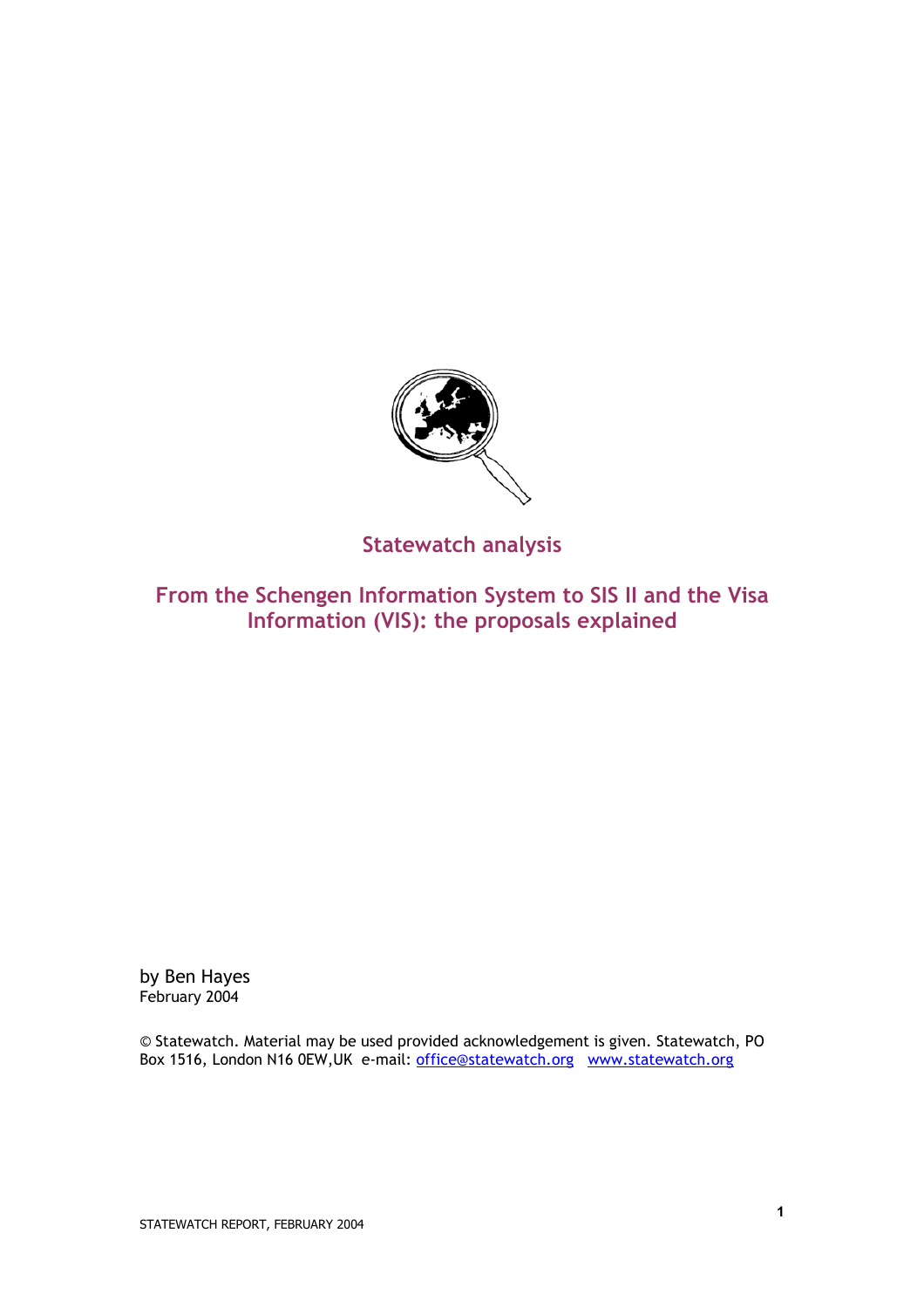# **Contents**

| Executive summary                                                                                                                                                                                                                                                                                                                                 | 3              |
|---------------------------------------------------------------------------------------------------------------------------------------------------------------------------------------------------------------------------------------------------------------------------------------------------------------------------------------------------|----------------|
| Introduction, background and statistics on SIS operation                                                                                                                                                                                                                                                                                          | 5              |
| PART I: EXTENDING THE SCOPE OF THE SIS                                                                                                                                                                                                                                                                                                            | $\overline{7}$ |
| New role for intelligence agencies<br>Access to SIS for vehicle registration authorities<br>Europol access to the SIS<br>Eurojust and national judicial authorities access to the SIS<br>New categories of data<br>Increased use of SIRENE<br>Data protection and storage limits<br>The legislation: has Poland stalled adoption of the measures? |                |
| <b>PART II: THE DEVELOPMENT OF SIS II</b>                                                                                                                                                                                                                                                                                                         | 17             |
| Scope and function of SIS II<br>"Latent" technical development<br>No public debate: another cover-up?<br>Timetable for SIS II development                                                                                                                                                                                                         |                |
| <b>PART III: PROPOSED VISA INFORMATION SYSTEM</b>                                                                                                                                                                                                                                                                                                 | 23             |
| A "shared technical platform"<br>but separate legal frameworks<br>The data to be held on VIS                                                                                                                                                                                                                                                      |                |
| <b>CONCLUSION</b>                                                                                                                                                                                                                                                                                                                                 | 27             |
| Appendix                                                                                                                                                                                                                                                                                                                                          | 29             |
| The 1990 Schengen Convention:                                                                                                                                                                                                                                                                                                                     |                |

**Proposed amendments to Title IV (Articles 92-119)**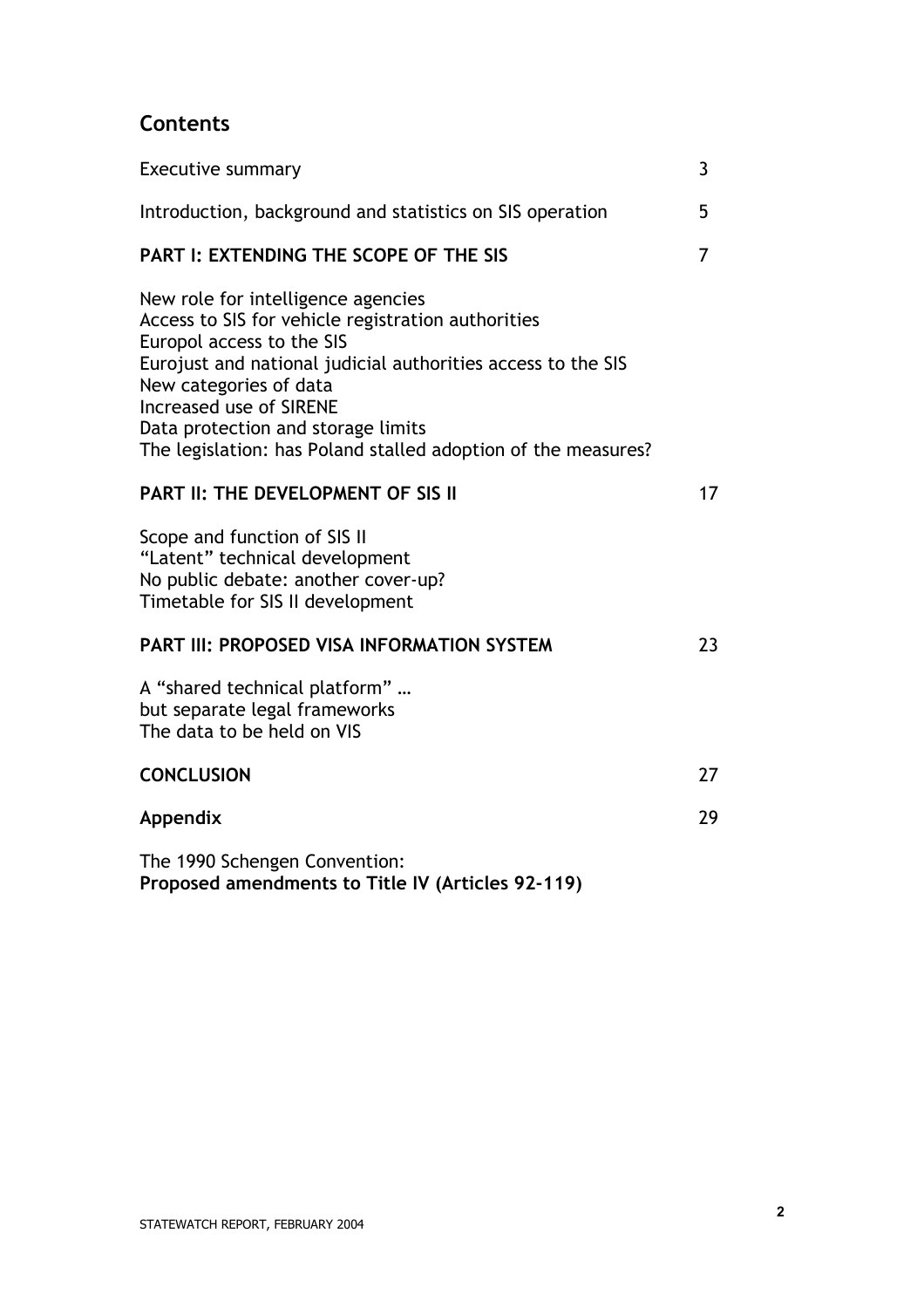# **Executive summary**

## **SIS II + VIS + PNR: Can Privacy and Free Movement Survive?**

Law enforcement databases, it is said, are the product of "original sin". "Function creep" is inevitable, regardless of any assurances given by the executive at the time. The Schengen Information System was conceived in the mid 1980s to "compensate" for the removal of internal borders between France, Germany, Holland, Luxembourg and the Netherlands. Their police, intelligence, immigration and customs services, it was agreed at the time, had to be able to "alert" each other to be people refused admission (immigration offenders or security risks), people wanted for arrest, extradition or to testify in court, fugitives, persons to be placed under surveillance and stolen objects (vehicles, works of art, identity documents etc.).

And so it was that the SIS went online in March 1995 with the five original Schengen signatory states participating. By March 2003 and now under the auspices of the EU, the SIS covered 13 of the 15 EU member states, plus Norway and Iceland, who together had created records on 877,655 people, a further 386,402 aliases, and more than 15 million objects. EU officials estimate that there are 125,000 access terminals to the SIS. Under finalised proposals, access to the SIS is to be extended to Europol, Eurojust, national prosecutors and vehicle licensing authorities.

SIS II will allow the UK and Ireland and the ten accession states to participate in the SIS and, as expected, a host of new functions are planned. These include the addition of biometric identification data (photographs and fingerprints); new categories of "terrorist suspects" and "violent troublemakers" (who are to be banned from travelling to demonstrations or foot ball matches); and the linking of individual records. A second database - the Visa Information System (VIS) - is to share a "technical platform" with SIS II and will contain the extensive personal information supplied by people from around the world in an estimated 20 million visa applications to the EU member states every year. Like SIS II, VIS will contain biometric identification data.

Two years ago the European Commission acknowledged that "some of the proposals currently under discussion would fundamentally change the functions of the SIS, "transforming it from a reporting system to a reporting and investigation system". However, there has been no consultation of the European and national parliaments on the planned new functions. Instead, the member states and officials in the Council and Commission have conspired to avoid debate altogether and agreed to create the "technical capacity" for the new functions in SIS II and then "activate" them later on (so-called "latent development"). "Possible" new functions will be agreed in May in the form of EU Council conclusions and the Commission will appoint a contractor to develop the new system in August. This will present parliaments and civil society with a fait accompli and guarantee that "function creep" is built-in to the databases.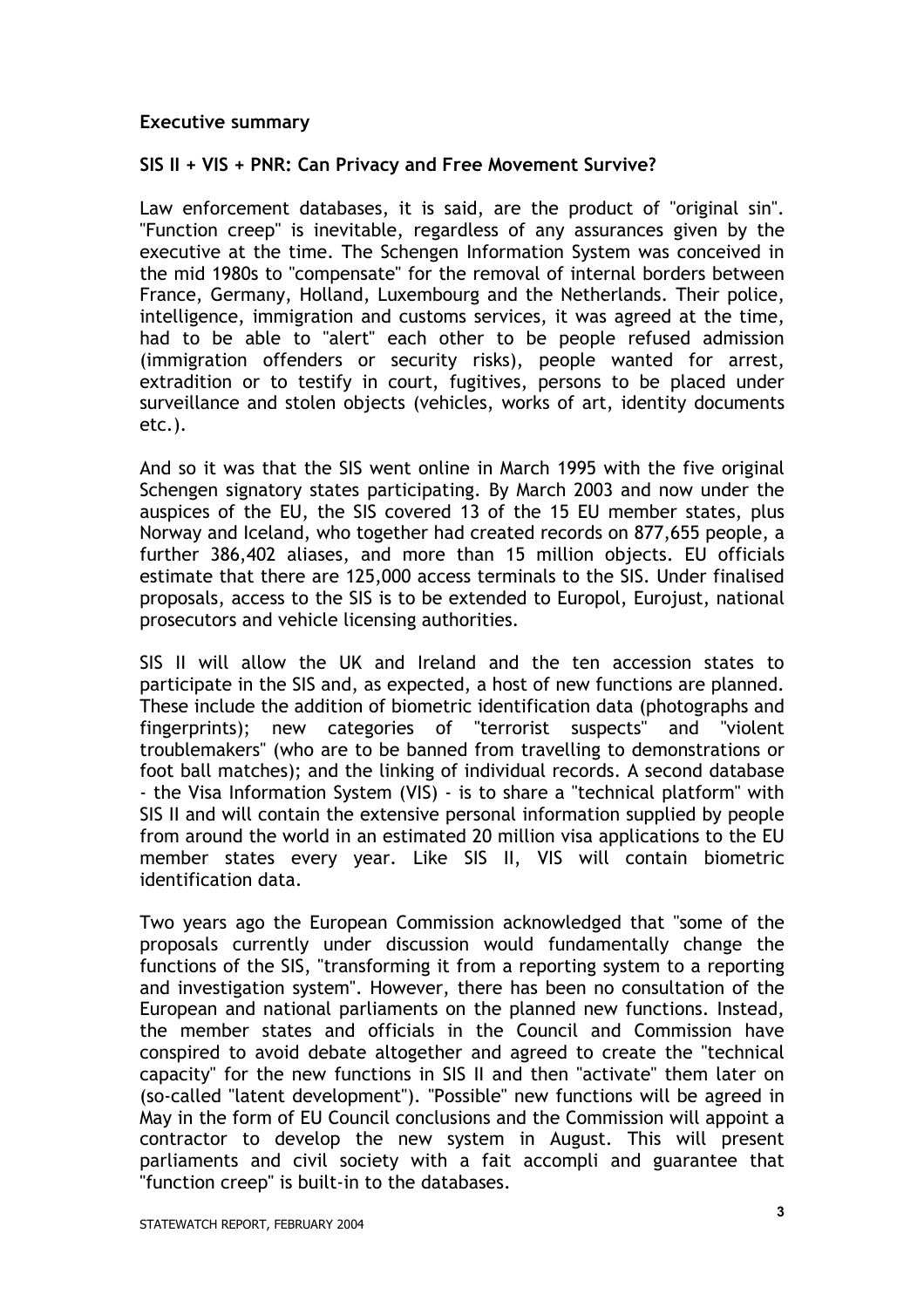SIS II and VIS must be seen in a wider context. Firstly, there are global plans, promoted by the US and UK in various intergovernmental fora, to introduce biometrics in all travel documents (and the databases of the issuing authorities). Second, the 'PNR' (Passenger Name Record) scheme developed by the US to allow the pre-screening of all air travellers to the US will result in practise in the creation of detailed and lasting records on all entrants (in "CAPPS II"). The EU has agreed to US demands for European airlines to provide data on EU citizens despite the absence of an adequate data protection framework in the US, but more importantly, has proposed its own PNR scheme (see below).

Taken together, SIS II, VIS and PNR will introduce the surveillance of the movements of everyone in the EU - citizens, legally resident third-country nationals, visa entrants and irregular migrants - and the storage of their personal data on an unprecedented scale. John Lettice has explained how the:

*current enthusiasm for profiling, the idea being to identify possible threats from people who aren't known, and have no record, absolutely requires broad data capture, use and retention. Course we've got to compile records on people who're innocent - otherwise, how could we confirm they're innocent? And anyway, innocent people have nothing to hide. Or they soon won't have… (1)* 

And of course, it is the Muslims, the Arabs, migrants and refugees from the Third World who will suffer disproportionately - SIS II, VIS and PNR are designed to extend the "counter-terrorism" net. These systems will be used for speculative surveillance, general intelligence gathering and "fishing expeditions", but more importantly, individual records will increasingly result in coercive sanctions, such as the refusal to travel, the refusal of visa or asylum applications, the refusal of admission to a country at external borders, detention pending extradition, even deportation. Moreover, the massive sharing of data between the EU, US and other wealthy nations could provide for a kind of informal "mutual recognition" of these sanctions, where a (potentially arbitrary) decision taken by one country is then enforced by all the others.

In the longer term, EU-US cooperation heralds a global identification system, the global surveillance of movement and a global police information system - what place "free movement" and privacy in this scenario?

Ben Hayes, February 2004

Note (1) "Got a ticket? Get a record", by John Lettice, from *TheRegister.co.uk*, 3.2.04 (http://www.theregister.co.uk/content/6/35314.html)

See also *Statewatch's* Observatories on PNR and US and Observatory on EU PNR scheme (http://www.statewatch.org/observatories.htm)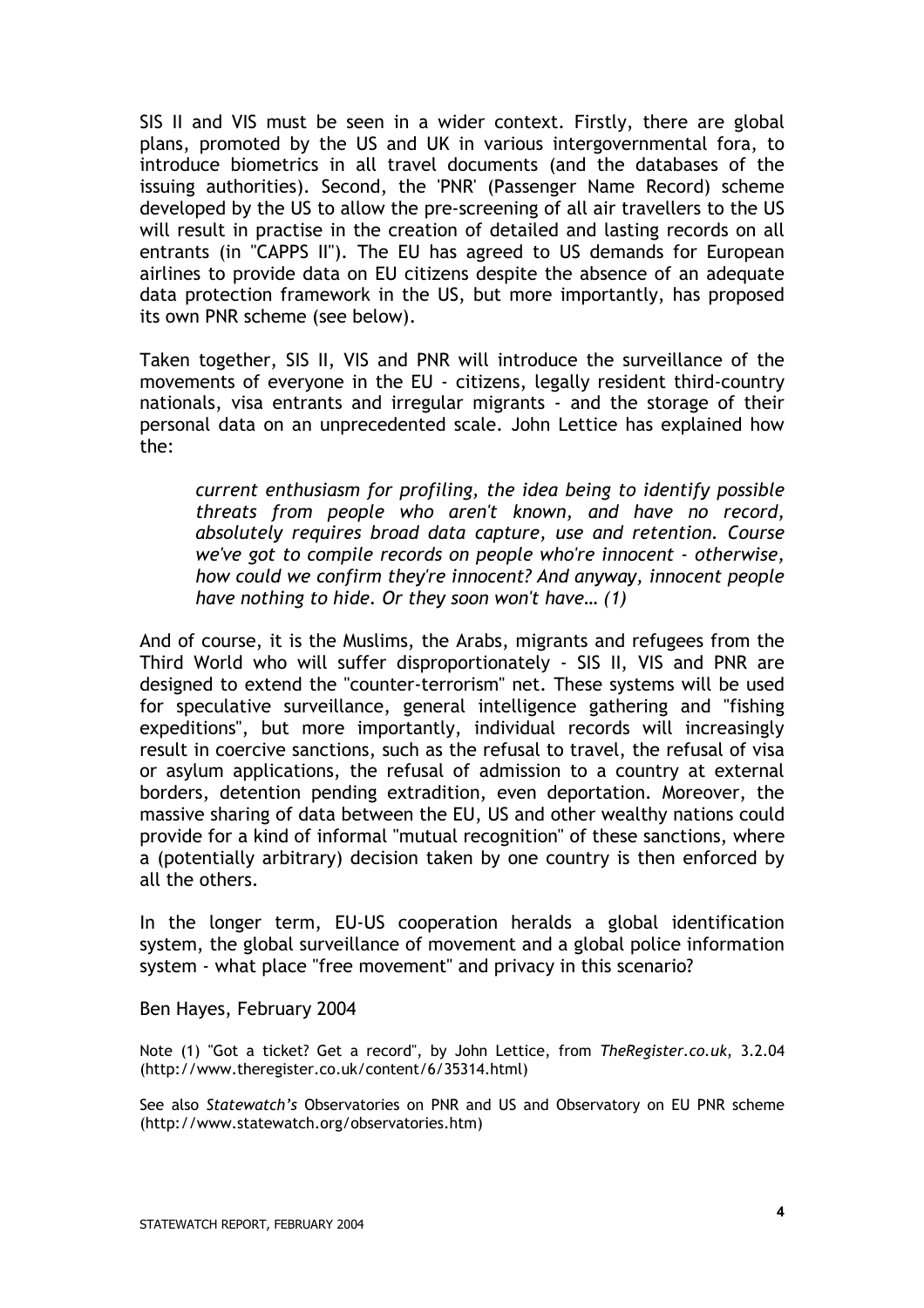# **From the Schengen Information System to SIS II and the Visa Information System (VIS): the proposals explained**

# **INTRODUCTION**

The Schengen Information System (SIS), the database used by the EU member states to record the details of millions of people and items of interest to police, customs and immigration authorities is to be extended under finalised proposals in the Council of the European Union. More agencies will have access and new types of data will be collected and stored.

At the same time, plans for SIS II, the 'second generation' SIS, and a new database –the Visa Information System (VIS) which will share a technical platform with SIS II – are developing rapidly, albeit outside the 'normal' EU decision-making process. This report explains the changes to SIS and the plans for SIS II/VIS.

## **Background**

The 1985 Schengen Agreement created an elaborate security framework to 'compensate' for the removal of internal border controls among participating states. It covers immigration, asylum and visa policy as well as police and judicial cooperation. The Amsterdam Treaty integrated the Schengen framework into that of the EU producing a hugely complex legal system.

The Schengen Information System (SIS), has been operational since March 1995 and now covers 13 of the 15 EU countries, plus Norway and Iceland the UK and Ireland are the only member states not yet participating, though plans to incorporate them and the accession states are well underway (though because of the UK's insistence on maintaining its own border controls they will not be able to create or access immigration and asylum related records).

Member states contribute data to the SIS on people wanted for arrest; people to be placed under surveillance or subject to specific checks; people to be refused entry at external borders (on either national security, including public order, or immigration grounds); and lost or stolen items. It currently contains over 15 million records, most of which relate to stolen items (see below); agencies can only access relevant categories of data.

Statistics on the operation of the SIS were produced every year in an annual report on the implementation of the 1990 Schengen Implementation Convention. However, with the incorporation of the Schengen structure into the EU/EC framework under the 1997 Amsterdam Treaty, the Council General Secretariat took an arbitrary 'informal' decision to discontinue the annual report (see *Statewatch News online*, March 2001). The last of the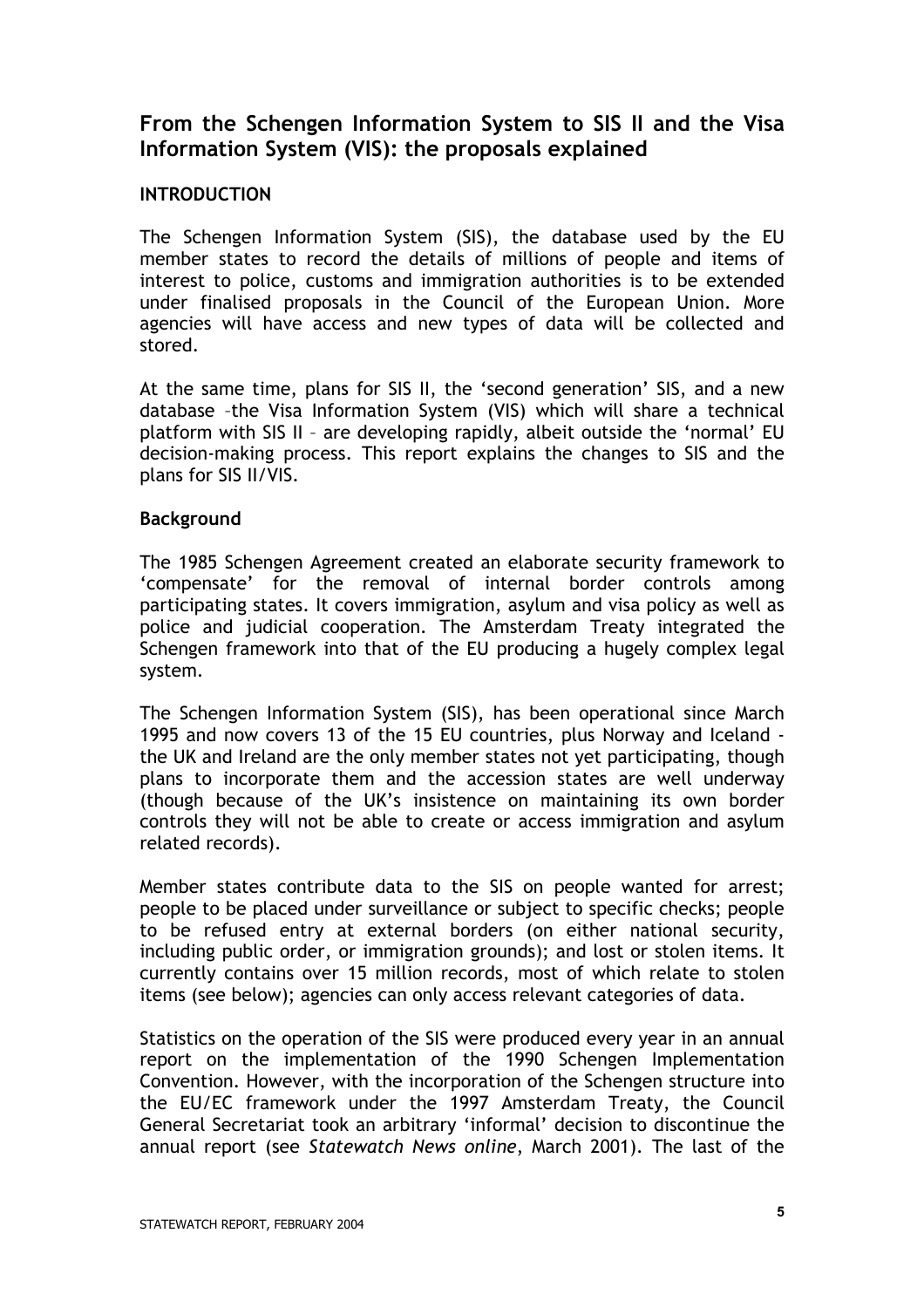annual reports was produced in November 1999, though *Statewatch* has managed to obtain more up-to-date figures:

*1995*: 3,868,529 *1996:* 4,592,949 *1997:* 5,592,240 *1998:* 8,826,856 (5.3.98) *2000:* 9,748,083 (23.5.00) *2001:* 14,476,665 (Council estimate for end of 2001) *2003:* 877,655 wanted persons in total plus 386,402 aliases (5.3.03): *- article 95:* 14,023 [arrest/extradition]

*- article 96:* 780,922 [to be refused entry (mostly rejected asylumseekers but including those to be refused entry on grounds of "national security" and "public order")]

*- article 97:* 32,211 [missing/dangerous persons]

*- article 98:* 34,413 [wanted to appear in court]

*- article 99:* 16,016 [discreet surveillance]

Plans to develop a 'second generation' SIS have been happening since the late 1990s. Documents published on the *Statewatch* website in March 2002 (see *Statewatch News online*) outlined a host of far-reaching proposals for SIS II, some on which there was "general agreement", and others requiring "further discussion". Three months later a number of these proposals were put into formal draft EU decisions to amend the Schengen Convention and extend the capabilities of the existing SIS. These have now been finalised and are awaiting adoption by the Council of the European Union.

Meanwhile, discussions on the scope and function of the next-generation *SIS II* have proceeded in almost total secrecy. This is because the Council (EU governments) has decided to return to the controversial legal and political issues at a later date, *after* the contracts have been awarded and technical development of the new system are underway – allowing for what it calls the "latent" development of SIS II:

*meaning that the technical pre-conditions for such functions should be available in SIS II from the start, but those functions would only be activated once the political and legal arrangements were in place [6387/02, 25.2.03].*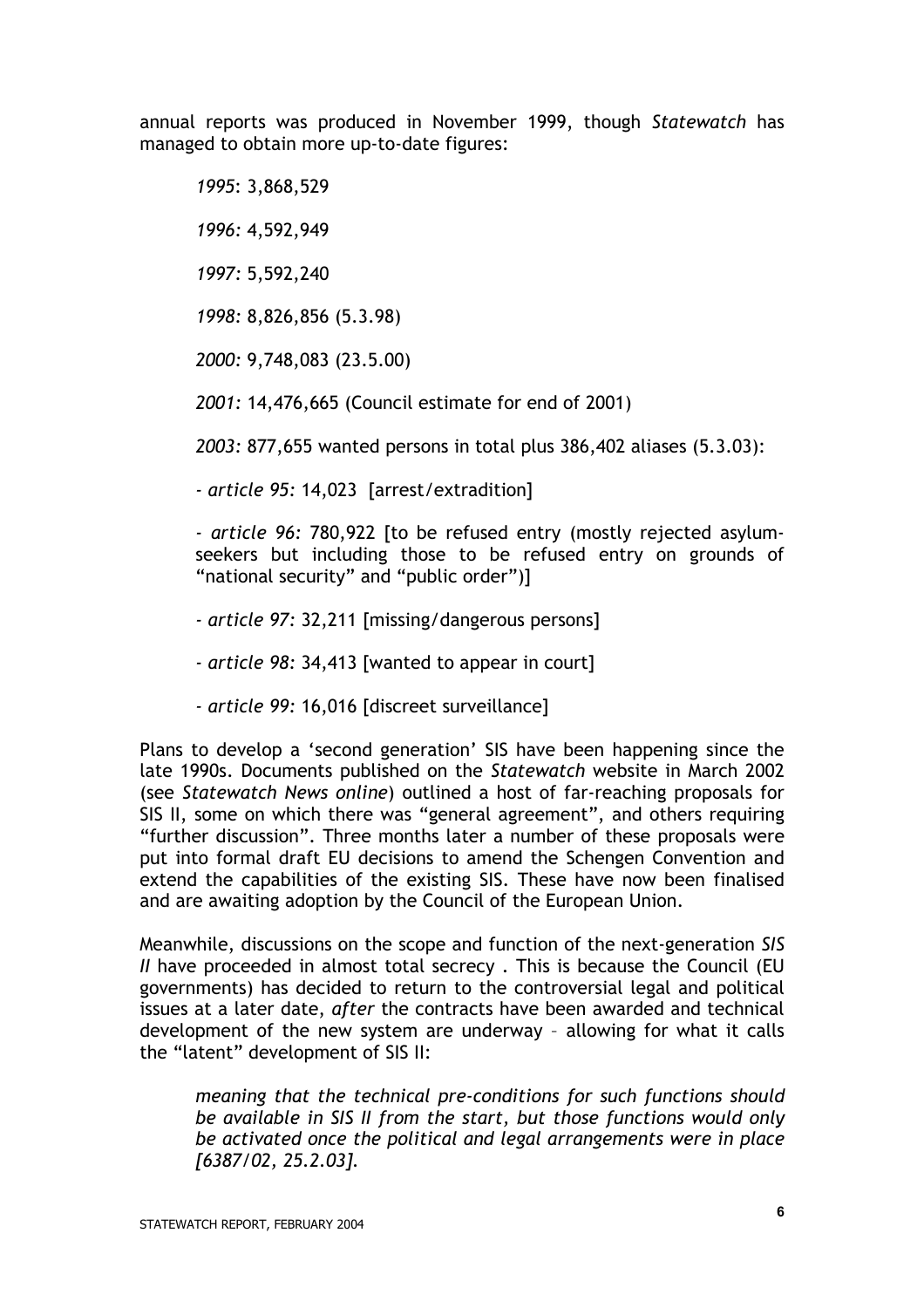# **PART I: EXTENDING THE SCOPE OF THE EXISTING SIS**

Rules on access to the current SIS are set out in Article 101:

*Access to data included in the Schengen Information System and the right to search such data directly shall be reserved exclusively for the authorities responsible for (a) border checks; (b) other police and customs checks carried out within the country, and the coordination of such checks.* 

In March 2003, there were – according to an EU report - "approximately 125,000!!!" [sic] terminals with access to the SIS (up from 55,000 access point in 1999) – so many that EU officials can only estimate. Any supposed restrictions on access are therefore very difficult to verify in practise. Under the current proposals, access to the SIS is to be extended to Europol, Eurojust, national prosecutors, and, it would seem, the national intelligence and security agencies of the member states.

#### **New role for intelligence agencies**

Article 99 of the 1990 Schengen Implementing Convention allows people to be entered on the SIS for the purposes of "discreet surveillance and specific checks" where:

*there are real indications to suggest that the person concerned intends to commit or is committing numerous and extremely serious offences, or … will commit [them] in the future (Article 99(2))* 

Police, customs and immigration officers in every member state are then alerted by the SIS to collect and report certain categories of information (see Article 99(4)) on the people concerned. The "authorities responsible for State security" – the intelligence and internal security agencies – may also have records entered "on their behalf" under Article 99, but only where:

*concrete evidence gives reason to suppose that [it] is necessary for the prevention of a serious threat by the person concerned or other serious threats to internal or external security* 

with a requirement to

*consult the other [member states] beforehand (Article 99(3))* 

The result is that the intelligence and security agencies have not directly entered anyone on the SIS under Article 99(3) since it went online in 1995 – whereas 16,016 people have been registered under article 99(2) by (police) criminal intelligence agencies. There is an obvious reluctance on the part of the security agencies to divulge intelligence on who they want placed under surveillance and why.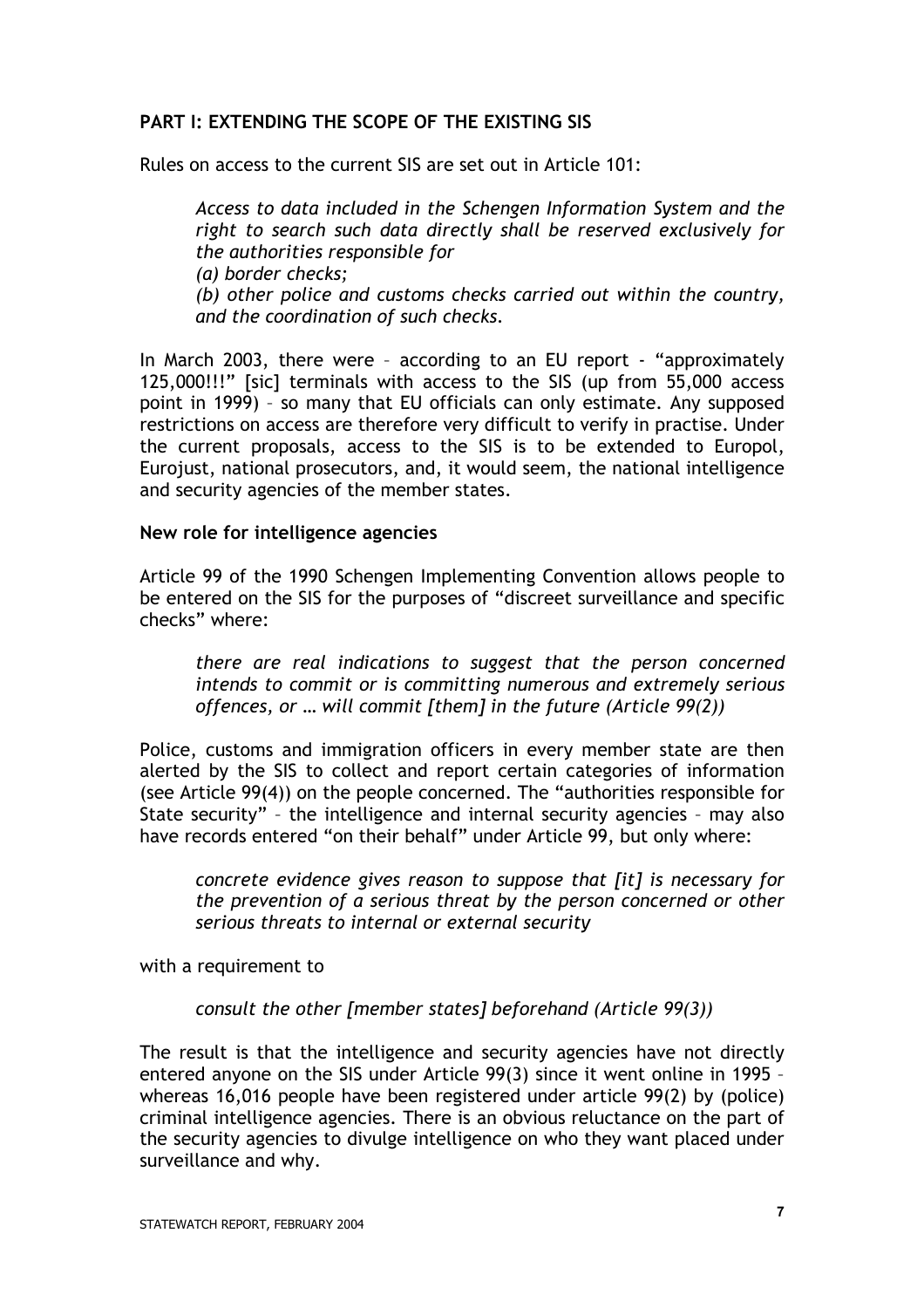An amended Article 99(3) will remove the obligation on the intelligence agencies to inform the other member states beforehand when placing someone under surveillance. In doing so, the "concrete evidence" requirement may be circumvented in practise because of the effective supremacy of "national security" considerations. As the Spanish delegation puts it:

*In any case, in the event of a hit, the Sirene Bureau of the country issuing the alert can be obliged to give details of the reasons for entering the alert in SIS, and even if the authorities responsible for State security were reluctant to give the Sirene Bureaux certain explanations for fear that an operation might miscarry, they could at least inform their own counterpart in the country in which the hit was made [6307/1/02, 18.2.02]* 

Last year's proposals to give intelligence and security agencies access to the SIS were accompanied by a UK proposal to create a dedicated database of "terrorist suspects". It appeared that neither were included the subsequent proposals to extend the SIS that are currently on the table. This was strange since the presidency had described access for the intelligence services as being proposed:

*with a view to reaching an agreement as soon as possible and implementing them quickly [5696/02, 5.2.02]* 

*Statewatch* has tracked the proposal through the EU Working Party on the SIS. The discussions suggest that the proposal has been agreed and implemented "informally" – without a formal Council decision or consultation of the European and national parliaments.

The initial proposals had suggested that:

*Within several [member states] security or intelligence services have a statutory or defined responsibility to combat terrorism and several share this responsibility with police services. The role of the "authorities responsible for State security" is already recognised within the Schengen Convention with Article 99(3) providing for alerts issued on their behalf… the Belgian Presidency highlighted the importance of defining "those authorities responsible for State Security".* 

*In the absence of such a definition it is the intention of these proposals to apply to those Security and Intelligence Services with internal security responsibilities allied to Justice or Home Affairs / Interior Ministries as opposed to military or other intelligence services with external responsibilities. [5696/02, 5.2.02]* 

A week later, minutes of the SIS Working Party recorded: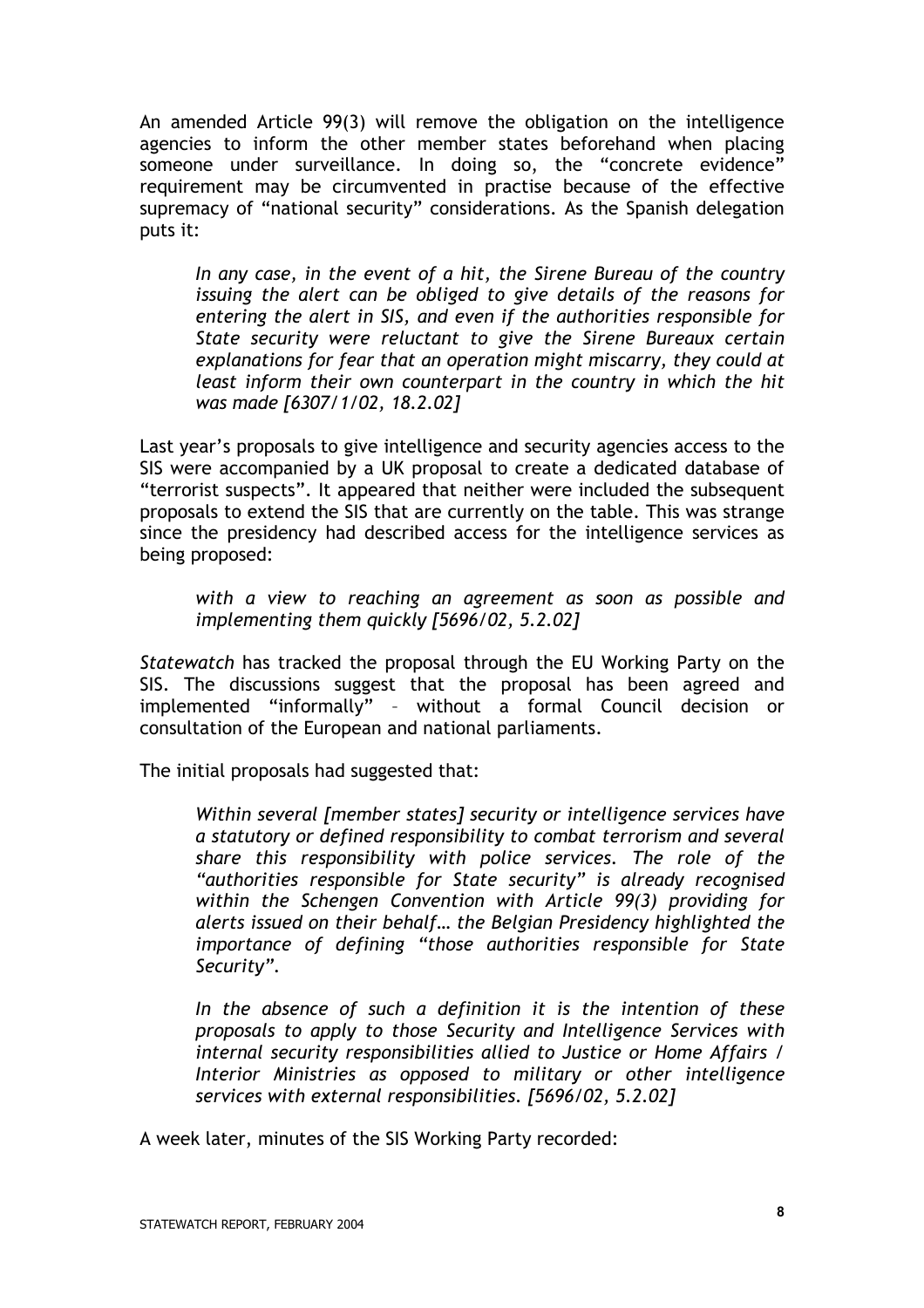*general agreement on the proposal that access to the SIS could be given to those services which, according to national legislation, have*  responsibility to combat terrorism. In accordance with the *obligation of Article 101(4), each State would then have to give a detailed list of which authorities are covered by this definition. [6386/02, 15.2.02]* 

This was subject to a scrutiny reservation from one of the member states (though the name of the country is blanked out in the documents). Its position was restated two months later on the basis of concern over "access to the SIS for non-police organizations" and "security and intelligence services not belonging to a police service" [7939/02, 15.4.02]. The last recorded discussion of the issue in the SIS Working Party is in May 2002:

*The Chairman informed the meeting that the Presidency of the Terrorism WG had explained that his WP was in favour of providing SIS access for security and intelligence services. This would thus have to be implemented at national level. (emphasis added)* 

So there we have it: an informal decision at working party level has extended access to the SIS to EU intelligence and security services which can simply be implemented at the national level. This raises a number of legal and political issues.

The last publicly available report concerning Article 101(4), under which each State must provide a detailed list of which authorities have access to which data, was produced almost 3 years ago [5002/2/00, 25.10.00]. How long will it be until the member states next make this information publicly available?

If access to the security services is granted on the basis of shared "responsibility to combat terrorism" with the police, what categories of data will the security and intelligence services have access to? The initial proposals suggested "all SIS data". For what purposes can they use this data and how will the data protection provisions be applied?

Finally, as it has been decided that intelligence and security services should have access to the SIS, this should surely be stated in a formal amendment of the Schengen Convention.

#### **Access to SIS for vehicle registration authorities**

Access for vehicle registration authorities to the data stored in the SIS (under Article 101(1)(b)) was first proposed in mid-1999 and could also, at least in some member states, have been decided and implemented in the same, informal way. Norway, for example, has

*the opportunity to have these vehicles checked against the SIS as they are being cleared through Customs. Access to the SIS by*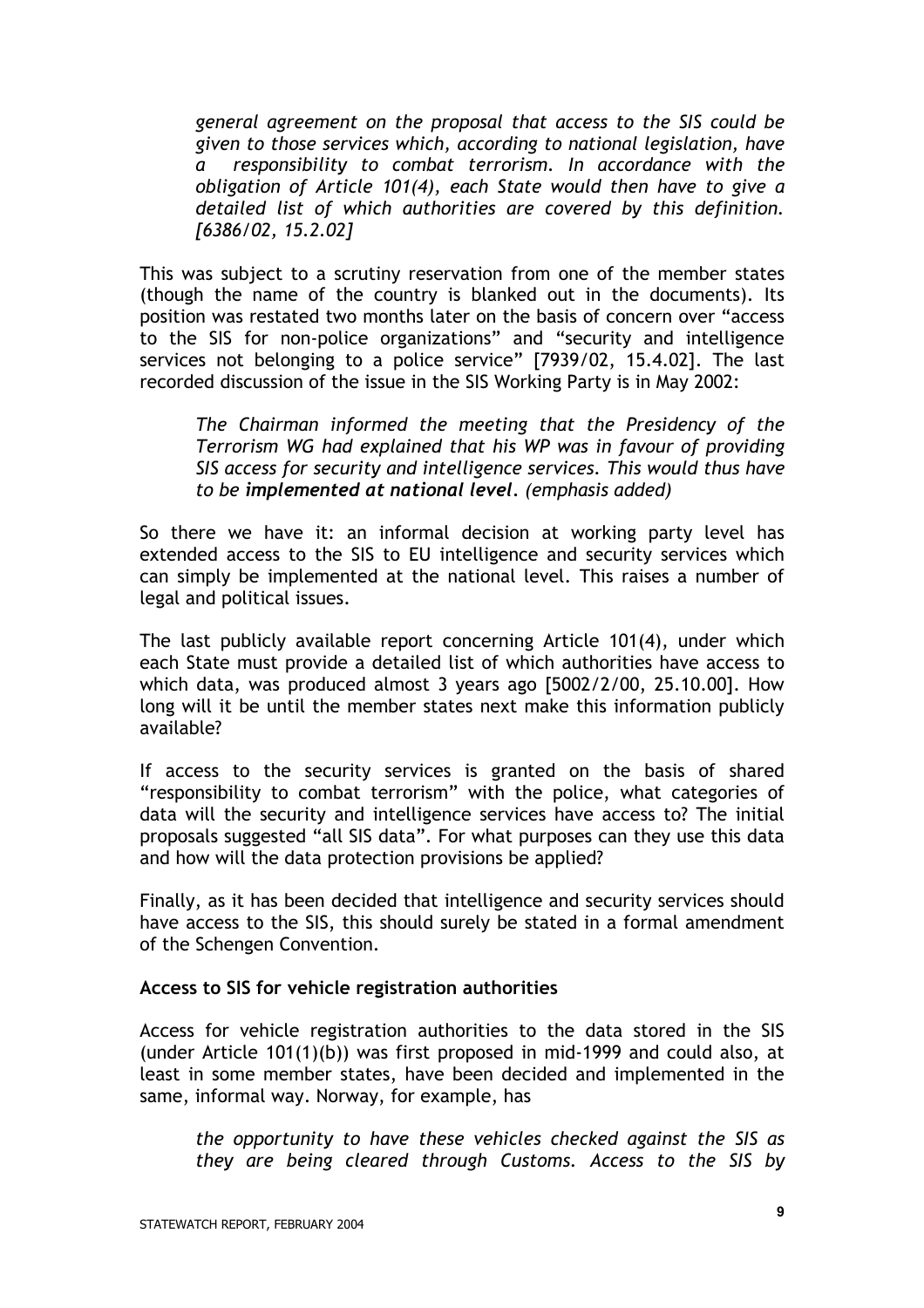*Customs is covered by the convention and accordingly only needs a national decision [12803/99,10.11.99].* 

However, a proposal from the European Commission to regulate vehicle registration authorities' access the SIS was produced last August [COM (2003) 510, 21.8.03]. Access to the SIS for the intelligence services, on the other hand, is unlikely to be formalised until SIS II is developed (see below), if indeed their access is to be regulated at all.

# **Europol access to the SIS**

Proposals to give Europol access to the SIS first appeared as a recommendation in the EU "Action Plan on Organised Crime" of 21 June 1999 (rec. no. 36), and later in proposals to extend the SIS to combat "terrorism". Europol put its case to the member states in the Council in February 2002, arguing access to the SIS was a strategic necessity (see *Statewatch news Online*, March 2002):

*-Strategic analysis is of unquestionable interest to Europol and allows forecasts to be made using the following techniques:* 

*- Identifying and comparing changes in different levels of crime over a period of time.* 

*- Identifying possible relationships between relevant variables which have an impact on the crime rate.* 

*- Comparing ethnic and demographic trends [5970/02]* 

Europol requested "immediate" access to "all information in the SIS" together with a facility for "Partial downloading of data in order to carry out analyses and statistical studies". In the longer term, Europol wants the member states to allow for the

*Possibility of [Europol] updating SIS by adding, deleting and modifying information.* 

What the member states are set agree in the current proposals is Europol

*access to, and [the right] to search directly, data entered into the Schengen Information System in accordance with Articles 95, 99 and 100 (proposed new Article 101 A)* 

This covers:

*- persons wanted for arrest for the purpose of extradition [Article 95, 14,023 records in March 2003];* 

*- persons to be subjected to discrete surveillance and specific checks [Article 99, 16,016 records in March 2003];*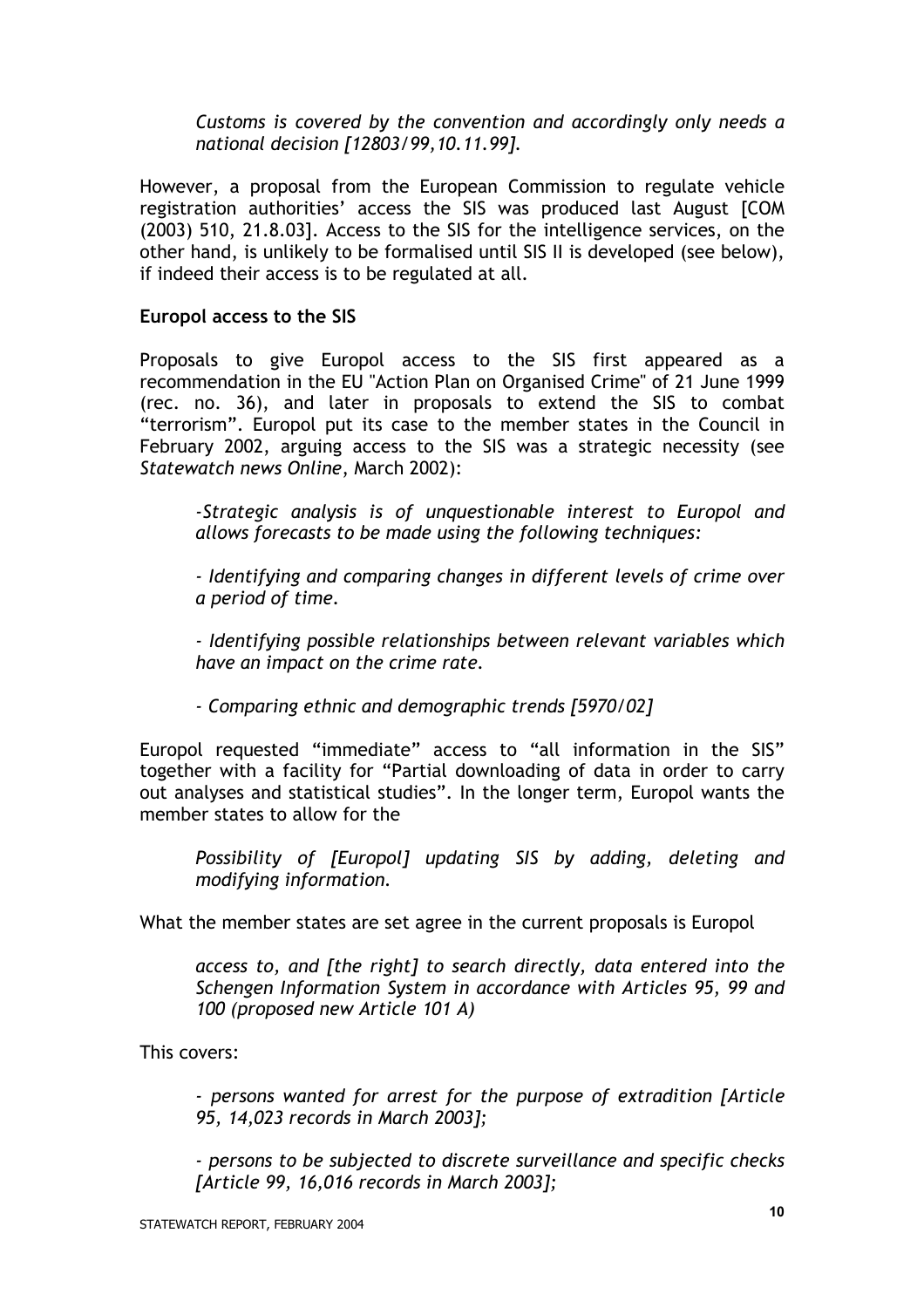*- objects sought for the purposes of seizure or of evidence in criminal proceedings: motor vehicles, boats and aircraft, trailers, caravans, industrial equipment, outboard engines and containers; firearms, blank official documents, issued identity papers such as passports, identity cards, driving licences, residence permits and travel documents, vehicle registration certificates and number plates, banknotes, securities and means of payment such as cheques, credit cards, bonds, stocks and shares which have been stolen, misappropriated or lost [revised Article 100; 15 million records].*

The legitimacy of this Decision rests on a rather weak argument that through Europol, the member states will make more "efficient" use of the SIS, though it is clear that Europol wants access for intelligence rather than law enforcement purposes:

*The general purpose of the Schengen Information System is to maintain public order and security…* 

*Regarding the usage limitation set out in the Articles 95 – 100 for each of the categories of reports and data, it is clear that Europol can not fulfil these requirements…* 

*The usage of the reports and/or the data can therefore only be legitimised given the nature of Europol as an information broker.* 

*As explained earlier the main goal for Europol's having access to SIS data is the cross-checking of information and the eventual input of relevant data in Europol's databases after a formal approval from the Reporting Contracting Party. [9323/02, 28.5.02]* 

There was in fact outright opposition to Europol access from several member states – including France [5495/00, 19.1.00] and later the Belgian delegation, which:

*wonders about Europol's reasons for seeking entitlement to consult the SIS... Europol wishes to use the SIS on the basis of its own analysis work. However, Europol and the SIS have different goals. In the present circumstances, giving Europol access on the basis of the arguments in the above text is out of the question. [6890/02, 5.3.02]* 

This opposition has been overcome and the only restrictions on Europol's access is to that under Articles 96 (persons to be refused entry to the EU on national security, public order or immigration grounds – 780,922 records in March 2003) and Article 97 (missing or dangerous persons; 32,211 records). Nor will Europol be able to download whole sections of the SIS as it had hoped – though this is clearly prohibited by Article 101(2) anyway. But, with the consent of the member state who entered the data, Europol will be able to add the information on the SIS to its own extensive database, and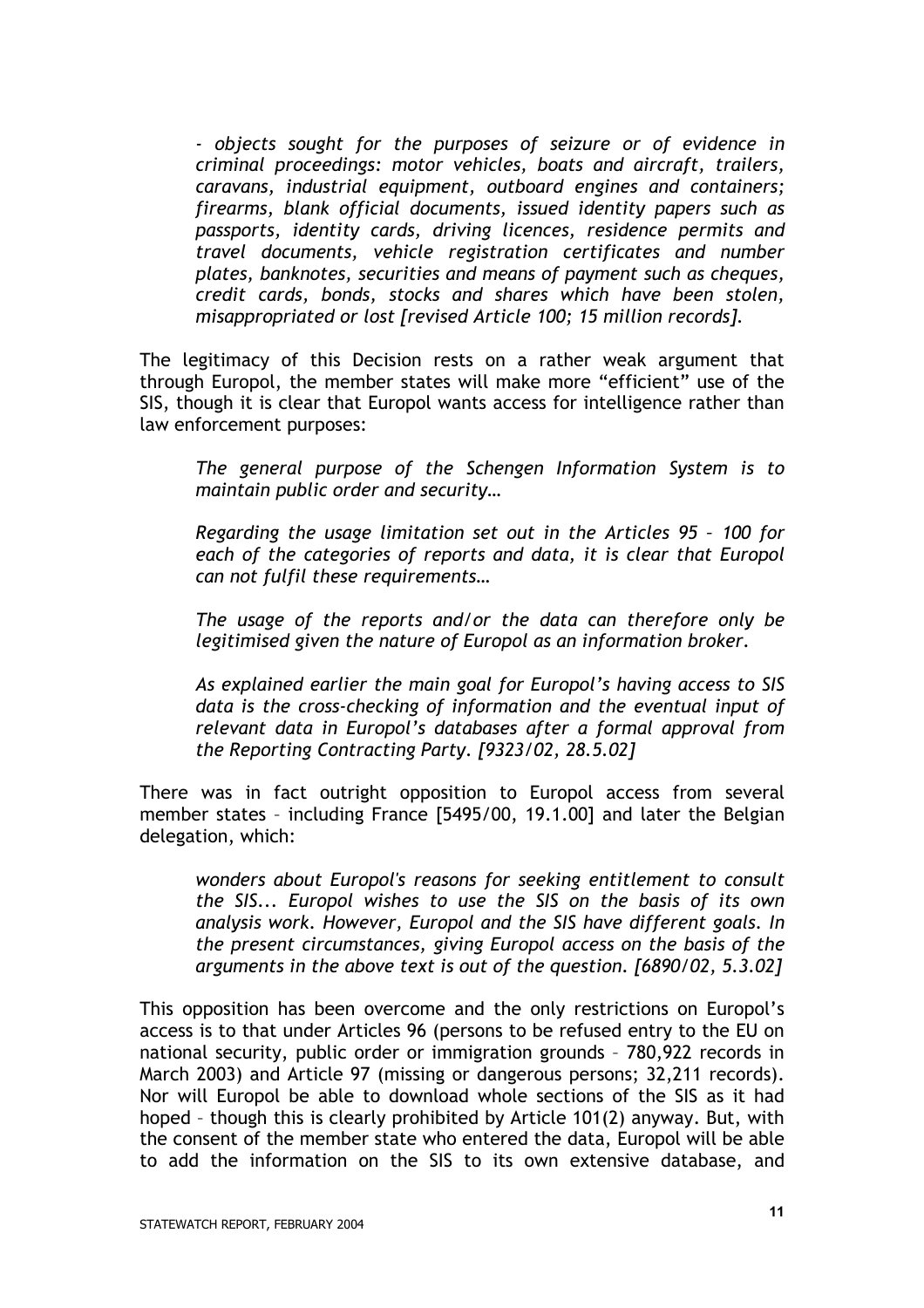exchange it with various non-EU states and agencies with which cooperation agreements are in force.

# **Eurojust and national judicial authorities access to the SIS**

Under the proposals on the table, Eurojust, the fledgling EU prosecutions agency, will also have access to the SIS. This is no less contentious. A Declaration attached to the Council Decision setting up Eurojust stated that:

*The Council agrees to adopt, as a matter of urgency and in accordance with the principles laid down in Article 101 (3) of the Schengen Convention, no later than 15 June 2002, arrangements whereby the national members of Eurojust will have access to certain data in the Schengen Information System, in particular those referred to in Article 95 and 98 of the Schengen Convention. [OJ 2002 L 63/1]* 

Like Europol, Eurojust actually wanted access to all the data on the SIS [11653/02, 30.7.02] and to be able to consult the Sirene bureaux directly (see below), arguing that:

*wherever access to the SIS is useful in a domestic or international context in the course of an investigation or prosecution it will inevitably be useful to the National Members of Eurojust in coordinating such investigations and or prosecutions. [13389/02, 22.10.02]*

Again, there with was significant opposition, with Belgium arguing that:

*Several fundamental issues arise… to what extent does Eurojust genuinely need this information to perform its tasks? Where do the interest and dangers of such consultation lie, given that the SIS is a system for checks and alerts, and not one that has been developed to underpin judicial investigations?* 

*Fundamentally, we do not therefore consider it necessary, as things stand, to grant Eurojust the right to consult the SIS, even for information purposes. Nonetheless, despite these substantive objections – which might be withdrawn once the parties concerned provide justification – a Council Declaration does in fact state that the national members of Eurojust must indeed have access to the SIS. Belgium cannot therefore categorically oppose such a possibility for consultation…* 

*A change in attitude might be considered in due course only on the basis of genuine justification from Eurojust [14037/02, 8.11.02]* 

Aside from the question of why Belgium signed a declaration to which it was "fundamentally" opposed (though this perhaps offers a salutary lesson in the nature of EU decision-making), no further "justification" from Eurojust has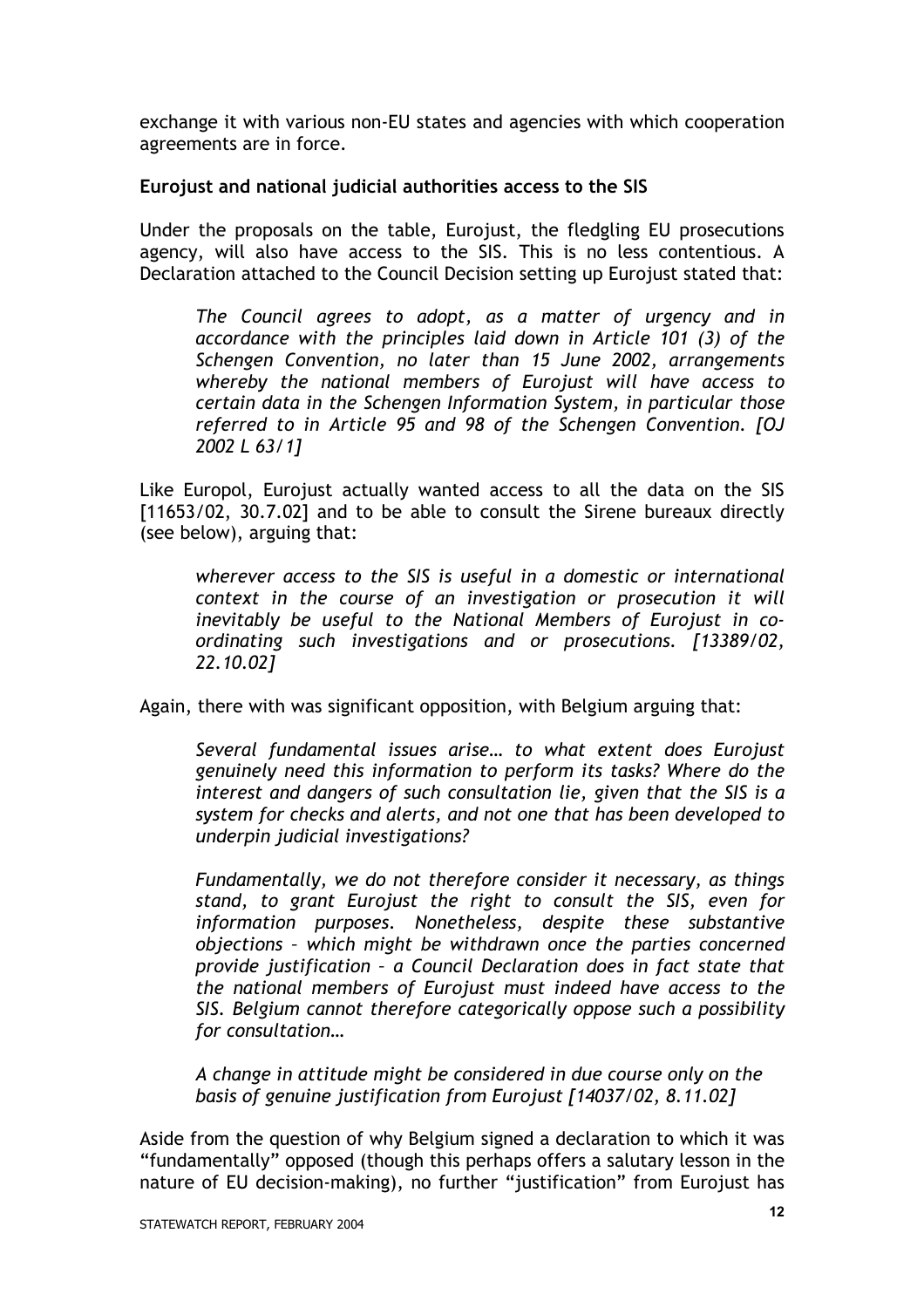been forthcoming. Regardless, agreement is pending on Eurojust access to the data Articles 95 and 98 (proposed new Article 101B). However, where Europol will have the right to search the SIS "directly",

*The national members of Eurojust and their assistants shall have the right to have access to, and search, data..*

There is no explanation for the different wording, though with the proposal agreed at working party level (see below), it maybe this issue that is preventing the adoption of the Decision. In a statement to be annexed to the finally adopted decision:

*Germany would point out that national members of Eurojust and their assistants, when carrying out their work for Eurojust, are not subject to national law but only to the Eurojust Decision. The technical arrangements for access to the SIS by national members of Eurojust must therefore be determined by the Council. Germany proposes that a technical access model be developed that is similar to that chosen for the partial participation of the United Kingdom and Ireland in the SIS.* 

*Germany would point out that the different wordings used in Article 101a(1) and 101b(1), under which only Europol is to have the right to search SIS data "directly", do not necessarily mean that no provision may be made for direct access by Eurojust (for the national members of Eurojust and their assistants) [10056/03 ADD 1, 16.6.03]*

With such a discrepancy in the wording of the proposal and its actual intent, and the serious questions regarding the judicial control of Eurojust, it is astonishing that the Council considers the text ready for adoption [10056/03, 4.6.03 and 10056/03, ADD 1, 16.6.03].

The proposals on Europol and Eurojust access also ignore the draft cooperation agreement between the two agencies that will allow the sharing of data [15829/03, 9.12.03]. In practise, access for the two agencies may be complementary, allowing Europol and Eurojust to search all the data in the SIS between them in connection with specific investigations (except for that held under Article 96).

Another addition to Article 101, extends access to the SIS to:

*national judicial authorities, inter alia those responsible for the initiation of public prosecutions in criminal proceedings and judicial inquiries prior to indictment, in the performance of their tasks, as set out in national legislation.* 

Here there are no restrictions on which categories of data may be searched – this will apparently be determined by the member states. This is another significant extension of the function of the SIS and given Eurojust's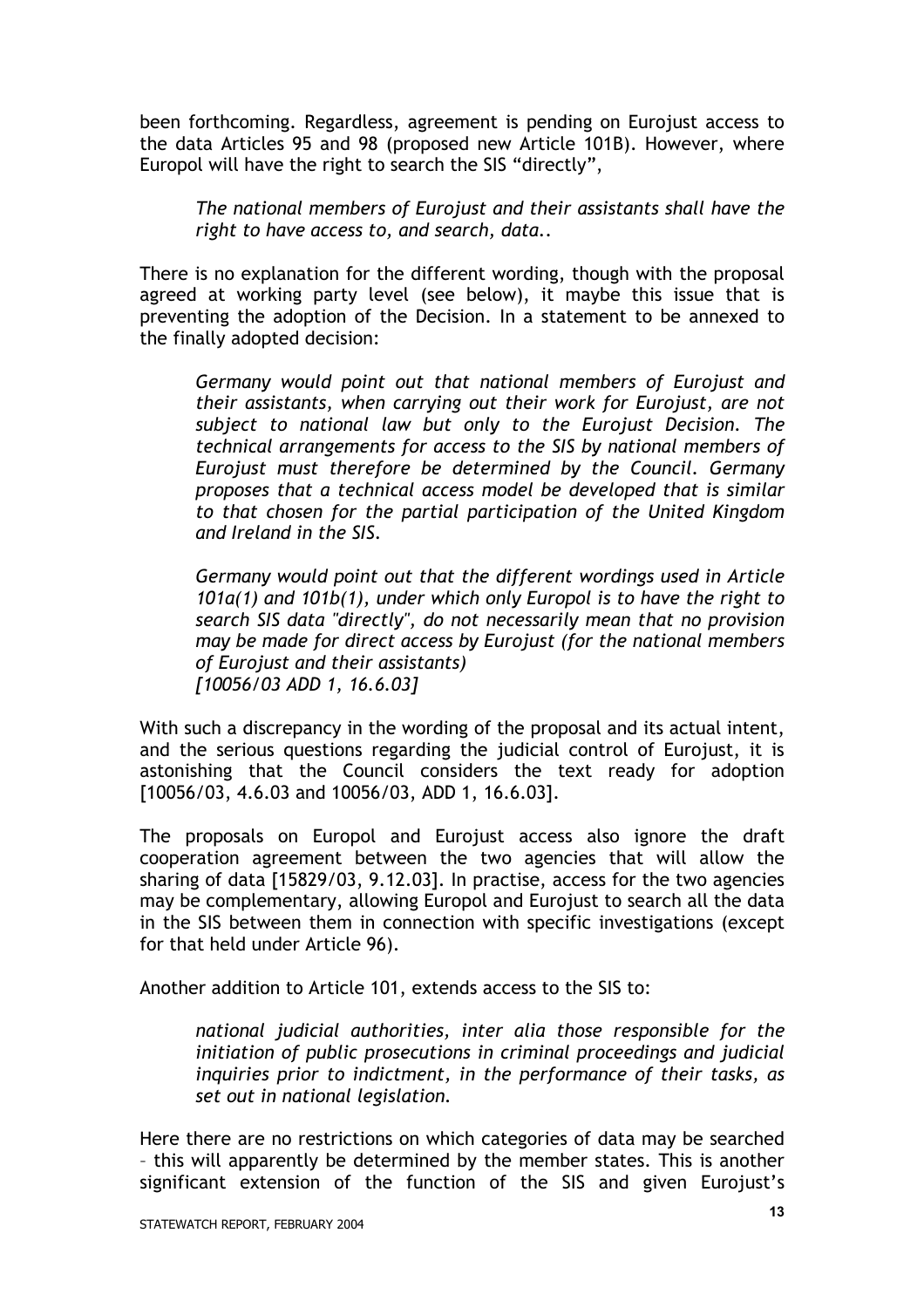relationship with national judicial authorities (through the Eurojust "college", European Judicial Network or in joint investigation teams) will potentially extend access by EU agencies.

Access for immigration officers, visa authorities and asylum adjudicators will also be extended, from persons to be refused entry (Article 96) to false, stolen or lost identity documents (Article 100(3)(d) and (e)) under a revised Article 101(2).

## **New categories of data**

Article 99 will also be widened to allow not just the entry of persons and vehicles on the SIS, but boats, aircrafts and containers. Objects sought for seizure or evidence in relation to criminal proceedings (Article 100) is widened to include boats, aircraft, industrial equipment, outboard engines, containers, invalidated identity papers (as well as lost or stolen ones), cheques, credit cards, stocks and shares.

Article 95 of the SIS covers persons wanted for arrest for extradition. The European Arrest Warrant will replace extradition requests, though the EAW will continue to be issued on the SIS through alerts under Article 95. The data held in the SIS under this category will be widened to include the offence that the person is wanted for.

## **Increased use of SIRENE**

Behind the SIS is a network of national contact points called SIRENE (Supplementary Information Request at the National Entry). Each participating member state has a "Sirene Bureau" which is responsible for giving access to detailed information following a 'hit' on the SIS. There is no effective limit on the data that can be exchanged through the Sirene bureaux. There were at least 35,414 hits (requests for additional, detailed information) in 2001, the most recent year for which figures are readily available [12150/02, 2.10.02].

A new Article 92(4) refers to the Sirene bureaux in Schengen Implementing Convention for the first time (the network was developed in the Schengen working parties and the Schengen member states' Executive Committee):

*Member States shall, in accordance with national legislation, exchange through the authorities designated for that purpose (SIRENE) all supplementary information necessary in connection with the entry of alerts and for allowing the appropriate action to be taken in cases where persons in respect of whom, and objects in respect of which, data have been entered in the Schengen Information System, are found as a result of searches made in this System.* 

The only restrictions on SIRENE are that "Such information shall be used only for the purpose for which it was transmitted" (revised Article 92) and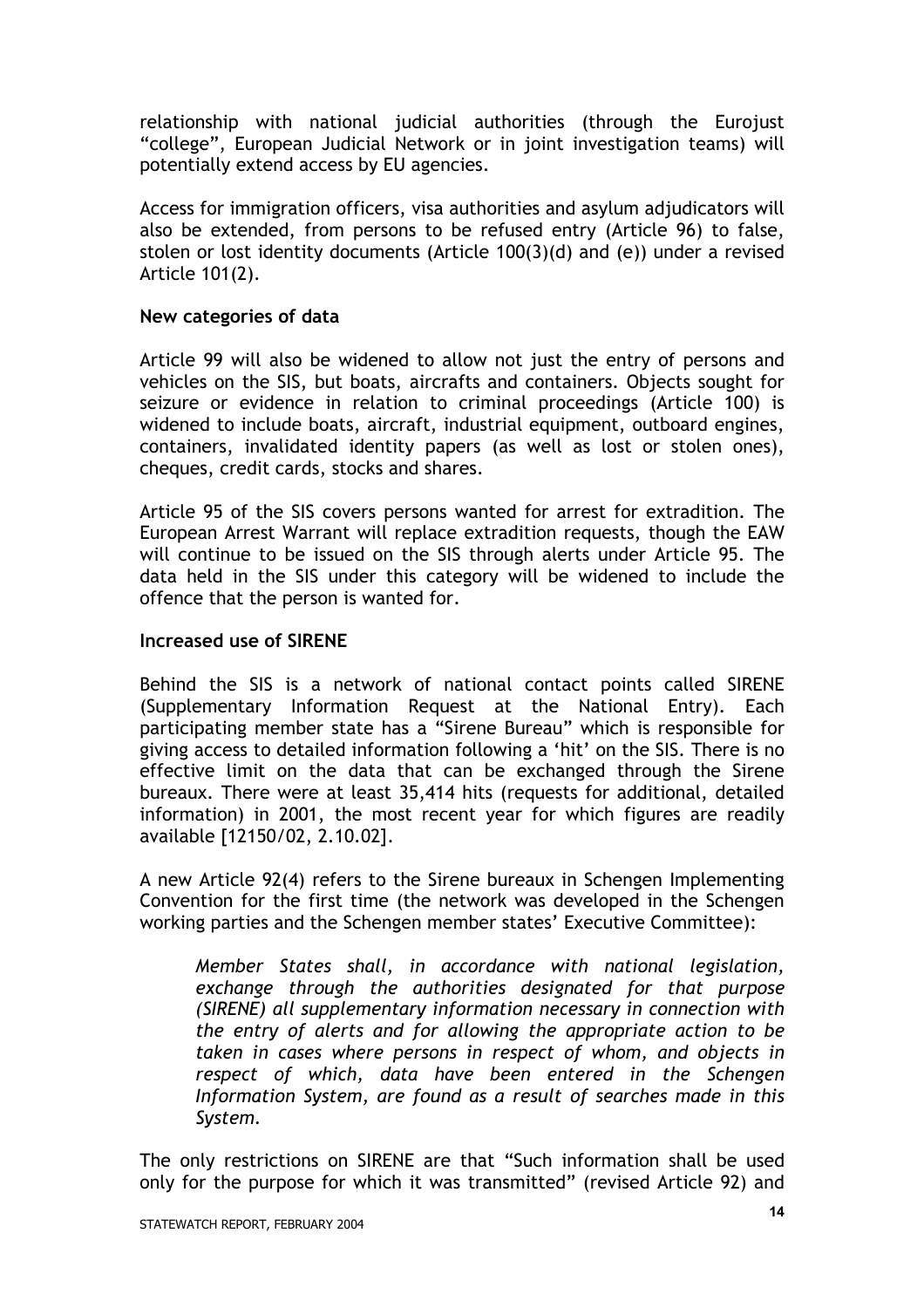that all information exchanged is to be deleted after one year (new Article 112A). However, how the use and deletion of this data can be supervised in practice is unclear, since much of it will have been passed from the national Sirene bureaux to the police or other agencies in that country.

## **Data protection and storage limits**

The one welcome amendment in the proposal is that under a revised Article 103 every transmission of personal data will be recorded instead of every tenth one. This will at least mean that unlawful or warranted use of the SIS or supplementary exchange of data will be theoretically traceable. However, this modest improvement is likely to be of little benefit without additional resources for the Joint Supervisory Authority on data protection, a workable mechanism for individuals to find out whether information on them is held on the SIS and the power for the JSA or other independent body to investigate and remedy individual complaints.

A Revised Article 113 will see the time period that objects sought in connection with criminal proceedings can be included in the SIS increase from three to five years.

# **The legislation: has Poland stalled adoption of the measures?**

The proposals to amend the Schengen Convention provisions on the SIS take the form of a draft EU Council Decision and a draft EC Regulation. Scrutiny reserves by the member states were withdrawn in June 2003 and the proposals were both apparently agreed at Working Party level. However, in July 2003 came an unprecedented intervention by the Polish delegation requesting "consultation" on the draft Decision. Like Germany, Poland questioned the different wording regarding Europol and Eurojust access to the SIS (see above):

*Poland is not aware of the reasons that lie behind the differentiation of the access to SIS granted to Europol and to Eurojust… Poland is of the opinion that full access to data [for Eurojust] regarding the criminal proceedings is necessary [13909/03, 10.7.03]*

Following the conclusion of the accession negotiations, the countries joining the EU are consulted on all documents submitted to Coreper and the Council. If one of the ten acceding countries is unhappy with any of the texts being adopted, it can request consultations within an interim Committee [11309/03, 10.7.03]. The Interim Committee met at least ten times during 2003 but the minutes of these meetings have not been made available to the public.

Main sources: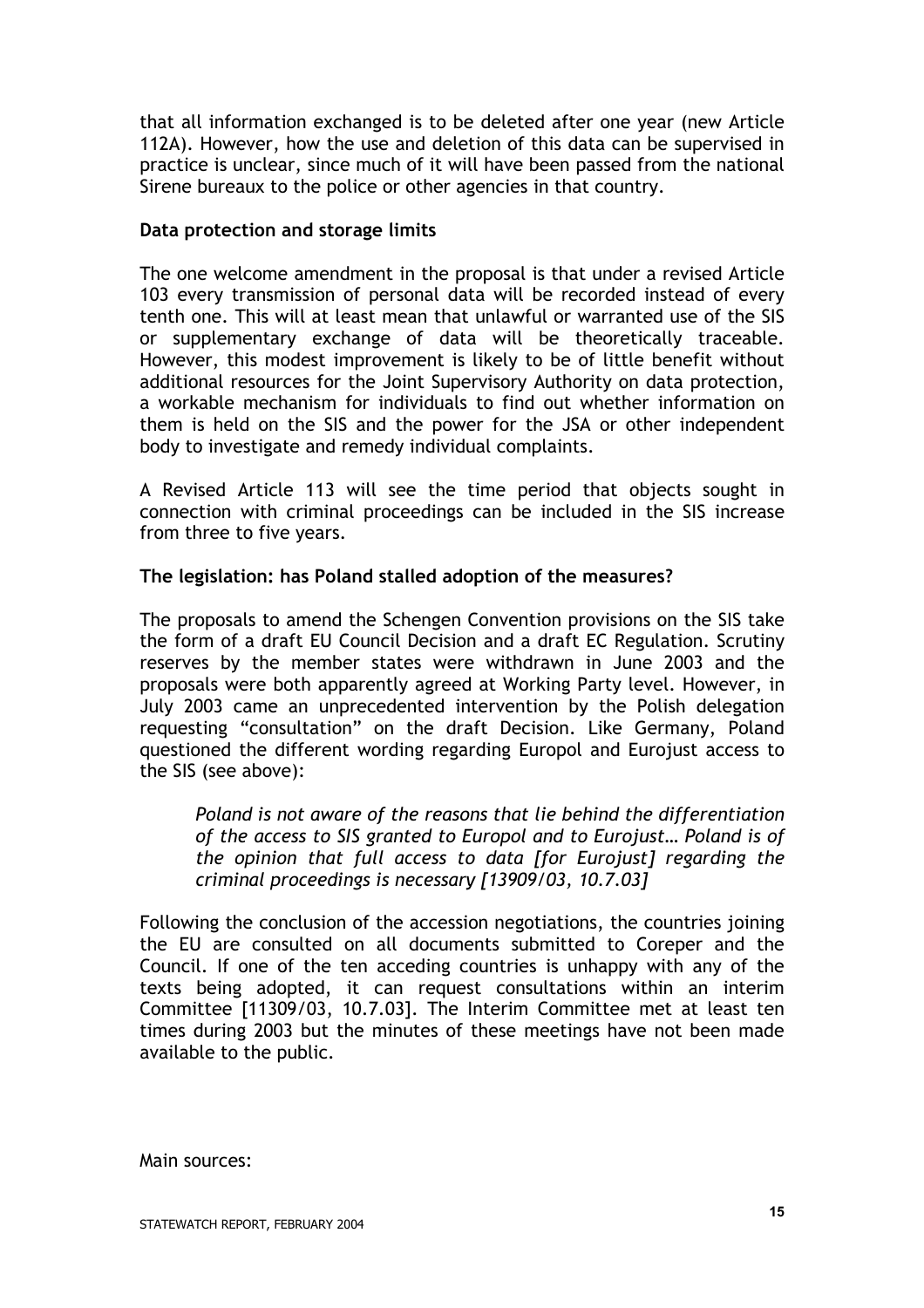Draft Council Decision concerning the introduction of some new functions for the Schengen Information System, including in the fight against terrorism, 10054/03, 24.6.03; Draft Council Regulation concerning the introduction of some new functions for the Schengen Information System, including in the fight against terrorism 10055/03, 24.6.03

*Statewatch* has incorporated the proposals into a revised Title IV of the 1990 Schengen Implementing Convention (see Appendix)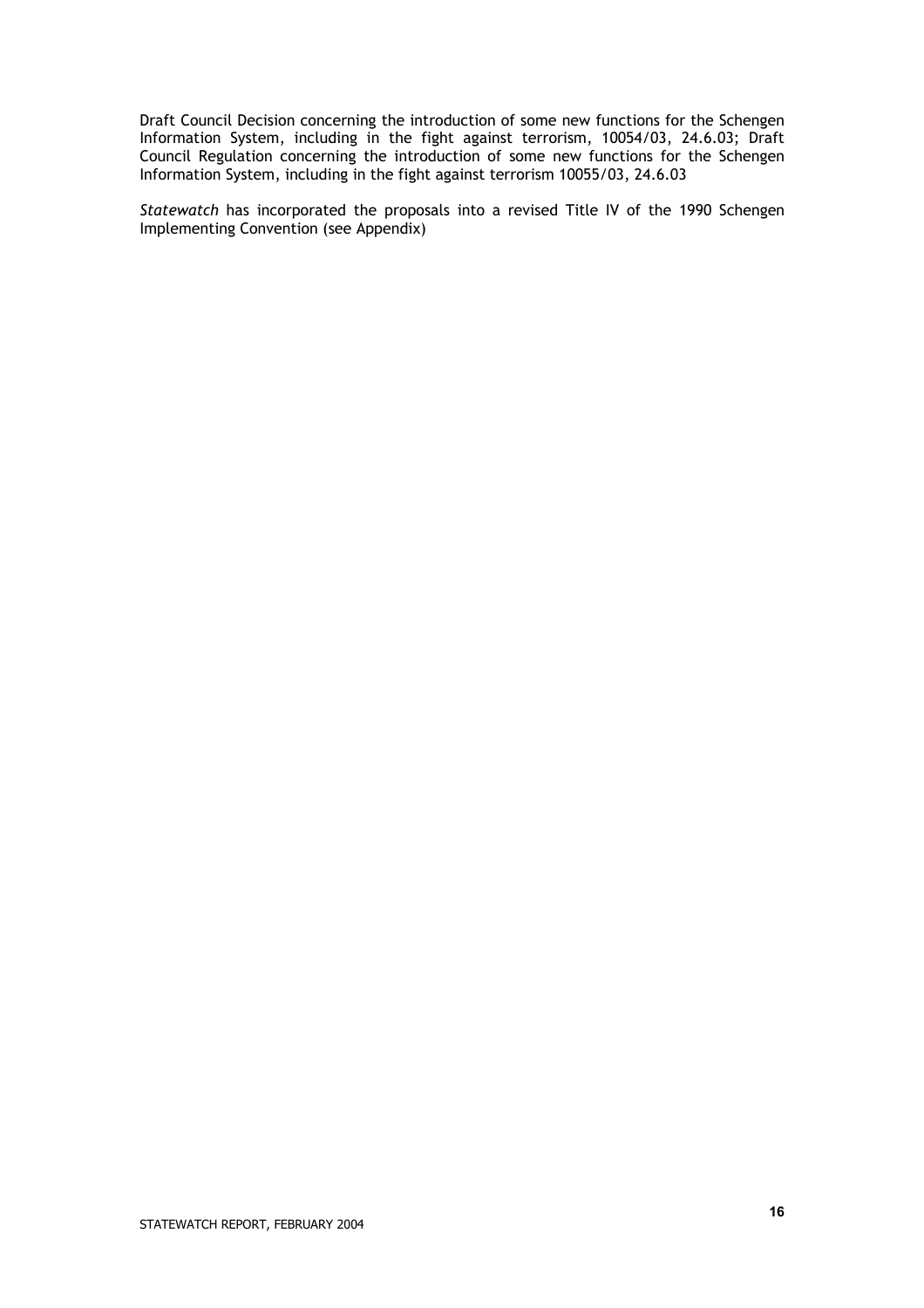## **PART II: THE DEVELOPMENT OF SIS II**

The Schengen Executive took the decision to create SIS II in late 1996 after Italy, Austria and Greece joined the SIS. This took the number of participating state to ten – two more than originally planned – and with the prospect of up to 25 countries eventually joining it was agreed that the existing SIS simply could not cope (the European Commission has recently said that the capacity of the SIS is 18 countries).

An opportunity to build new functions into SIS II was always going to be very tempting and it appears that discussions began soon after. There was nothing on the new functions for SIS II in the public domain, however, until 2000, and only then when *Statewatch* published and analysed EU Council working party documents. Discussions have since proceeded in almost total secrecy, though the case for an wider SIS II was made after 11 September 2001 that:

*When the SIS was first created, its only purpose was to be a compensatory measure for the opening of the borders. Ever since, and not in the least because the SIS has proven to be a useful and efficient tool, recognition has grown that the potential of the SIS could be maximised… the idea of using the SIS data for other purposes than those initially foreseen, and especially for police information purposes in a broad sense, is now widely agreed upon and follows from the Council conclusions after the events of September 11 2001*

By the end of 2001, EU Justice and Home Affairs Ministers had agreed on funding the development of SIS II from the Community budget [Regulation 2424/2001, OJ 2001 L 328/4; Decision 2001/886/JHA, OJ 2001 L 328/1]. At the same time, a communication on SIS II was produced by the European Commission. It was under no illusions about the effect of the proposals being discussed by the member states:

*some of the proposals currently under discussion would fundamentally change the functions of the SIS, transforming it from a reporting system to a reporting and investigation system [emphasis added. COM 2001 720, 18.12.01]* 

However, the Commission stopped far short of calling for public debate or the full involvement of the European and national parliaments in the decision-making process. Meanwhile, its SIS II project team had already prepared the terms of a feasibility study to:

*give an overview of the full potential scope for a new SIS. This does not pre-empt the fact that the discussion on new requirements is still on-going in the Council framework and could be further developed, but it provides the necessary basis in order to avoid a narrow description that would lead to a less capable solution, in terms of handling future changes. The requirements on a future SIS*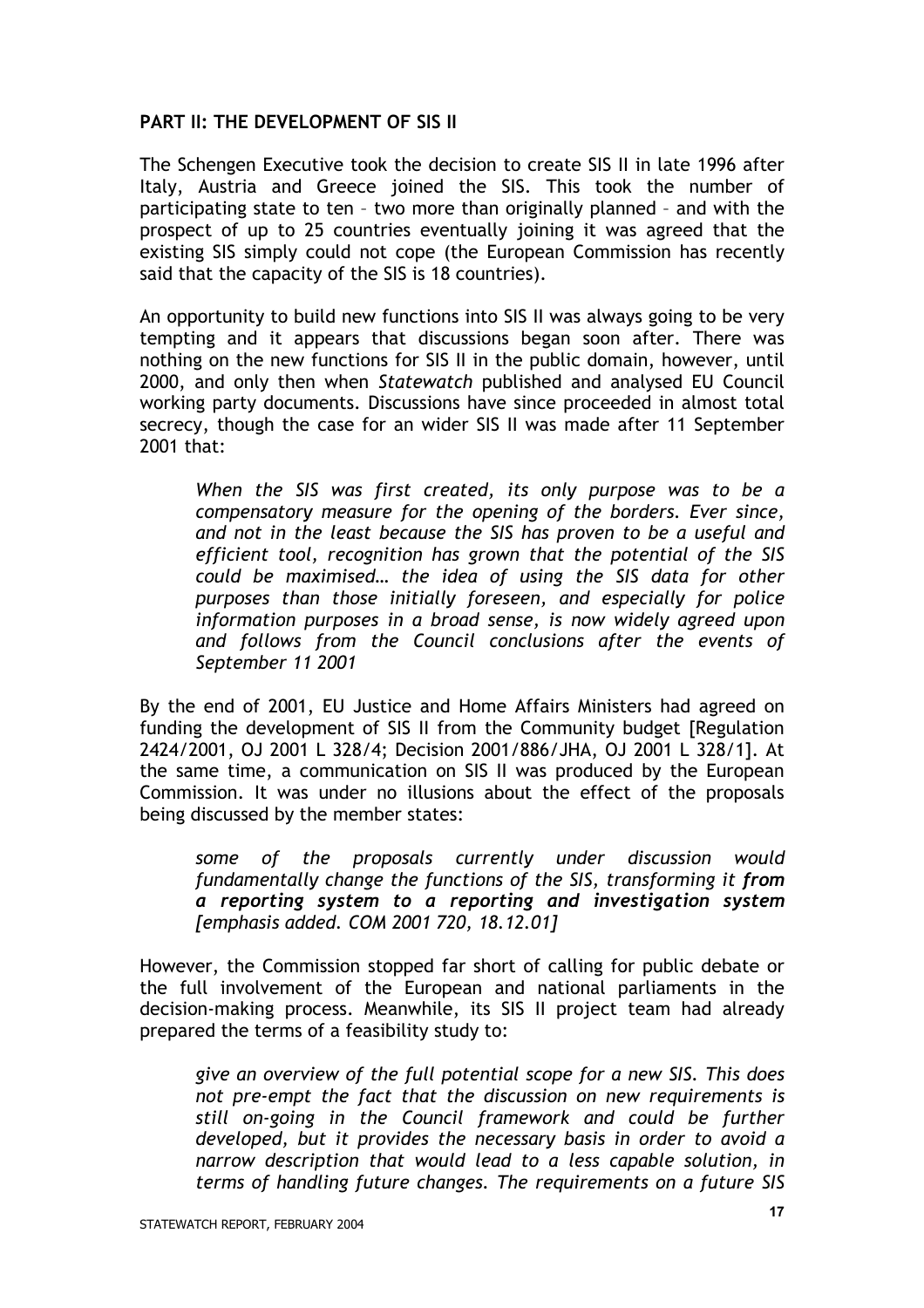*define the now known "outer limits" for what the SIS II, as a technical infrastructure, must be able to handle. [11527/1/01, 30.11.01]* 

With the presumably favourable feasibility study now completed (needless to say it has not been published) technical development of SIS II will begin later this year once the contract has been awarded (the call for tender went out in August 2003).

#### **Scope and function of SIS II**

Conclusions of the EU Justice and Home Affairs Ministers in May 2003 [9808/03, 26.5.03] split the proposals for new functions and types of data for SIS II into three categories: (a) those on which there is full agreement, (b) those subject to "full to wide-ranging agreement" and (c) those on which "a certain interest exists".

(a) SIS II, "must allow" for:

*- the addition of new categories of alerts, both on persons and on objects (including where necessary the possibility that certain alerts be automatically deleted after a certain event/date);* 

*- the inter-linking of any alerts, ensuring that this does not change the existing access rights to the different categories of alerts;* 

*- the addition of new fields in the alerts and the modification of existing fields (including changing the optional character of a field to mandatory or vice versa);* 

*- the modification of the duration of the alerts;* 

*- new authorities to get access to the SIS (including where necessary the possibility to give partial access or access with a purpose different from the original one set in the alerts);* 

*- the storage, transfer and possible querying of biometric data, especially photographs and fingerprints.*

(b) There is "full to wide-ranging agreement" on:

*- the list of what links can exist between which types of alerts;* 

*- which fields will be included and/or modified in alerts on issued documents;* 

*- which additional information and/or fields, if any, will be included in (certain) alerts;*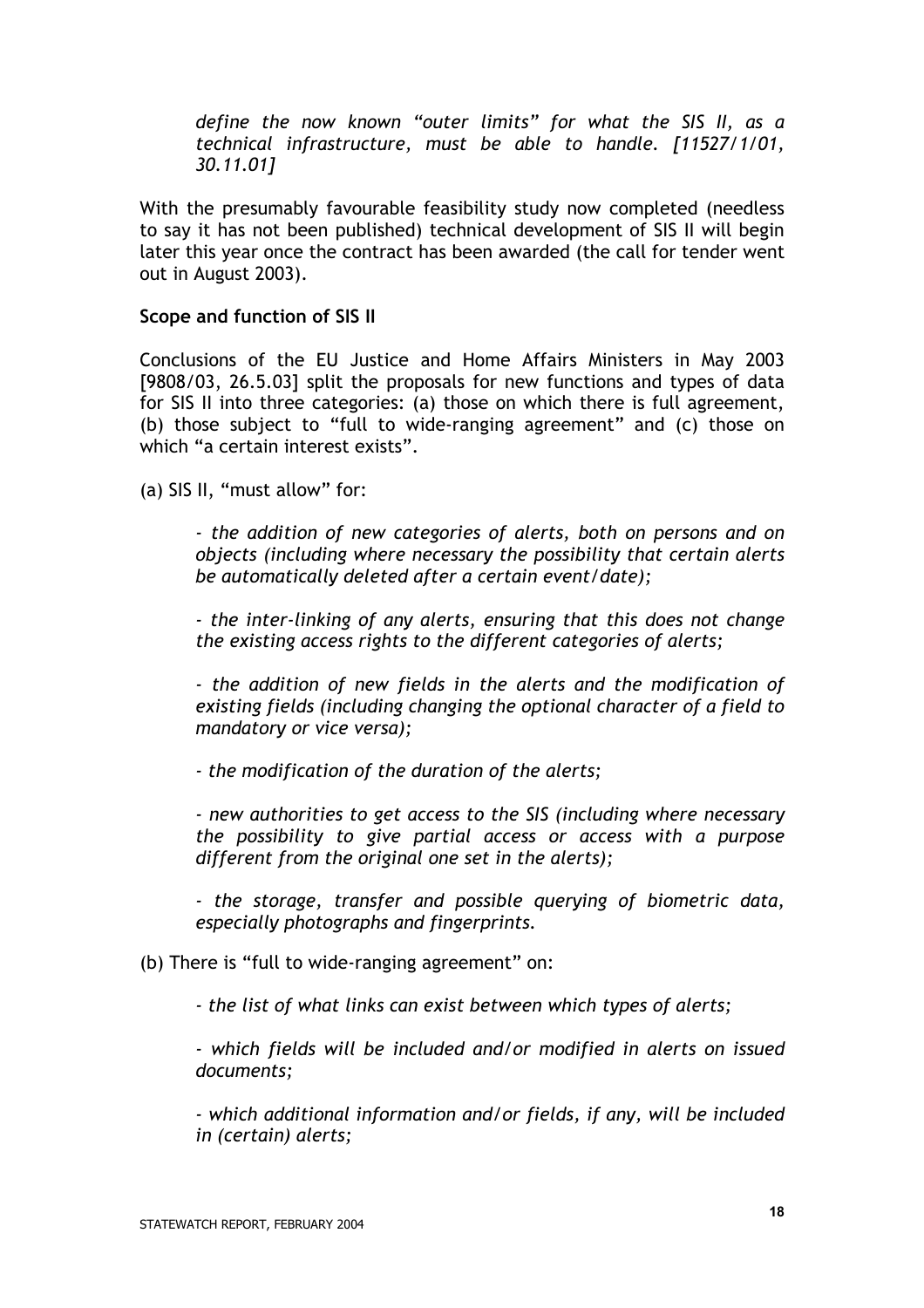*- the (practical) conditions for storing photographs and fingerprints on wanted persons;*

These should be:

*implemented in the first release of SIS II.* 

(c) Finally, "a certain interest exists on the following proposals", though these require "further discussion":

*- how, in view of the conclusions of Tampere and of the EU action plan to combat terrorism, should the purpose of the system be changed or extended, and notably:* 

*· which authorities should acquire (an extended) access to the SIS and what purpose they can use this access for: the study should include the possibility for some authorities to use the SIS data for purposes other than those for which they were originally introduced in the SIS* 

*· the legislative implications this might have, most importantly concerning data protection* 

*· the technical impact this might have (including that at the national level)* 

*· the need for ensuring that the efficiency of the current system is maintained and improved;* 

*- which new categories of persons should be introduced in the SIS, and notably:* 

*· minors precluded from leaving the Schengen area* 

*· violent troublemakers;* 

*- which new categories of objects should be introduced in the SIS under Articles 99 and/or 100, and notably* 

- *· other vehicles*
- *· works of art*
- *· animals*
- *· luxury items*
- *· any easily identifiable objects;*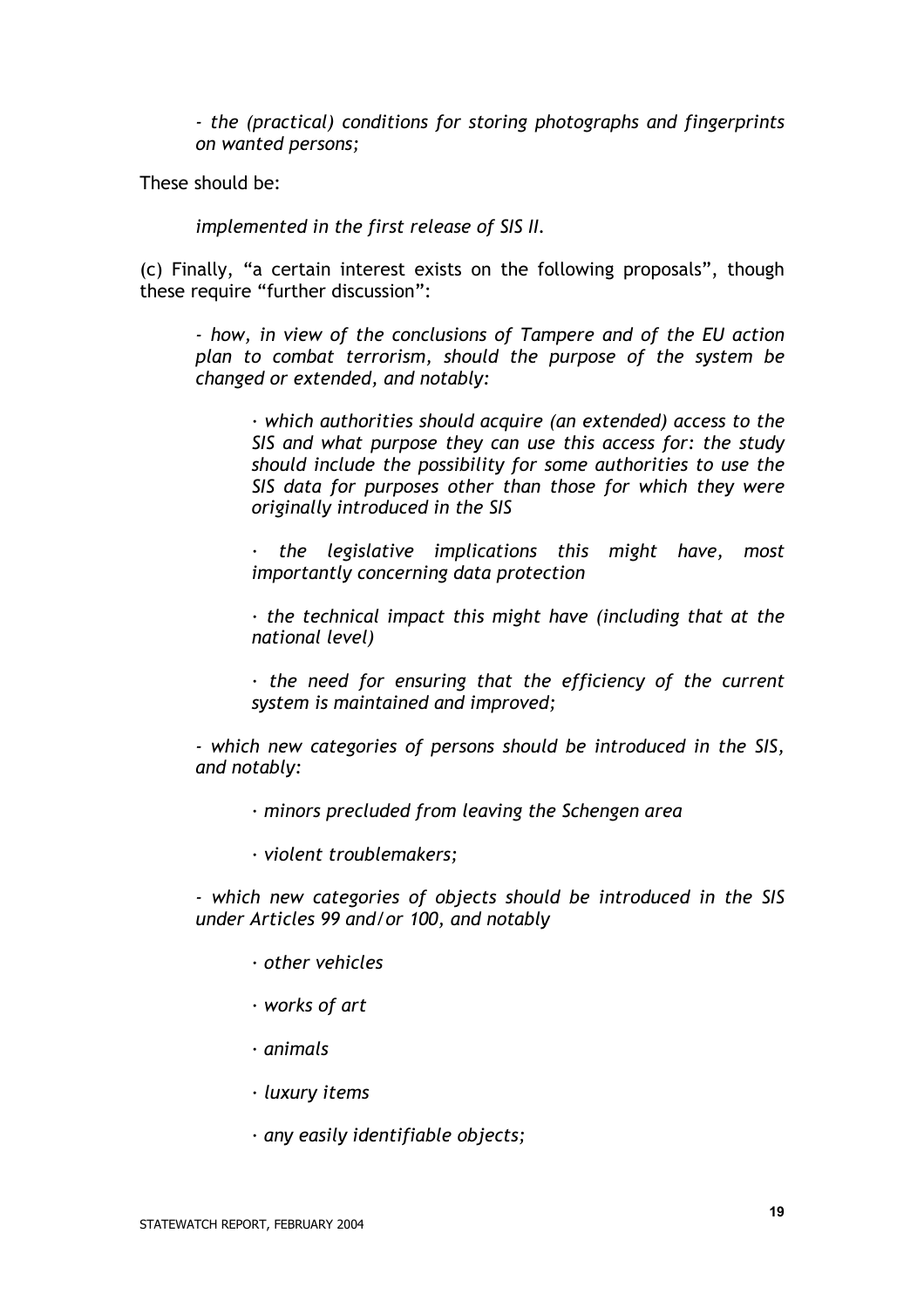*- which, if any, of the SIRENE forms must be included in the SIS database;* 

*- what other biometric data can be stored in the SIS and what use, if any, can be made of the biometric data stored in the SIS;* 

*- what intelligence use, if any, can be made of the records made according to Article 103;* 

*- what modifications, if any, are necessary regarding the period an alert can be kept in the SIS;* 

*- what data should be recorded under Article 103.*

For an analysis of some of these proposals see *Statewatch bulletin* (vol 11 no 1, Jan-Feb 2001) and *Statewatch News Online* (November 2001, April 2002).

#### **"Latent" technical development**

It is clear that the member states are far from actual agreement over the more contentious proposals in (b) and (c) above. However, SIS II will be developed with the technical capacity for these functions anyway:

*the technical specifications of the call for tender for SIS II shall respect the above conclusions.* 

The call for tender went out in August 2003. As for the legal and political issues:

*in due time, the necessary legislative provisions reflecting the principles underlaying the current conclusions [will] be prepared for adoption.*

This allows for what the SIS working party has called the "latent" development of SIS II:

*the technical pre-conditions for such functions should be available in SIS II from the start, but those functions would only be activated once the political and legal arrangements were in place [6387/02, 25.2.03].* 

The contract for the "detailed design and development of SIS II" will be awarded in June 2004. This will be just after the Council agrees on the new functionalities – also scheduled for June 2004 – offering the European and national Parliaments, Joint Supervisory Authority on data protection (JSA) and civil society groups no chance to debate the serious civil liberties issues that arise.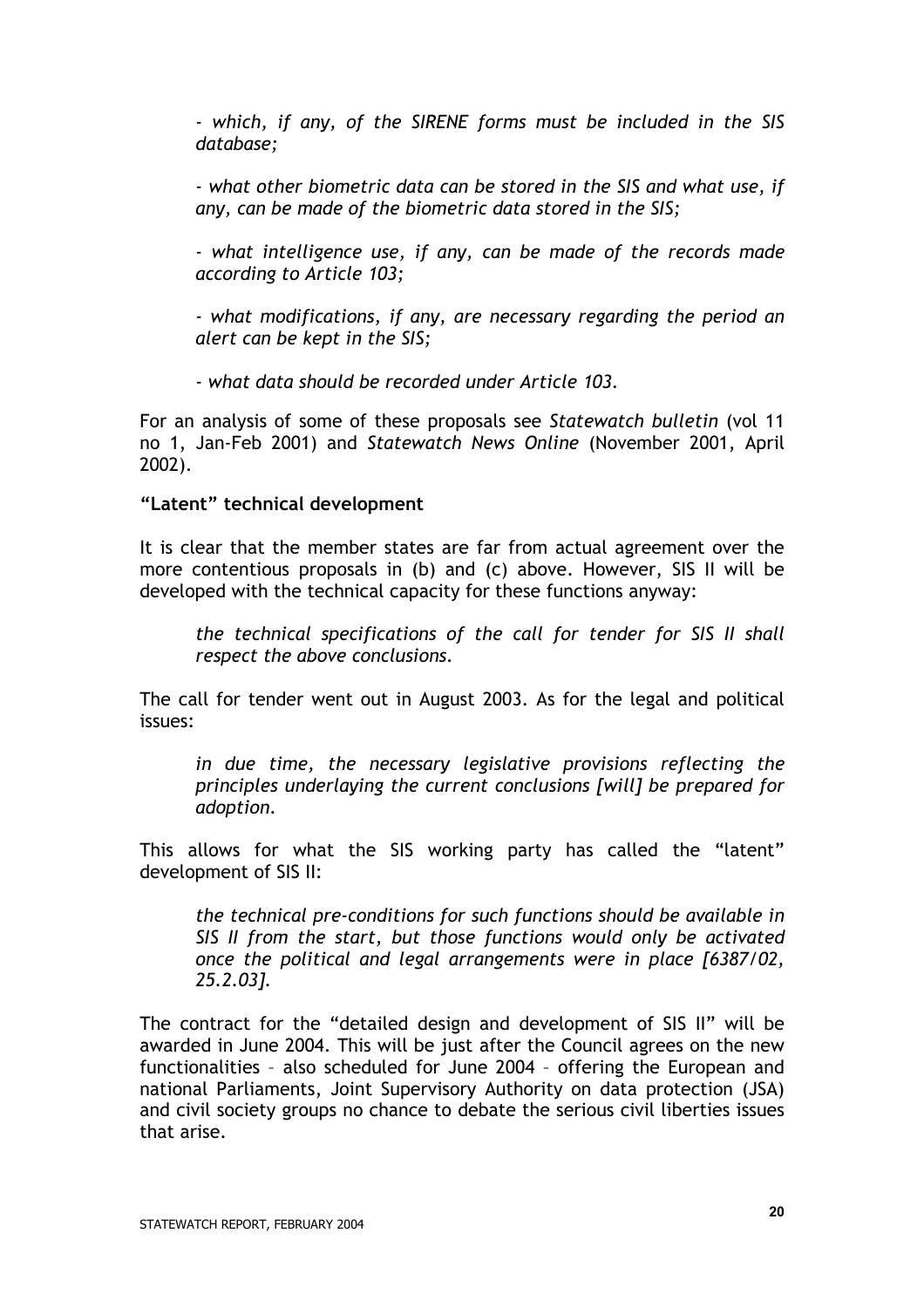# **No public debate: another cover-up?**

It is the European Commission that has the legal mandate for the development of the actual SIS II system [Regulation 2424/2001/EC], though overall responsibilities are "shared" with the Council (member states). In practice, however, the Council retains control over all the key areas, describing its own competences in January 2004 – apparently in response to the Commission Communication of December 2003 – as follows:

*- Legal description of the architecture of the system* 

*- The definition of the categories of data…, the purposes for which they are to be entered and the criteria for their entry* 

- *The contents of SIS records*
- *The definition of the authorities having access to SIS data*
- *The determination of the duration of SIS alerts*
- *The decision as to whether there should be a common type of N/SIS or a common type of interface to national systems*
- *Rules on interlinking of alerts*
- *Rules on compatibility between alerts*
- *Rules of responsibility for the correctness of alerts*
- *Rules on access by interested parties to SIS data*
- *Rules on the protection of personal data and their control*
- *Rules on security [5117/04 of 7.1.04]*

The Commission is apparently left to find a contractor, sign the cheques and "tow the line". This has had a detrimental affect on the prospects for open and democratic debate on the development of SIS II. In its Communication on SIS II [COM (2003) 771, 11.12.03], with the exception of the use of biometrics data and the linking of alerts, the Commission makes no mention of the detailed Council proposals for SIS II outlined above – except to say that agreement is important before the contract is signed! Given that this Communication represents the only public summary of the development and SIS II, not to mention being the only "progress report" that the European Parliament receives, this omission is astonishing.

In an earlier communication on SIS II [COM (2001) 720, 18.12.2001], the Commission stated that the "European Parliament will be kept informed" and that "the Schengen Joint Supervisory Authority will have a role to play". In practice, however, the EP has been kept in the dark, forced into a draft recommendation to the Council calling for a "public debate" [2003/2180(INI), 20.11.03] and the JSA, similarly, having to request the Presidency to propose a Council declaration "stressing the need to involve the JSA in the development of the SIS II" [SCHAC 2506/03 & 2508/03].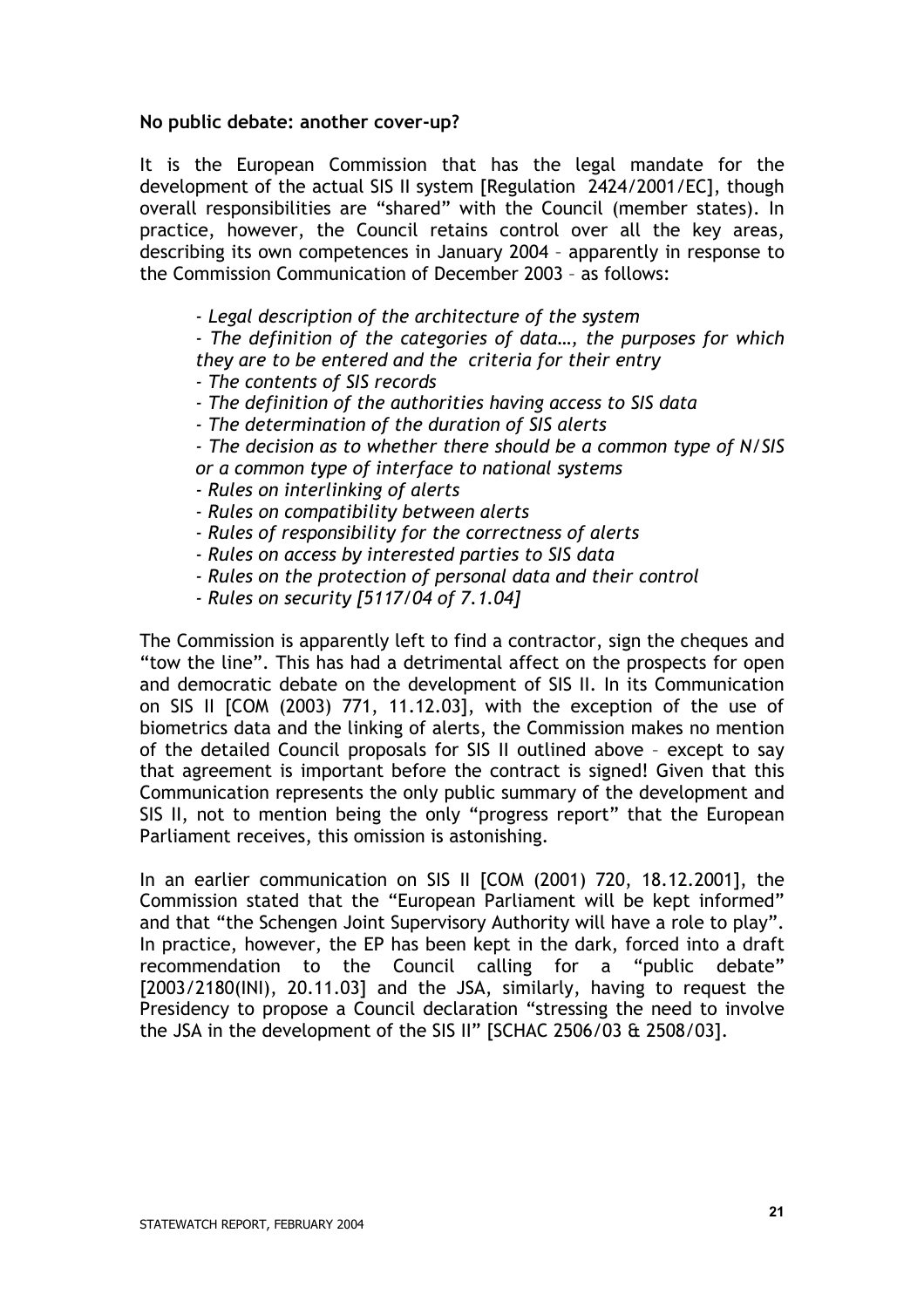By the time there is any public or "democratic" debate on the scope and function of SIS II, the technical requirements will be in place, it will doubtless be a "waste" not to use them, and the new system will effectively be a *fait accompli*.

## **Timetable for SIS II development**

*June 2003 – Definite list of functionalities and decision on the architecture [document not publicly available],* 

*August 2003 - Launch of the call for tender of SIS II,* 

*Mid-May – June 2004 – Final agreement of functions and presentation to [Article 36 Committee], Council Conclusions as required,* 

*June 2004 – Signature of the contract for the detailed design and the development of SIS II and subsequent draft of the detailed design,* 

*January 2005 – Start of SIS II development,* 

*Spring 2005 – Start of Schengen States/Member States national system adaptation,* 

*Autumn 2006 – Start migrating current Contracting Parties,* 

*End 2006 – Ready for integration of new Contracting Parties (the issue of whether acceding countries could integrate in parallel with present Parties is still under discussion).*

[6387/02, 25.2.03 and 5117/04 , 7.2.04]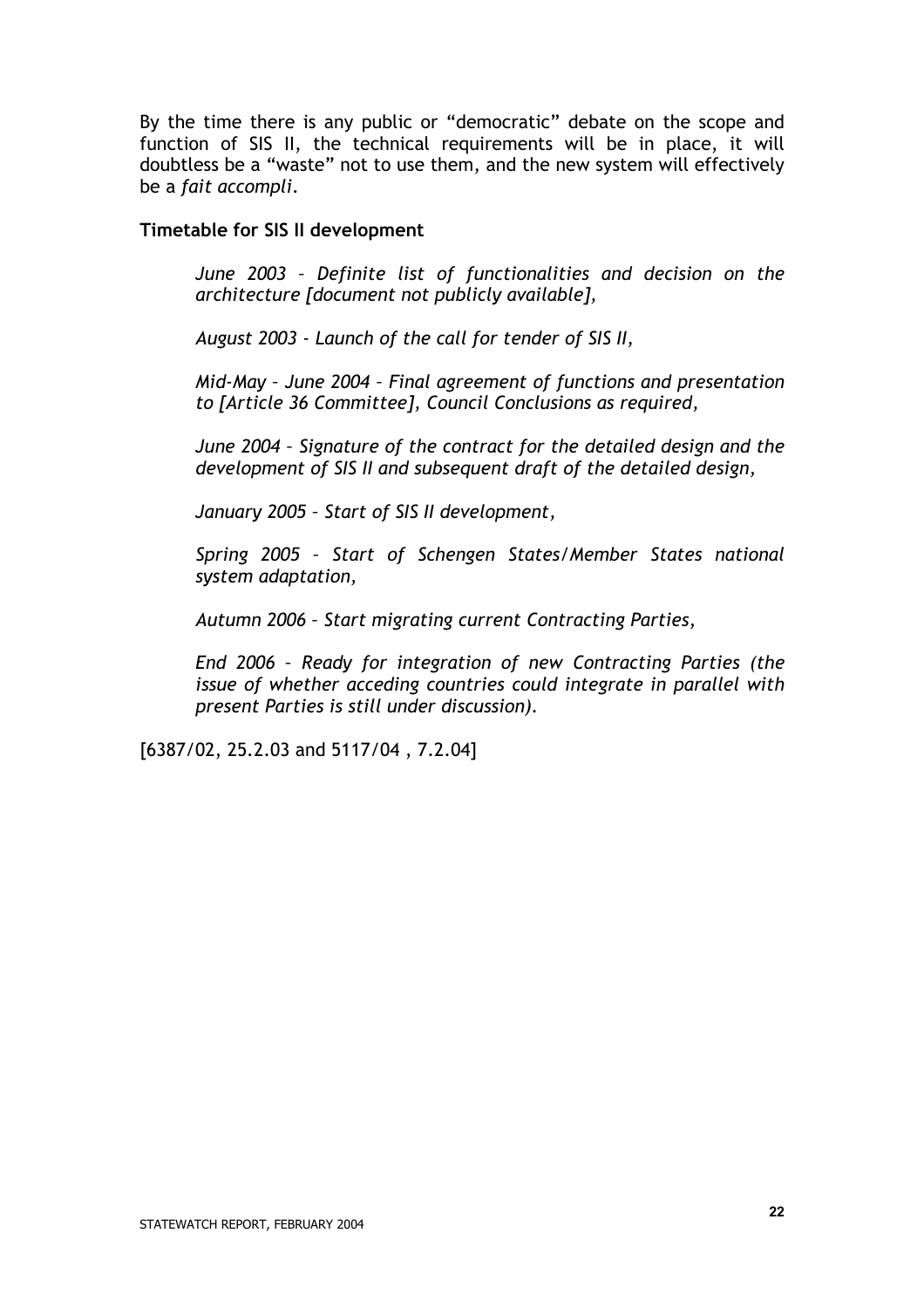## **PART III: THE PROPOSED VISA INFORMATION SYSTEM**

In June 2002 the Council of the EU adopted guidelines (in the form of Council Conclusions) on the possible development of a Visa Information System – a database that would contain the personal information (including biometrics) on every visa application (irrespective of whether the visa was issued or the application refused). The proposal dates back to the aftermath of 11 September, when a host of new measures were proposed in the name of 'counter-terrorism'. However, the speed at which the German government came up with the initiative and the way it was received suggest the idea has been around for some time.

Another favourable feasibility study has been completed and the Commission has stated the purpose of the VIS system:

*- facilitate the fight against fraud,* 

*- contribute to the improvement of consular co-operation and the exchange of information* 

*between central consular authorities,* 

*- facilitate checks at border checkpoints or at immigration or police checkpoints,* 

*- contribute to the prevention of "visa shopping",* 

*- facilitate the application of the Dublin Convention,* 

*- assist in the procedures for returning citizens of third countries,* 

*- contribute towards improving the administration of the common visa policy and internal security, and to combating terrorism [COM (2003) 771, 11.12.03].*

VIS would have a "capacity to connect at least 27 Member States, 12 000 VIS users and 3,500 consular posts worldwide". The study is based on the "assumption that 20 million visa requests would be handled annually".

There are three options for the inclusion of biometric data – iris scans, facial recognition and fingerprints, though discussions suggest that the EU will, like the US, opt for fingerprints.

# **A "shared technical platform" …**

The Commission has proposed that:

*VIS and SIS II could share a common business continuity system at the central level with a significant reduction of costs; both projects could be developed under a common management organisation which could have the oversight of the project implementation, …*

*Apart from the obvious synergy advantages at central level, Member States can also achieve remarkable benefits and cost savings from synergy architecture.*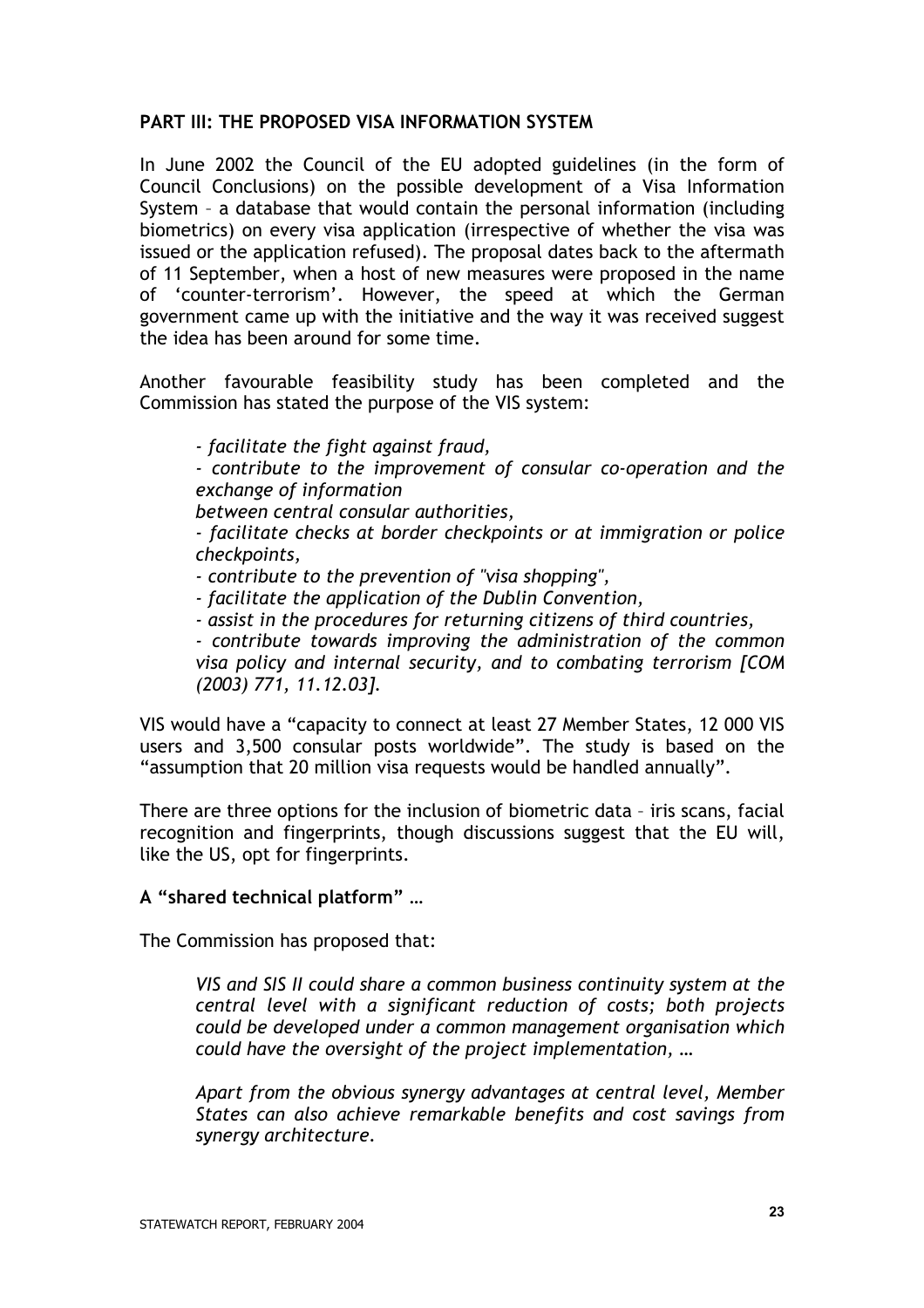*Thousands of end-users, which belong to police authorities, border control and immigration services, for example, could use SIS II equipment to check visa information via the future SIS II infrastructure. Additional investment for dedicated VIS equipment could be avoided and the daily work could be simplified and harmonised.*

The Commission estimates that the costs of setting up the VIS database will be between 15 and 16 million euros, regardless of whether an independent or "common technical platform" with SIS II is pursued. The saving comes in the annual operational costs of an independent VIS database are estimated at 15 million euros; the Commission says that this would fall to 10 million if it shared a "common technical platform" with SIS II. To add "biometrics and supporting document functions" to the system will add a further 157-8 million euros to the investment costs with the annual operational budget estimated at 42 million euros.

#### **… but separate legal frameworks**

The Commission suggests that:

*Since the new legal texts will have to be "Amsterdam-compatible", the development of SIS II is the appropriate occasion to present new legal texts to replace the entire Title IV of the Schengen Convention. This will also allow the European Parliament to play its full role as regards SIS II.* 

*As regards the VIS, it goes without saying that despite the technical synergies, a separate legal framework will have to be established.*

This is an inventive approach to the legislative and legal issues that arise in relation to SIS II and the VIS databases.

First, as suggested above, the European Parliament *will be excluded* from the decision on the technical specifications for SIS II which will almost certainly pre-empt debate on any new functions. Secondly, there is a strong possibility that any new regulatory framework will reserve "implementing powers" over the new databases to the Council (this has been the case with most key areas of JHA cooperation). In the draft EU constitutional treaty there is a clear attempt to exclude such matters from the "normal" legislative and regulatory processes.

Finally, the assertion that "it goes without saying that… a separate legal framework will have to be established" must be questioned. If the data in SIS II and the VIS system are to be stored on the same computer and, moreover, jointly accessible by "thousands of end-users", then there is surely a strong case for a single regulatory framework with a single data protection regime and supervisory authority.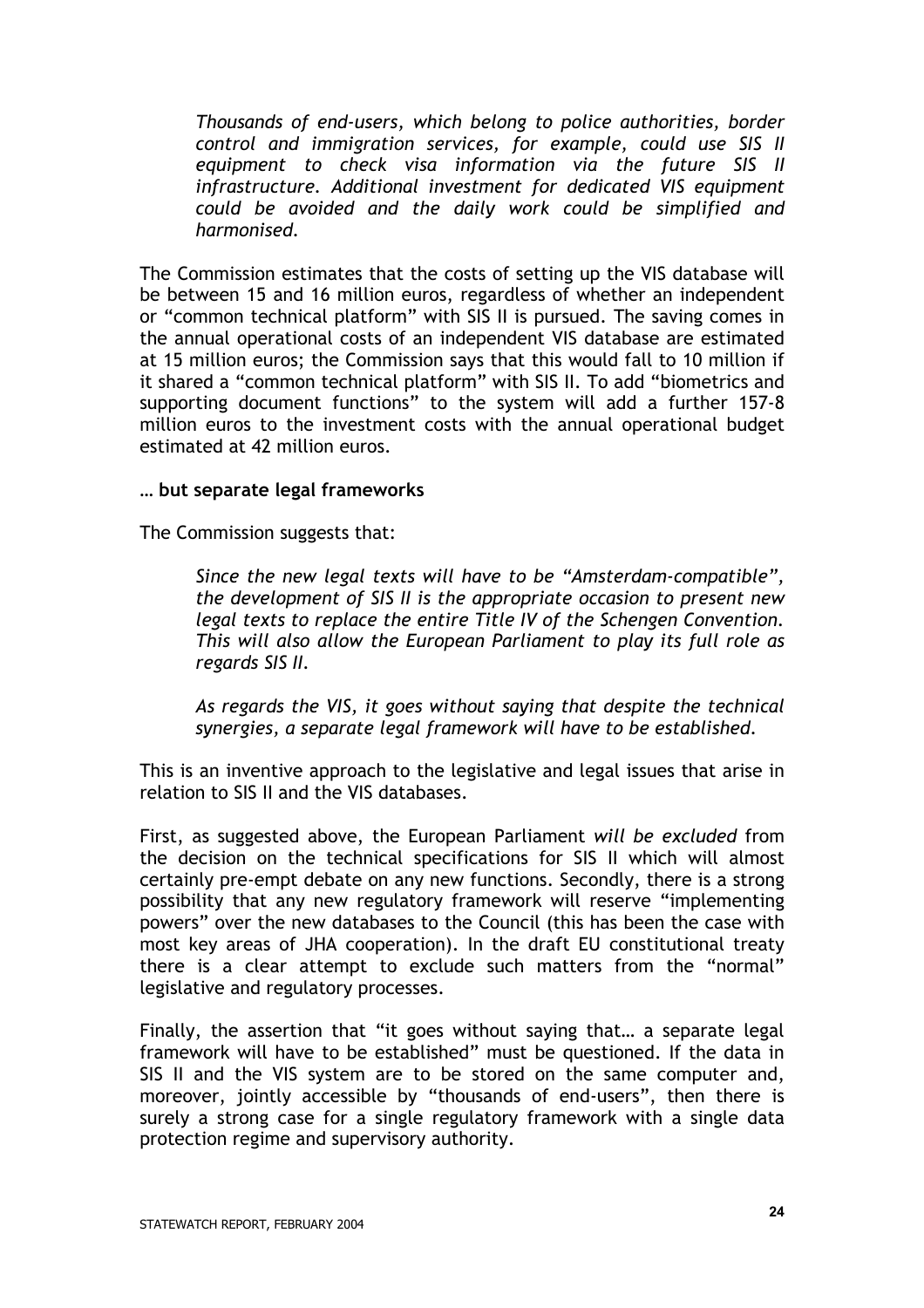## **The data to be held in the Visa Information System**

According to draft Council Conclusions on the Visa Information System prepared in November [14766/03, 13.11.03], the "following information should be processed in the System in the first step":

*(a) types of visa: Schengen uniform visas and Schengen "national visas", indicating types (A, B, C, D, D+C, including LTVs);* 

*(b) status of visas:* 

- *Visas requested*
- *Visas issued,*
- *Visas formally refused*
- *Visas annulled, revoked, extended;*

*(c) all the data required to identify the applicant, to be taken from the application form;* 

*(d) all the data required to identify the visa, to be derived from the sticker;* 

*(e) the competent authority that issued the visa (including border crossing points) and whether that authority issued it on behalf of another State, as well as the competent authority that formally refused, annulled, revoked or extended the visa;* 

*(f) standard grounds for refusing, cancelling, withdrawing and extending visas;* 

*(g) information obtained by the VISION consultation;*

*(h) reference to supporting documents, when they are added to the visa file, and the authority where copies are stored, such as* 

*- travel documents* 

*- record of persons issuing invitations, those liable to pay board and lodging costs,* 

*- insurance policies;* 

*(i) process and status information; available in codes linked to a limited number of languages (English and French);* 

*(j) digitised photographs of the visa applicant.*

*In a second step, in full coherence with the choice of biometric identifiers in the field of visas, biometric data on the visa applicants should be added to the VIS, thus allowing the linkage with the data mentioned above in point 2 for verification and identification purposes, including background checks.*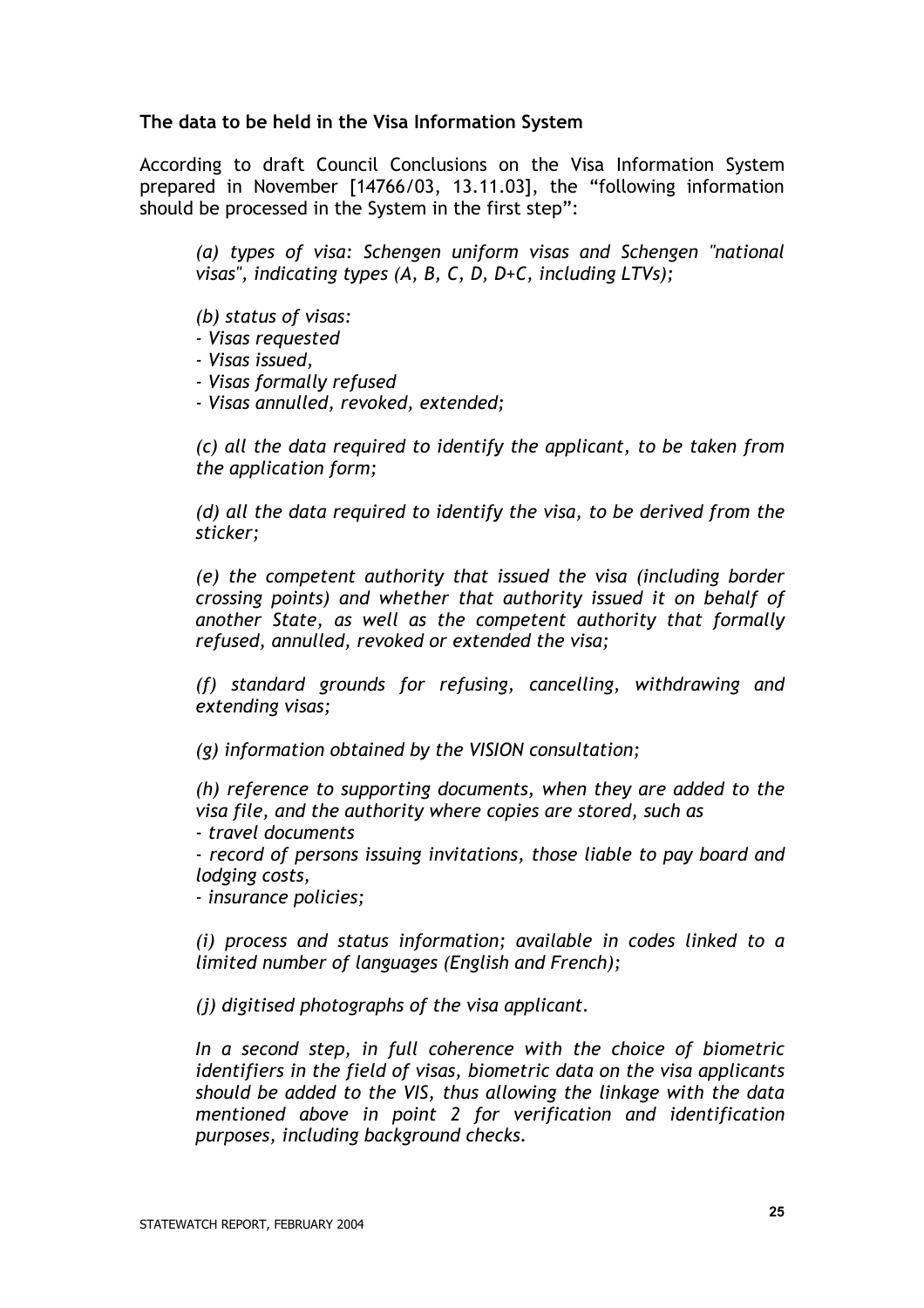*In a further step, the following supporting documents should be scanned and processed, when they are added to the visa file, such as - travel documents,* 

*- record of persons issuing invitations, those liable to pay board and lodging costs,* 

*- insurance policies.*

The draft conclusions also state that

*The VIS will be based on a centralised architecture and a common technical platform with SIS II*

which makes a mockery of the "options" for VIS set out in the Commission's communication. The conclusions also confirm that:

*VIS-users should have access to consult SIS data via the Central Visa Information System (C-VIS), as far as they are entitled to consult the SIS*

Finally, the Council suggests that data should be held for a period of at least ten years:

*Data should remain in the system for on-line consultation for a period of five years. This period will start to run when the data of the decision on the visa application are entered in the system.* 

*After the five-year period has elapsed,* 

*- the VIS-data should be transferred to a central archive, available for off-line consultation, for a retention period of another five years;* 

*- each Member State may decide to transfer the data to historical files, in accordance with its national legislation on data protection.*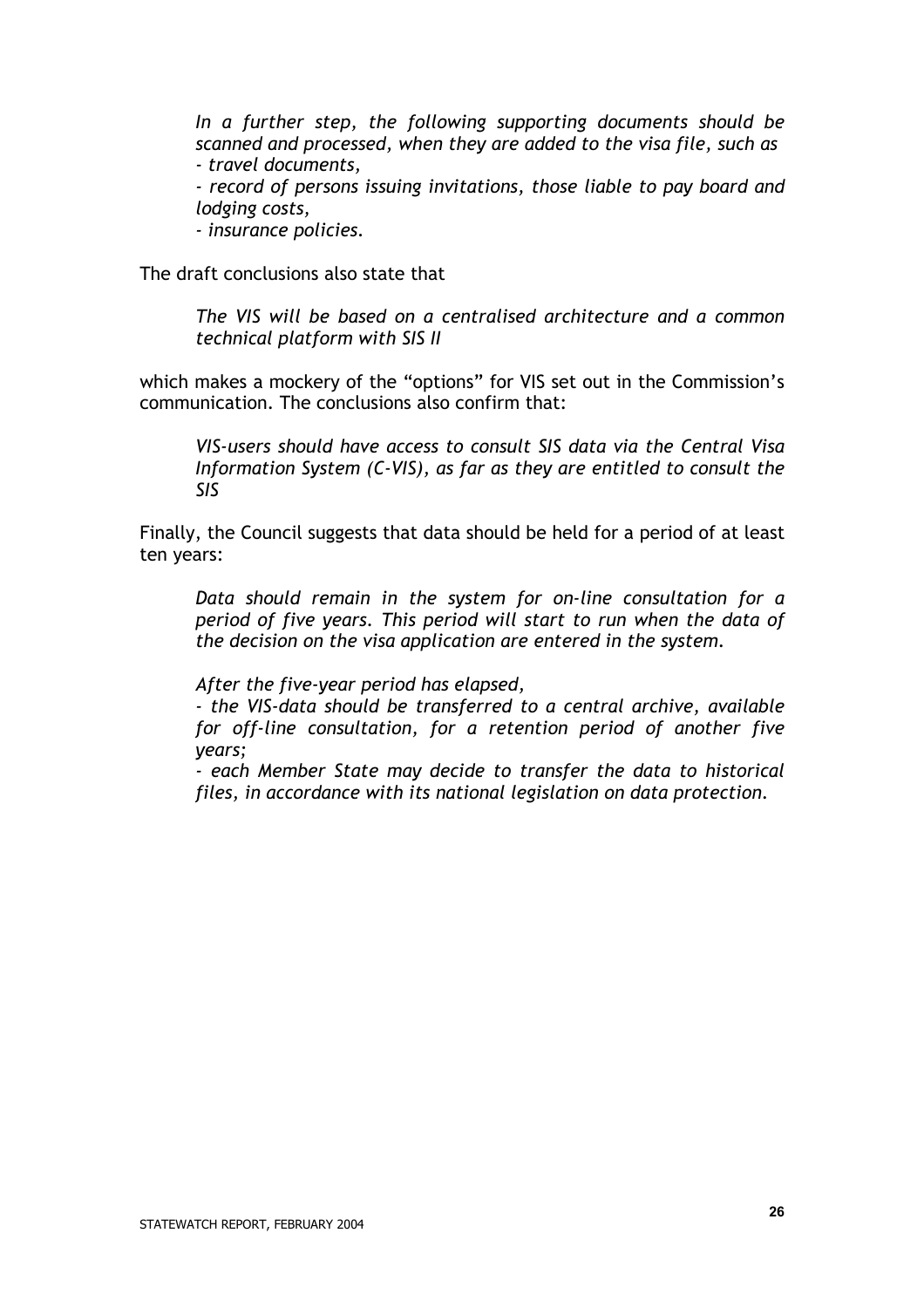## **CONCLUSION**

In 2002, the European Commission acknowledged that "some of the proposals currently under discussion would fundamentally change the functions of the SIS, "transforming it from a reporting system to a reporting and investigation system". However, there has been no consultation of the European and national parliaments on the planned new functions. Instead, the member states and officials in the Council and Commission have conspired to avoid debate altogether and agreed to create the "technical capacity" for the new functions in SIS II and then "activate" them later on (so-called "latent development"). "Possible" new functions will be agreed in May in the form of EU Council conclusions and the Commission will appoint a contractor to develop the new system in August. This will present parliaments and civil society with a fait accompli.

SIS II and VIS must be seen in a wider context. Firstly, there are global plans, promoted by the US and UK in various intergovernmental fora, to introduce biometrics in all travel documents (and the databases of the issuing authorities). Second, the 'PNR' (Passenger Name Record) scheme developed by the US to allow the pre-screening of all air travellers to the US will result in practise in the creation of detailed and lasting records on all entrants (in "CAPPS II"). The EU has agreed to US demands for European airlines to provide data on EU citizens despite the absence of an adequate data protection framework in the US, but more importantly, has proposed its own PNR scheme (see below).

Taken together, SIS II, VIS and PNR will introduce the surveillance of the movements of everyone in the EU - citizens, legally resident third-country nationals, visa entrants and irregular migrants - and the storage of their personal data on an unprecedented scale. John Lettice has explained how the:

*current enthusiasm for profiling, the idea being to identify possible threats from people who aren't known, and have no record, absolutely requires broad data capture, use and retention. Course we've got to compile records on people who're innocent - otherwise, how could we confirm they're innocent? And anyway, innocent people have nothing to hide. Or they soon won't have… (1)* 

And of course, it is the Muslims, the Arabs, migrants and refugees from the Third World who will suffer disproportionately - SIS II, VIS and PNR are designed to extend the "counter-terrorism" net. These systems will be used for speculative surveillance, general intelligence gathering and "fishing expeditions", but more importantly, individual records will increasingly result in coercive sanctions, such as the refusal to travel, the refusal of visa or asylum applications, the refusal of admission to a country at external borders, detention pending extradition, even deportation. Moreover, the massive sharing of data between the EU, US and other wealthy nations could provide for a kind of informal "mutual recognition" of these sanctions, where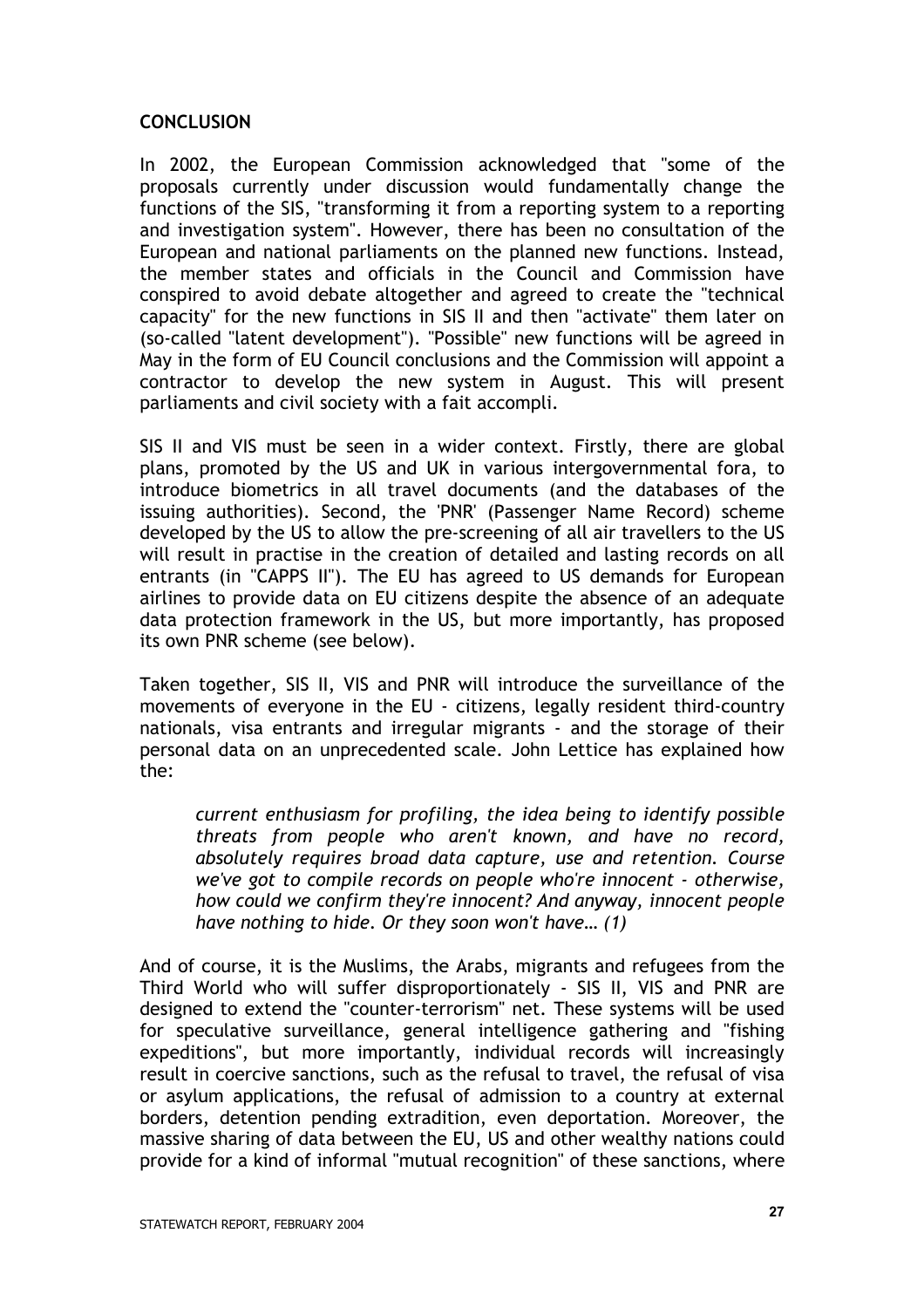a (potentially arbitrary) decision taken by one country is then enforced by all the others.

In the longer term, EU-US cooperation heralds a global identification system, the global surveillance of movement and a global police information system - what place "free movement" and privacy in this scenario?

#### References

Note 1. "Got a ticket? Get a record", by John Lettice, from The Register, 3.2.04 (http://www.theregister.co.uk/content/6/35314.html)

**For a full list of references and links to the documents cited in this report see:** 

**http://www.statewatch.org/semdoc/analysis/sources-sis-report.html**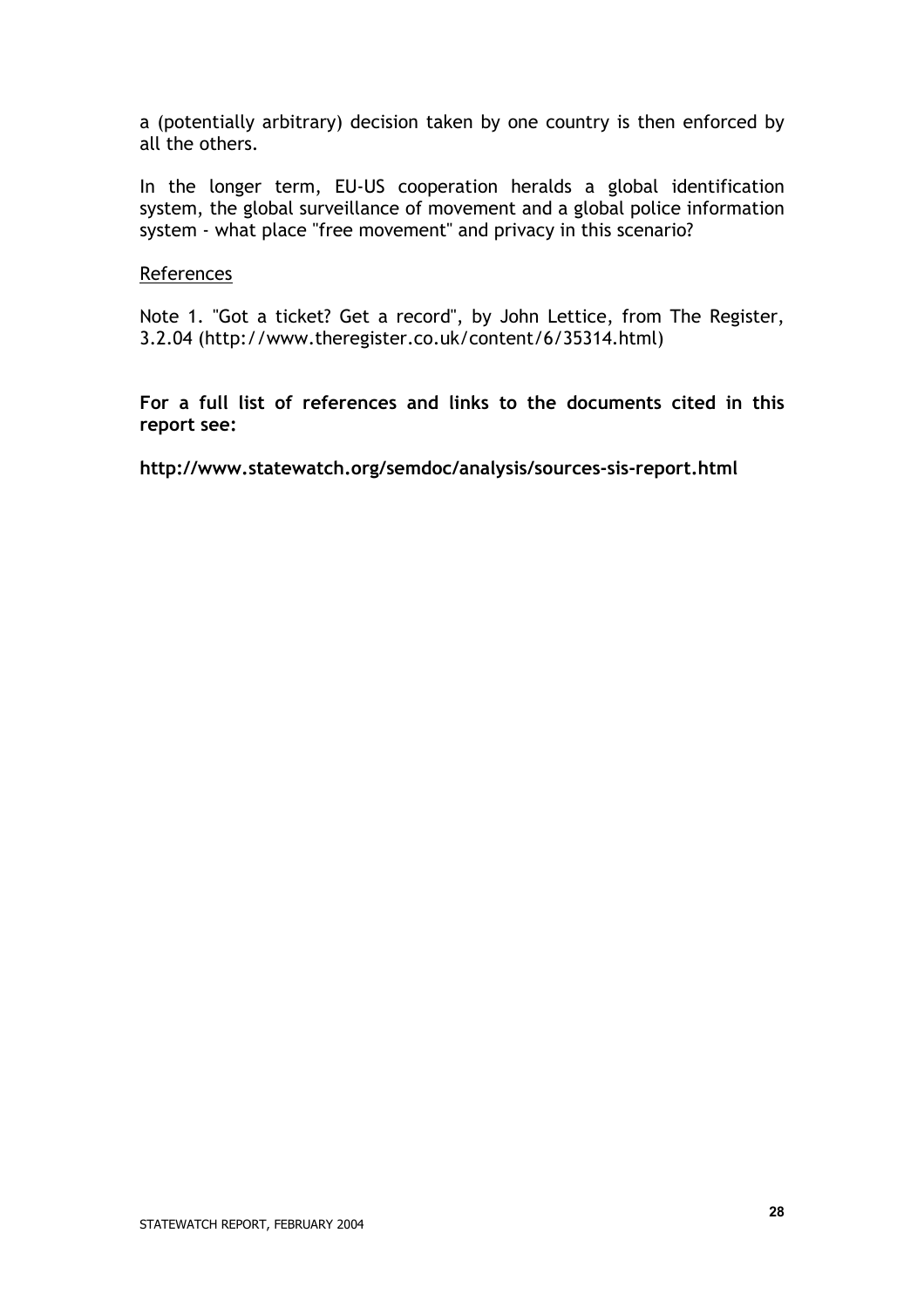# **The 1990 Schengen Convention: Proposed amendments to Title IV (Articles 92-119)**

This is text is potentially subject to further amendment. A final version of this document will be produced when the relevant proposals are adopted.

[Deleted text in strikethrough, new text in *italics*]

 $\mathcal{L}_\text{max}$  , where  $\mathcal{L}_\text{max}$  , we have the set of  $\mathcal{L}_\text{max}$ 

**TITLE IV** 

**The Schengen Information System** 

**CHAPTER 1** 

#### **Setting up of the Schengen Information System**

#### **Article 92**

1. The Contracting Parties shall set up and maintain a joint information system, hereinafter referred to as the Schengen Information System, consisting of a national section in each of the Contracting Parties and a technical support function. The Schengen Information System shall enable the authorities designated by the Contracting Parties, by means of an automated search procedure, to have access to reports on persons and objects for the purposes of border checks and controls and other police and customs checks carried out within the country in accordance with national law and, in the case of the single category of report referred to in Article 96, for the purposes of issuing visas, the issue of residence permits and the administration of aliens in the context of the application of the provisions of this Convention relating to the movement of persons.

2. Each Contracting Party shall set up and maintain, for its own, account and at its own risk, its national section of the Schengen Information System, the data file of which shall be made materially identical to the data files of the national sections of each of the other Contracting Parties using the technical support function. To ensure the rapid and effective transmission of data as referred to in paragraph 3, each Contracting Party shall observe, when creating its national section, the protocols and procedures which the Contracting Parties have jointly established for the technical support function. Each national section's data file shall be available for the purposes of automated search in the territory of each of the Contracting Parties. It shall not be possible to search the data files of other Contracting Parties' national sections.

3. The Contracting Parties shall set up and maintain jointly and with joint liability for risks, the technical support function of the Schengen Information System, the responsibility for which shall be assumed by the French Republic: the technical support function shall be located in Strasbourg. The technical support function shall comprise a data file which ensures that the data files of the national sections are kept identical by the on-line transmission of information. The data file of the technical support function shall contain reports on persons and objects where these concern all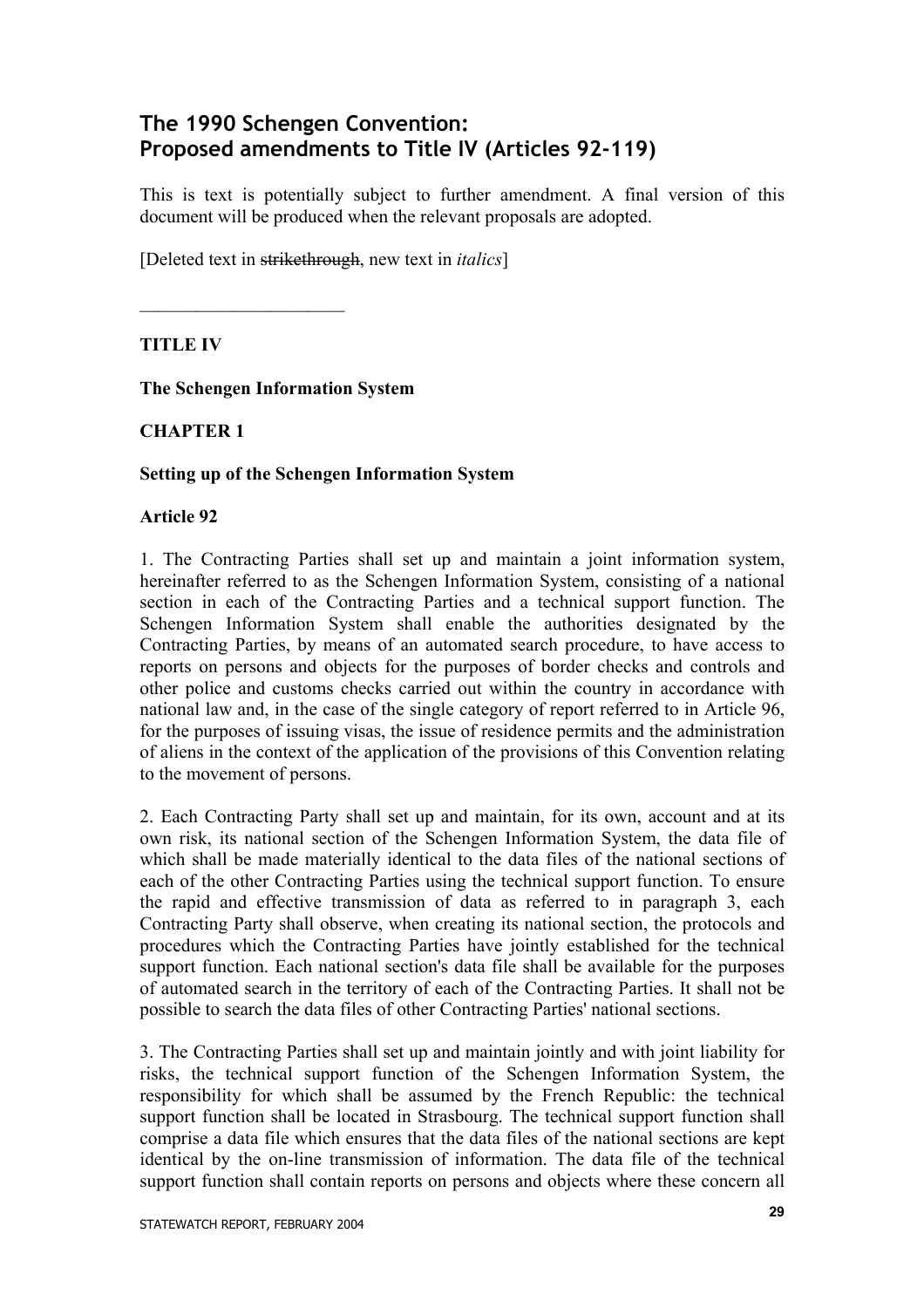the Contracting Parties. The data file of the technical support function shall contain no data other than those referred to in this paragraph and in Article 113(2).

*4. Member States shall, in accordance with national legislation, exchange through the authorities designated for that purpose (SIRENE) all supplementary information necessary in connection with the entry of alerts and for allowing the appropriate action to be taken in cases where persons in respect of whom, and objects in respect of which, data have been entered in the Schengen Information System, are found as a result of searches made in this System.* 

*Such information shall be used only for the purpose for which it was transmitted.*

# **CHAPTER 2**

# **Operation and utilization of the Schengen Information System**

## **Article 93**

The purpose of the Schengen Information System shall be in accordance with this Convention to maintain public order and security, including State security, and to apply the provisions of this Convention relating to the movement of persons, in the territories of the Contracting Parties, using information transmitted by the system.

## **Article 94**

1. The Schengen Information System shall contain only the categories of data which are supplied by each of the Contracting Parties and are required for the purposes laid down in Articles 95 to 100. The Contracting Party providing a report shall determine whether the importance of the case warrants the inclusion of the report in the Schengen Information System.

- 2. The categories of data shall be as follows:
- (a) persons reported
- (b) objects referred to in Article 100 and vehicles referred to in Article 99.
- *(b) objects referred to in Articles 99 and 100.*
- 3. The items included in respect of persons, shall be no more than the following:
- (a) name and forename, any aliases possibly registered separately;
- (b) any particular objective and permanent physical features;
- (c) first letter of second forename;
- (d) date and place of birth;
- $(e)$  sex;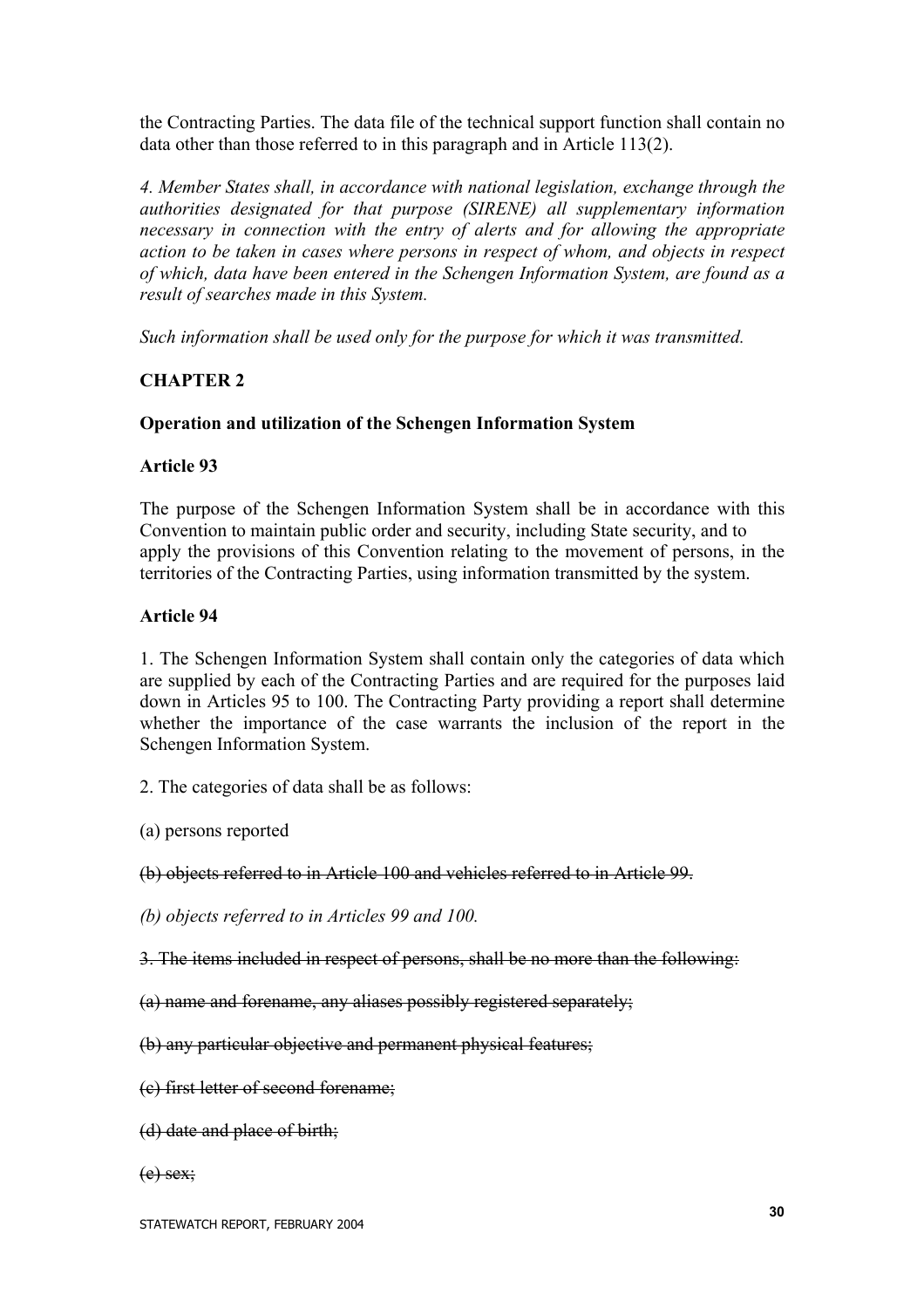(f) nationality;

(g) whether the persons concerned are armed;

(h) whether the persons concerned are violent;

(i) reason for the report;

(i) action to be taken.

*3. For persons, the information shall be no more than the following:* 

*(a) surname and forenames, any aliases possibly entered separately;* 

*(b) any specific objective physical characteristics not subject to change;* 

*(c) (...);* 

*(d) place and date of birth;* 

*(e) sex;* 

*(f) nationality;* 

*(g) whether the persons concerned are armed, violent or have escaped;* 

*(h) reason for the alert;* 

*(i) action to be taken;* 

*(j) in cases of alerts under Article 95: the type of offence(s)* 

Other references, in particular the data listed in Article 6, first sentence of the Council of Europe Convention of 28 January 1981 for the Protection of Individuals with regard to Automatic Processing of Personal Data, shall not be authorized.

4. Insofar as a Contracting Party considers that a report in accordance with Articles 95, 97 or 99 is incompatible with its national law, its international obligations or essential national interests, it may subsequently add to the report in the data file of the national section of the Schengen Information System a note to the effect that the action referred to will not be taken in its territory in connection with the report. Consultations must be held in this connection with the other Contracting Parties. If the reporting Contracting Party does not withdraw the report it will continue to apply in full for the other Contracting Parties.

# **Article 95**

1. Data relating to persons wanted for arrest for extradition purposes shall be included at the request of the Judicial authority of the requesting Contracting Party.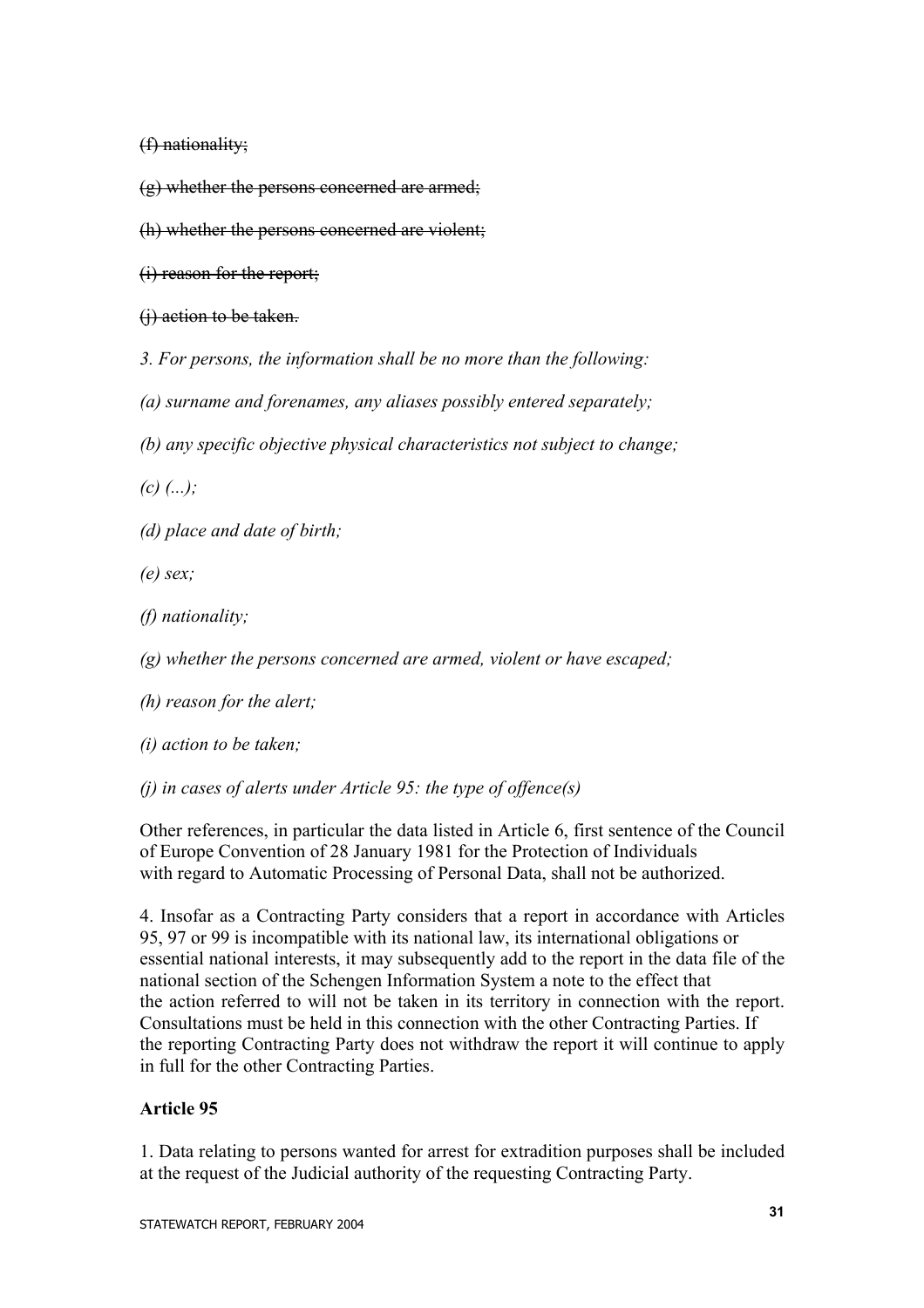2. Prior to making a report, the reporting Contracting Party shall check whether the arrest is authorized by the national law of the requested Contracting Parties. If the reporting Contracting Party has doubts it must consult the other Contracting Parties concerned. The reporting Contracting Party shall send the requested Contracting Parties together with the report, by the swiftest means, the following essential information relating to the case:

(a) the authority which issued the request for arrest;

(b) whether there is an arrest warrant or a document having the same force, or an enforceable Judgment;

(c) the nature and legal classification of the offence;

(d) a description of the circumstances in which the offence was committed, including the time, place and degree of participation in the offence by the person reported;

(e) as far as possible, the consequences of the offence.

3. A requested Contracting Party may add to the report in the file of the national section of the Schengen Information System a note prohibiting arrest in connection with the report, until such time as the note is deleted. The note shall be deleted no later than 24 hours after the report is included, unless the Contracting Party refuses to make the requested arrest on legal grounds or for special reasons of expediency. Where, in particularly exceptional cases, this is justified by the complexity of the facts underlying the report, the above time limit may be extended to one week. Without prejudice to a qualifying note or a decision to refuse arrest, the other Contracting Parties may make the arrest requested in the report.

4. If, for particularly urgent reasons, a Contracting Party requests an immediate search, the Party requested shall examine whether it is able to withdraw its note. The Contracting Party requested shall take the necessary steps to ensure that the action to be taken can be carried out without delay if the report is validated.

5. If the arrest cannot be made because an investigation has not been completed or owing to a refusal by the requested Contracting Party, the latter must regard the report as being a report for the purposes of communicating the place of residence of the person concerned.

6. The requested Contracting Parties shall carry out the action to be taken as requested in the report in compliance with extradition Conventions in force and with national law. They shall not be required to carry out the action requested where one of their nationals is involved, without prejudice to the possibility of making the arrest in accordance with national law.

# **Article 96**

1. Data relating to aliens who are reported for the purposes of being refused entry shall be included on the basis of a national report resulting from decisions taken, in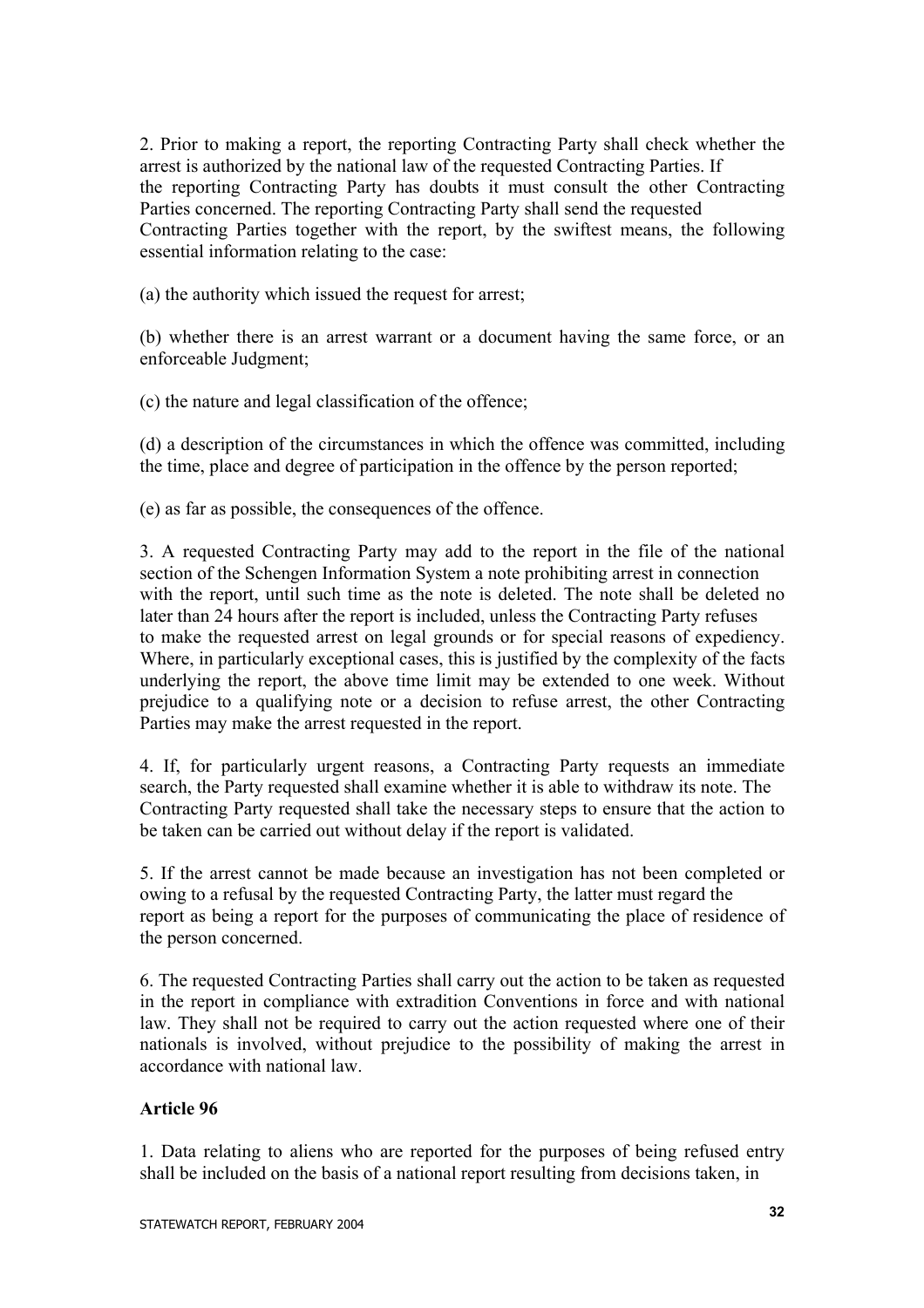compliance with the rules of procedure laid down by national legislation, by the administrative authorities or courts responsible.

2. Decisions may be based on a threat to public order or national security and safety which the presence of an alien in national territory may pose.

Such may in particular be the case with:

(a) an alien who has been convicted of an offence carrying a custodial sentence of at least one year;

(b) an alien who, there are serious grounds for believing, has committed serious offences, including those referred to in Article 71, or against whom there is genuine evidence of an intention to commit such offences in the territory of a Contracting Party.

3. Decisions may also be based on the fact that the alien has been the subject of a deportation, removal or expulsion measure which has not been rescinded or suspended, including or accompanied by a prohibition on entry or, where appropriate, residence, based on non-compliance with national regulations on the entry or residence of aliens.

# **Article 97**

Data relating to persons who have disappeared or to persons who, in the interests of their own protection or in order to prevent threats, need to be placed provisionally in a place of safety at the request of the competent authority or the competent Judicial authority of the reporting Party, shall be included in order that the police authorities can communicate their whereabouts to the reporting Party or can remove the person to a place of safety for the purposes of preventing him from continuing his journey, if so authorized by national legislation. This shall apply in particular to minors and to persons who must be interned by decision of a competent authority. Communication of the information shall be subject to the consent of the person who has disappeared, if of full age.

#### **Article 98**

1. Data relating to witnesses, to persons summoned to appear before the judicial authorities in connection with criminal proceedings in order to account for acts for which they are being prosecuted, or to persons who are to be notified of a criminal Judgment or of a summons to appear in order to serve a custodial sentence, shall be included, at the request of the competent Judicial authorities, for the purposes of communicating their place of residence or domicile.

2. Information requested shall be communicated to the requesting Party in accordance with national legislation and with the Conventions in force concerning mutual Judicial assistance in criminal matters.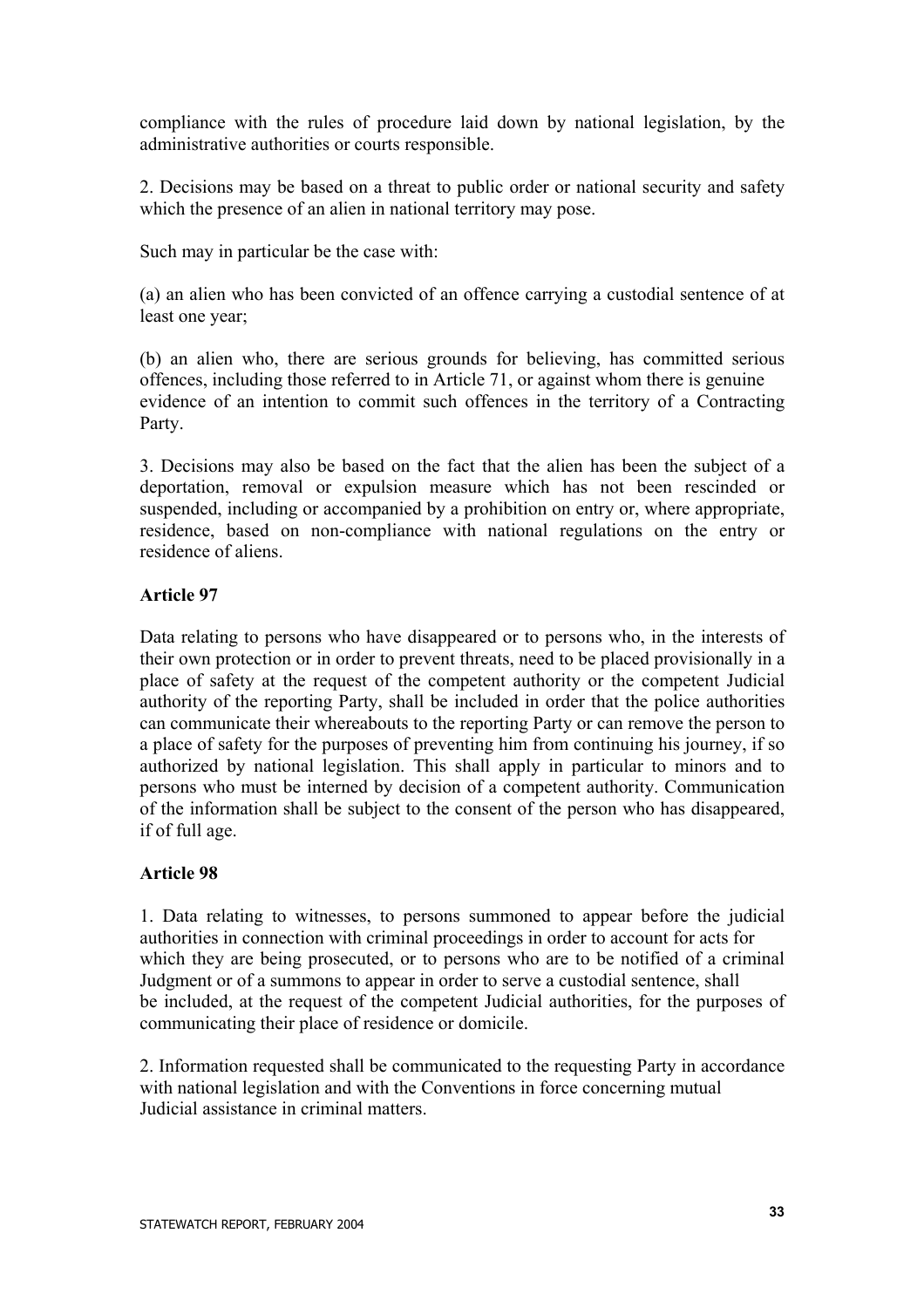#### **Article 99**

1. Data relating to persons or vehicles shall be included, in compliance with the national law of the reporting Contracting Party, for the purposes of discreet surveillance or specific checks, in accordance with paragraph 5.

*1. Data on persons or vehicles, boats, aircraft and containers shall be entered in accordance with the national law of the Member State issuing the alert, for the purposes of discreet surveillance or of specific checks in accordance with paragraph 5.* 

2. Such a report may be made for the purposes of prosecuting criminal offences and for the prevention of threats to public safety:

(a) where there are real indications to suggest that the person concerned intends to commit or is committing numerous and extremely serious offences, or

(b) where an overall evaluation of the person concerned, in particular on the basis of offences committed hitherto, gives reason to suppose that he will also commit extremely serious offences in future.

3. In addition, a report may be made in accordance with national law, at the request of the authorities responsible for State security, where concrete evidence gives reason to suppose that the information referred to in paragraph 4 is necessary for the prevention of a serious threat by the person concerned or other serious threats to internal or external State security. The reporting Contracting Party shall be required to consult the other Contracting Parties beforehand.

*The Member State issuing the alert pursuant to this paragraph shall be obliged to inform the other Member States thereof.* 

4. For the purposes of discreet surveillance, the following information may in whole or in part be collected and transmitted to the reporting authority when border checks or other police and customs checks are carried out within the country:

(a) the fact that the person reported or the vehicle reported has been found;

- (b) the place, time or reason for the check;
- (c) the route and destination of the journey;
- (d) persons accompanying the person concerned or occupants of the vehicle;
- (e) the vehicle used;
- (f) objects carried;
- (g) the circumstances under which the person or the vehicle was found.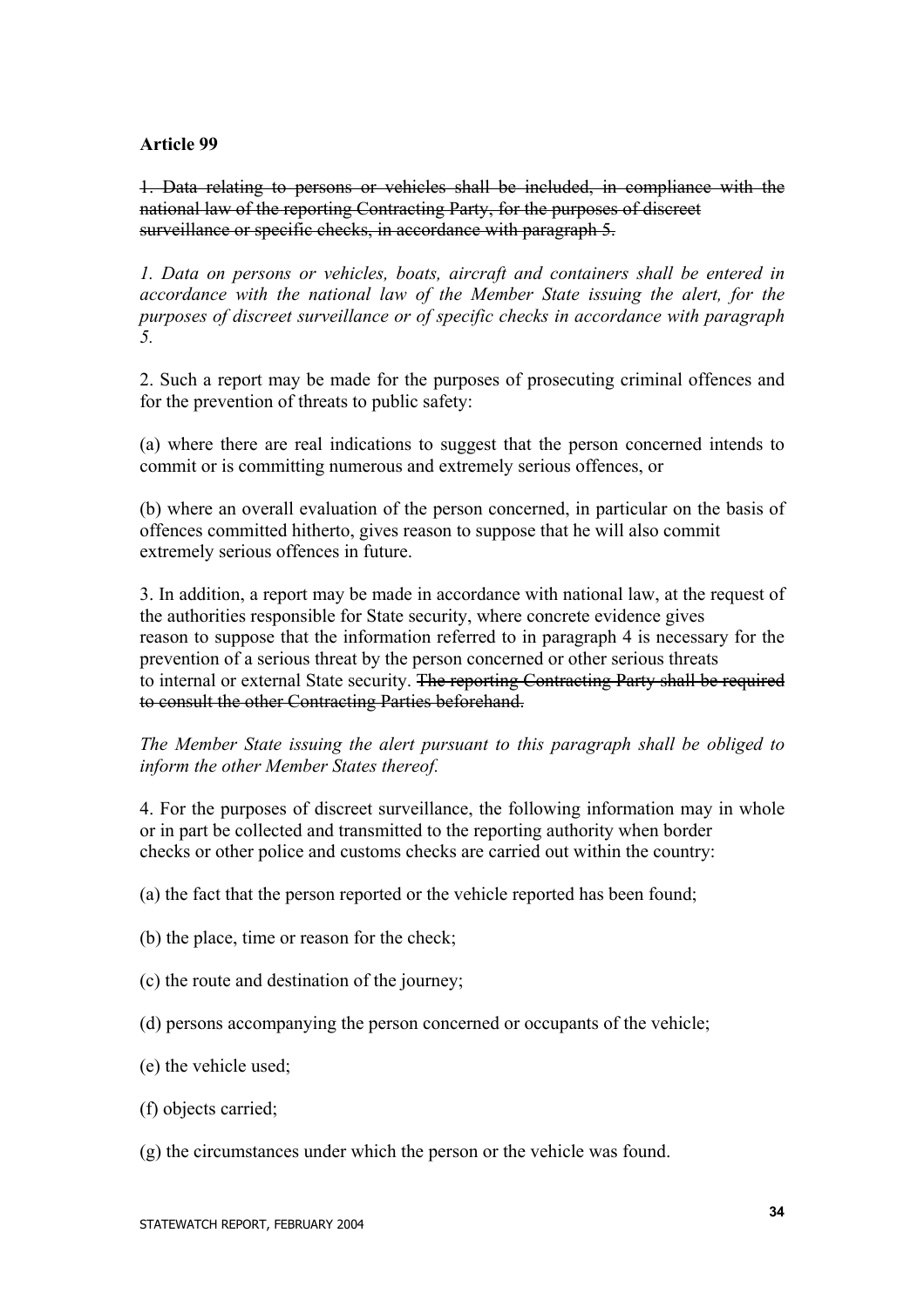When such information is collected, steps must be taken to ensure that the discreet nature of the surveillance is not jeopardized.

5. In the context of the specific checks referred to in paragraph 1, persons, vehicles and objects carried may be searched in accordance with national law, in order to achieve the purpose referred to in paragraphs 2 and 3.

*5. During the specific checks referred to in paragraph 1, persons, vehicles, boats, aircraft, containers and objects carried may be searched in accordance with national law for the purposes referred to in paragraphs 2 and 3.* 

If the specific check is not authorized in accordance with the law of a Contracting Party, it shall automatically be converted, for that Contracting Party, into discreet surveillance.

6. A requested Contracting Party may add to the report in the file of the national section of the Schengen Information System a note prohibiting, until the note is deleted, performance of the action to be taken pursuant to the report for the purposes of discreet surveillance or specific checks. The note must be deleted no later than 24 hours after the report has been included unless the Contracting Party refuses to take the action requested on legal grounds or for special reasons of expediency. Without prejudice to a qualifying note or a refusal decision, the other Contracting Parties may carry out the action requested in the report.

#### **Article 100**

1. Data relating to objects sought for the purposes of seizure or of evidence in criminal proceedings shall be included in the Schengen Information System.

2. If a search brings to light the existence of a report on an item which has been found, the authority noticing the report shall contact the reporting authority in order to agree on the requisite measures. For this purpose, personal data may also be transmitted in accordance with this Convention. The measures to be taken by the Contracting Party which found the object must comply with its national law.

3. The categories of object listed below shall be included:

(a) motor vehicles with a capacity in excess of 50 cc which have been stolen, misappropriated or lost;

(b) trailers and caravans with an unladen weight in excess of 750 kg which have been stolen, misappropriated or lost;

(c) firearms which have been stolen, misappropriated or lost:

(d) blank documents which have been stolen, misappropriated or lost:

(e) identification documents issued (passports, identity cards, driving licences) which have been stolen, misappropriated or lost: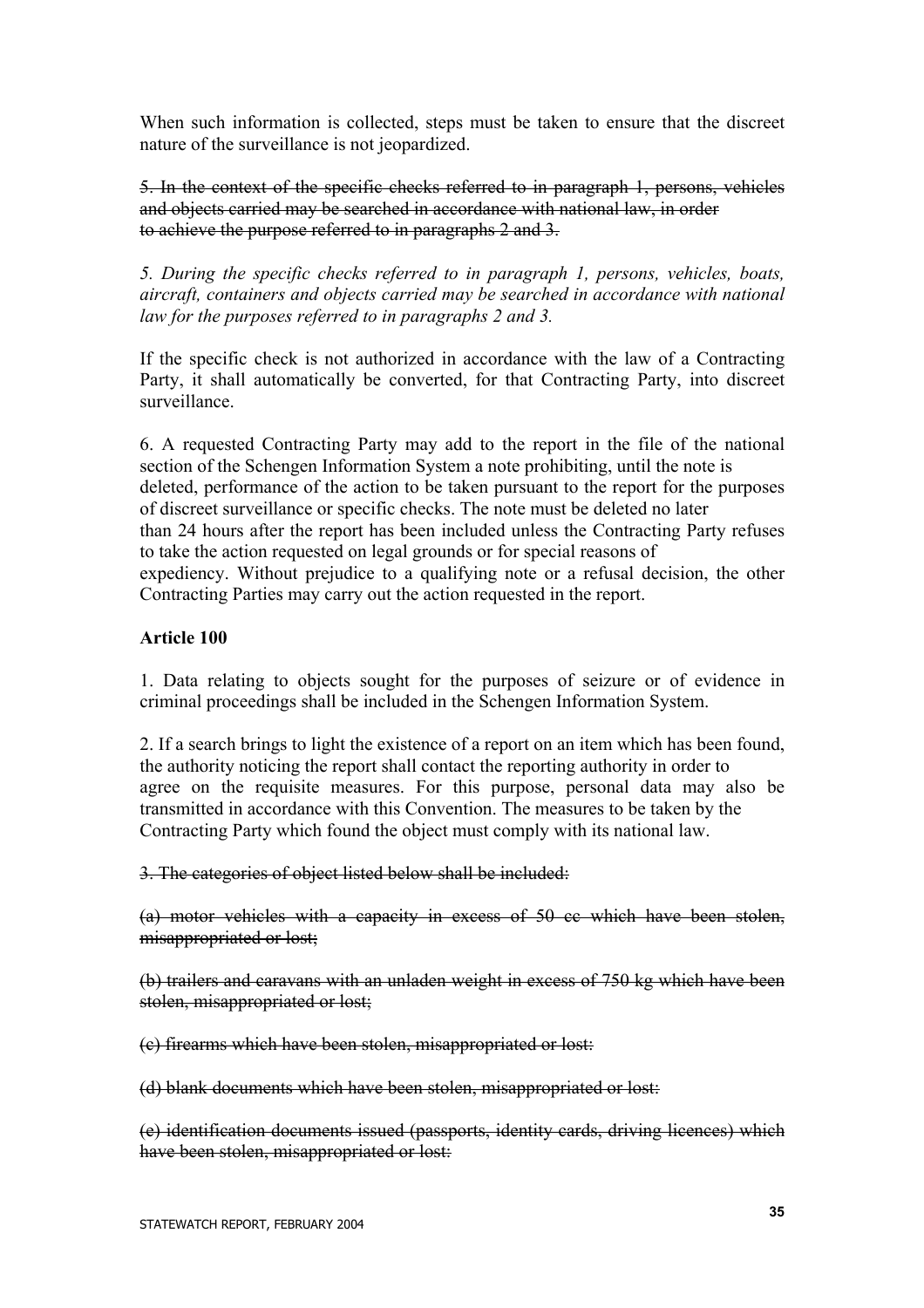#### (f) bank notes (registered notes).

*3. The following categories of readily identifiable objects shall be entered:* 

*(a) motor vehicles with a cylinder capacity exceeding 50 cc, boats and aircraft which have been stolen, misappropriated or lost;* 

*(b) trailers with an unladen weight exceeding 750 kg, caravans, industrial equipment, outboard engines and containers which have been stolen, misappropriated or lost;* 

*(c) firearms which have been stolen, misappropriated or lost;* 

*(d) blank official documents which have been stolen, misappropriated or lost;* 

*(e) issued identity papers such as passports, identity cards, driving licenses, residence permits and travel documents which have been stolen, misappropriated, lost or invalidated;* 

*(f) vehicle registration certificates and vehicle number plates which have been stolen, misappropriated, lost or invalidated;* 

*(g) banknotes (registered notes);* 

*(h) securities and means of payment such as cheques, credit cards, bonds, stocks and shares which have been stolen, misappropriated or lost.*

# **Article 101**

1. Access to data included in the Schengen Information System and the right to search such data directly shall be reserved exclusively for the authorities responsible for

(a) border checks;

(b) other police and customs checks carried out within the country, and the coordination of such checks.

*However, access to data entered in the Schengen Information System and the right to search such data directly may also be exercised by national judicial authorities, inter alia those responsible for the initiation of public prosecutions in criminal proceedings and judicial inquiries prior to indictment, in the performance of their tasks, as set out in national legislation.* 

2. In addition, access to data included in accordance with Article 96 and the right to search such responsible for issuing visas, the central authorities responsible for examining visa applications and the authorities responsible for issuing residence permits and the administration of aliens within the framework of the application of the provisions on the movement of persons under this Convention. Access to data shall be governed by the national law of each Contracting Party.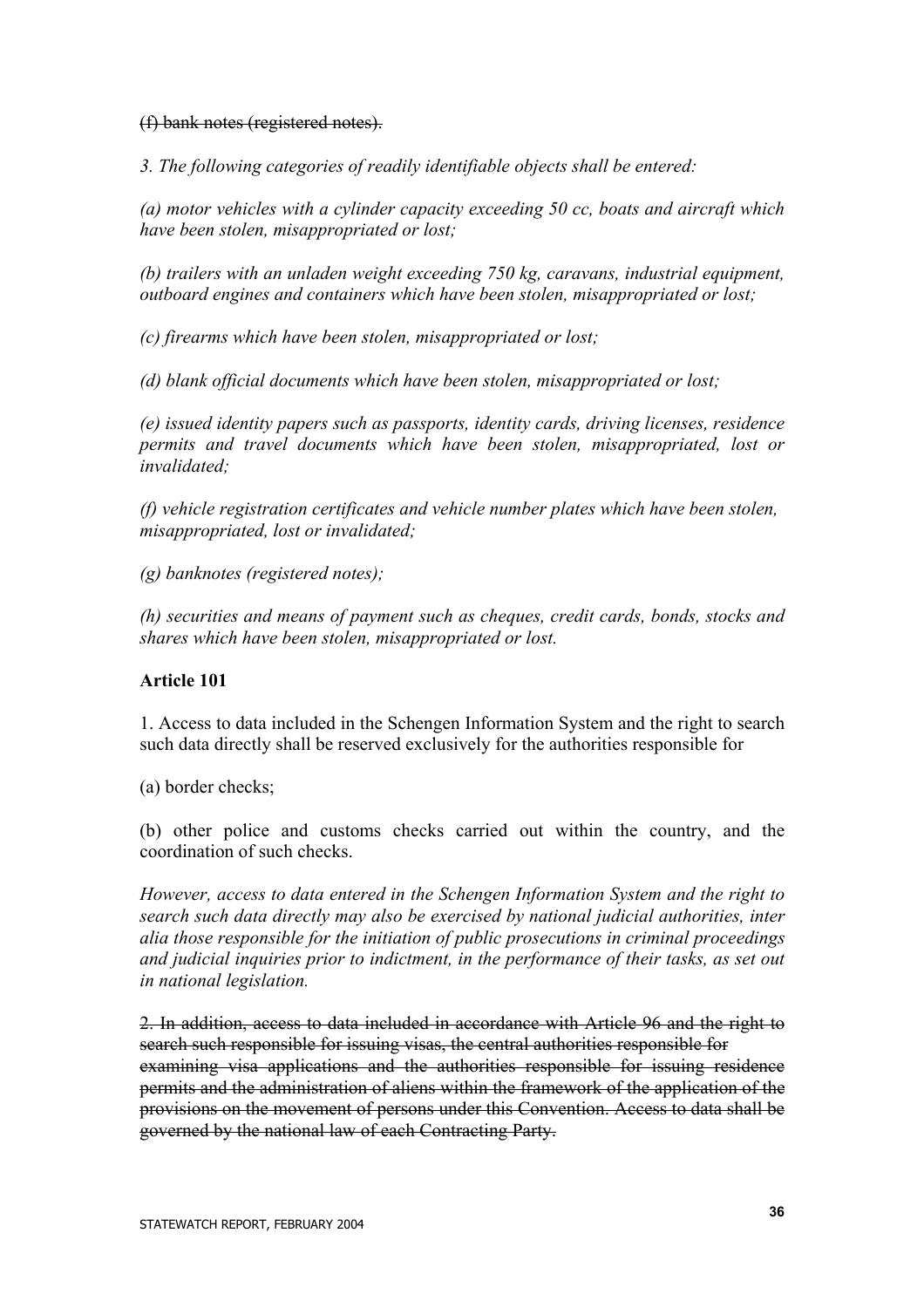*2. In addition, access to data entered in accordance with Article 96 and data concerning documents relating to persons entered in accordance with Article 100(3)(d) and (e) and the right to search such data directly may be exercised by the authorities responsible for issuing visas, the central authorities responsible for examining visa applications and the authorities responsible for issuing residence permits and for the administration of legislation on aliens in the context of the application of the provisions of this Convention relating to the movement of persons. Access to data by these authorities shall be governed by the national law of each Member State.* 

3. Users may only search data which are necessary for the performance of their tasks.

4. Each of the Contracting Parties shall communicate to the Executive Committee a list of the competent authorities which are authorized to search the data included in the Schengen Information System directly. That list shall indicate for each authority the data which it may search, and for what purposes.

## *Article 101A*

*1. The European Police Office (Europol) shall within its mandate and at its own expense have the right to have access to, and to search directly, data entered into the Schengen Information System in accordance with Articles 95, 99 and 100.* 

*2. Europol may only search data which it requires for the performance of its tasks.* 

*3. Where a search by Europol reveals the existence of an alert in the Schengen Information System, Europol shall inform, via the channels defined by the Europol Convention, the Member State which issued the alert thereof.* 

*4. Use of information obtained from a search in the Schengen Information System is subject to the consent of the Member State concerned. If the Member State allows the use of such information, the handling thereof shall be governed by the Europol Convention. Europol may only communicate such information to third States and third bodies with the consent of the Member State concerned.* 

*5. Europol may request supplementary information from the Member State concerned in accordance with the provisions set out in the Europol Convention.* 

*6. Europol shall:* 

*(a) record every search made by it, in accordance with the provisions of Article 103;* 

*(b) without prejudice to paragraphs 4 and 5, not connect parts of the Schengen Information System nor transfer the data contained therein to which it has access to any computer system for data collection and processing in operation by or at Europol nor download or otherwise copy any parts of the Schengen Information System;* 

*(c) limit access to data entered into the Schengen Information System to specifically authorised staff of Europol;*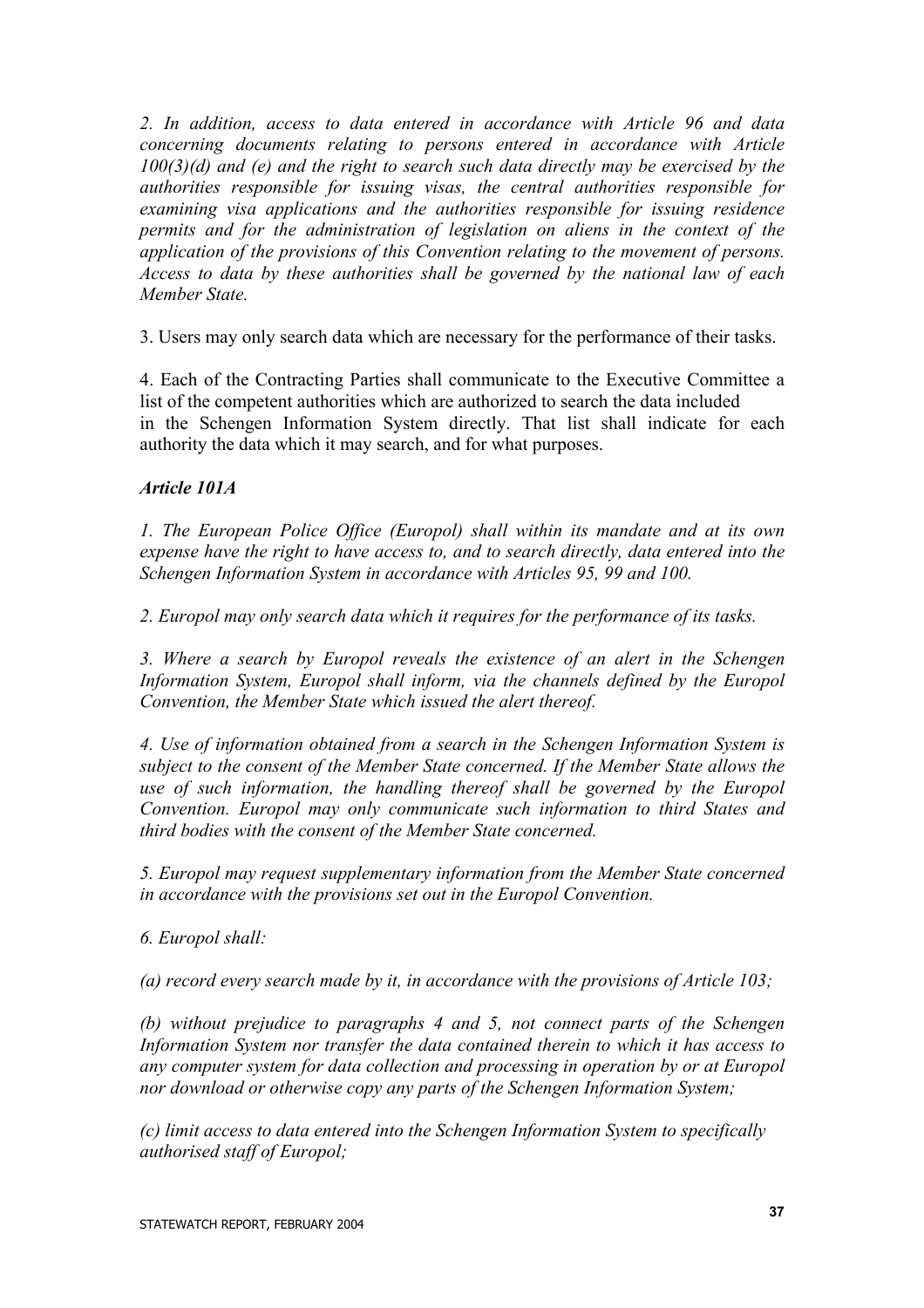*(d) adopt and apply the measures provided for in Article 118;* 

*(e) allow the Joint Supervisory Body, set up under Article 24 of the Europol Convention, to review the activities of Europol in the exercise of its right to accede to and to search data entered into the Schengen Information System.* 

# *Article 101B*

*1. The national members of Eurojust and their assistants shall have the right to have access to, and search, data entered in accordance with Articles 95 and 98 into the Schengen Information System.* 

*2. The national members of Eurojust and their assistants may only search data which they require for the performance of their tasks.* 

*3. Where a search by a national member of Eurojust reveals the existence of an alert in the Schengen Information System, he or she shall inform the Member State having issued the alert thereof. Any communication of information obtained from such a search may only be communicated to third States and third bodies with the consent of the Member State having issued the alert.* 

*4. Nothing in this Article shall be interpreted as affecting the provisions of the Council Decision setting up Eurojust concerning data protection and the liability for any unauthorized or incorrect processing of such data by the national members of Eurojust or their assistants, or as affecting the powers of the Joint Supervisory Body set up pursuant to Article 23 of that Council Decision.* 

*5. Every search made by a national member of Eurojust or an assistant shall be recorded in accordance with the provisions of Article 103 and every use made by them of data to which they have acceded shall be registered.* 

*6. No parts of the Schengen Information System shall be connected nor shall the data contained therein to which the national members or their assistants have access be transferred to any computer system for data collection and processing in operation by or at Eurojust nor shall any parts of the Schengen Information System be downloaded.* 

*7. The access to data entered into the Schengen Information System shall be limited to the national members and their assistants and not be extended to Eurojust staff. 8. Measures as provided for in Article 118 shall be adopted and applied.*

# **CHAPTER 3**

# **Protection of personal data and security of data under the Schengen Information System**

#### **Article 102**

1. The Contracting Parties may use the data provided for in Articles 95 to 100 only for the purposes laid down for each type of report referred to in those Articles.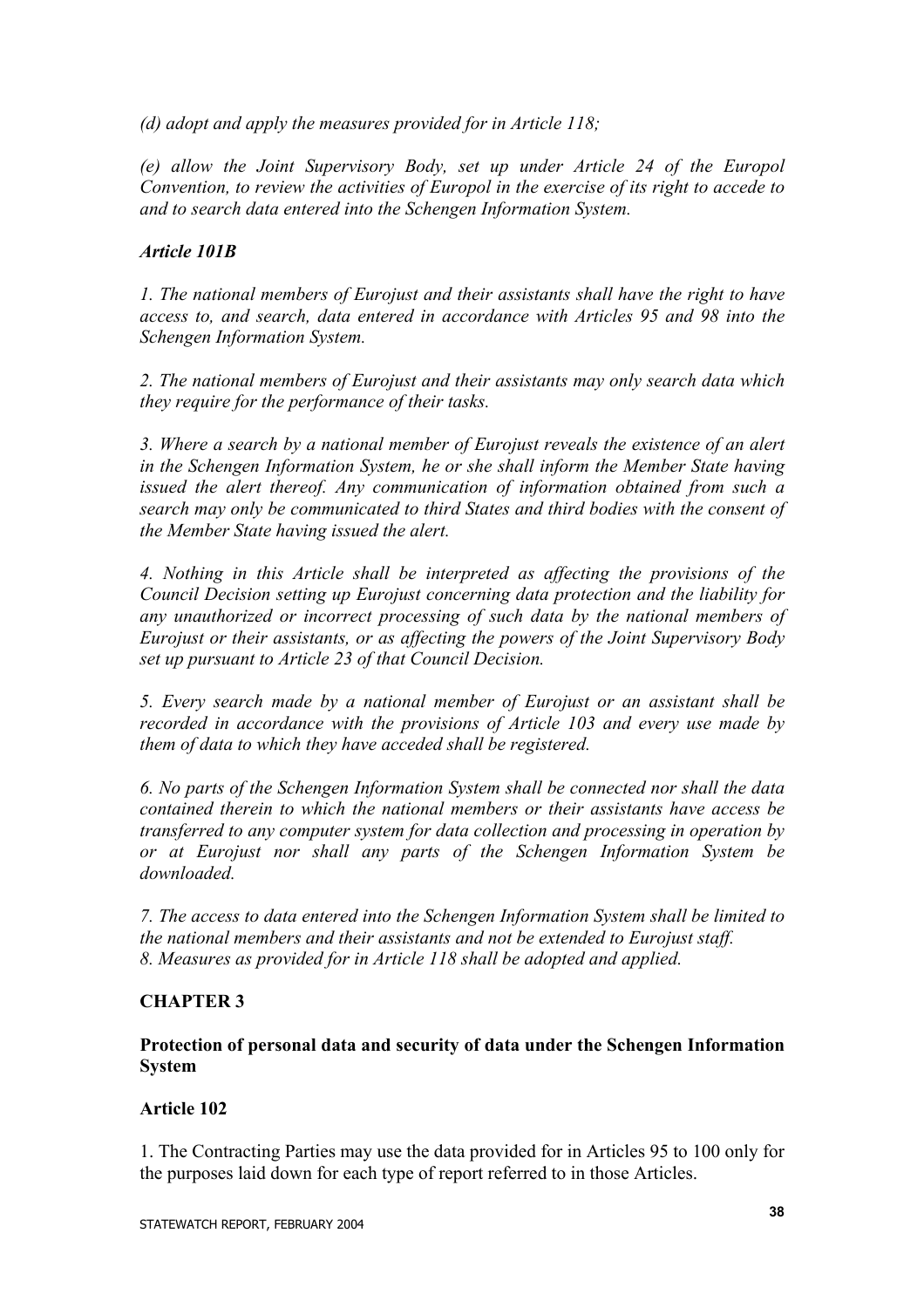2. Data may be duplicated only for technical purposes, provided that such duplication is necessary for direct searching by the authorities referred to in Article 101. Reports by other Contracting Parties may not be copied from the national section of the Schengen Information System in other national data files.

3. In connection with the types of report provided for in Articles 95 to 100 of this Convention, any derogation from paragraph 1 in order to change from one type of report to another must be justified by the need to prevent an imminent serious threat to public order and safety, for serious reasons of State security or for the purposes of preventing a serious offence. The prior authorization of the reporting Contracting Party must be obtained for this purpose.

4. Data may not be used for administrative purposes. By way of derogation, data included in accordance with Article 96 may be used, in accordance with national law of each of the Contracting Parties, only for the purposes of Article 101(2).

*By way of derogation, data entered under Article 96 and data concerning documents relating to persons entered under Article 100(3)(d) and (e) may be used in accordance with the national law of each Member State for the purposes of Article 101(2) only.* 

5. Any use of data which does not comply with paragraphs 1 to 4 shall be considered as a misuse in relation to the national law of each Contracting Party.

# **Article 103**

Each Contracting Party shall ensure that, on average, every tenth transmission of personal data is recorded in the national section of the Schengen Information System by the data file managing authority for the purposes of checking the admissibility of searching. The recording may be used only for this purpose and shall be deleted after six months.

*Each Member State shall ensure that every transmission of personal data is recorded in the national section of the Schengen Information System by the data file management authority for the purposes of checking whether the search is admissible or not. The record may only be used for this purpose and shall be deleted at the earliest after a period of one year and at the latest after a period of three years.* 

#### **Article 104**

1. The law applying to reports shall be the national law of the reporting Contracting Party, unless more rigorous conditions are laid down in this Convention.

2. Insofar as this Convention does not lay down specific provisions, the law of each Contracting Party shall apply to data included in the national section of the Schengen Information System.

3. Insofar as this Convention does not lay down specific provisions concerning performance of the action requested in the report, the national law of the Contracting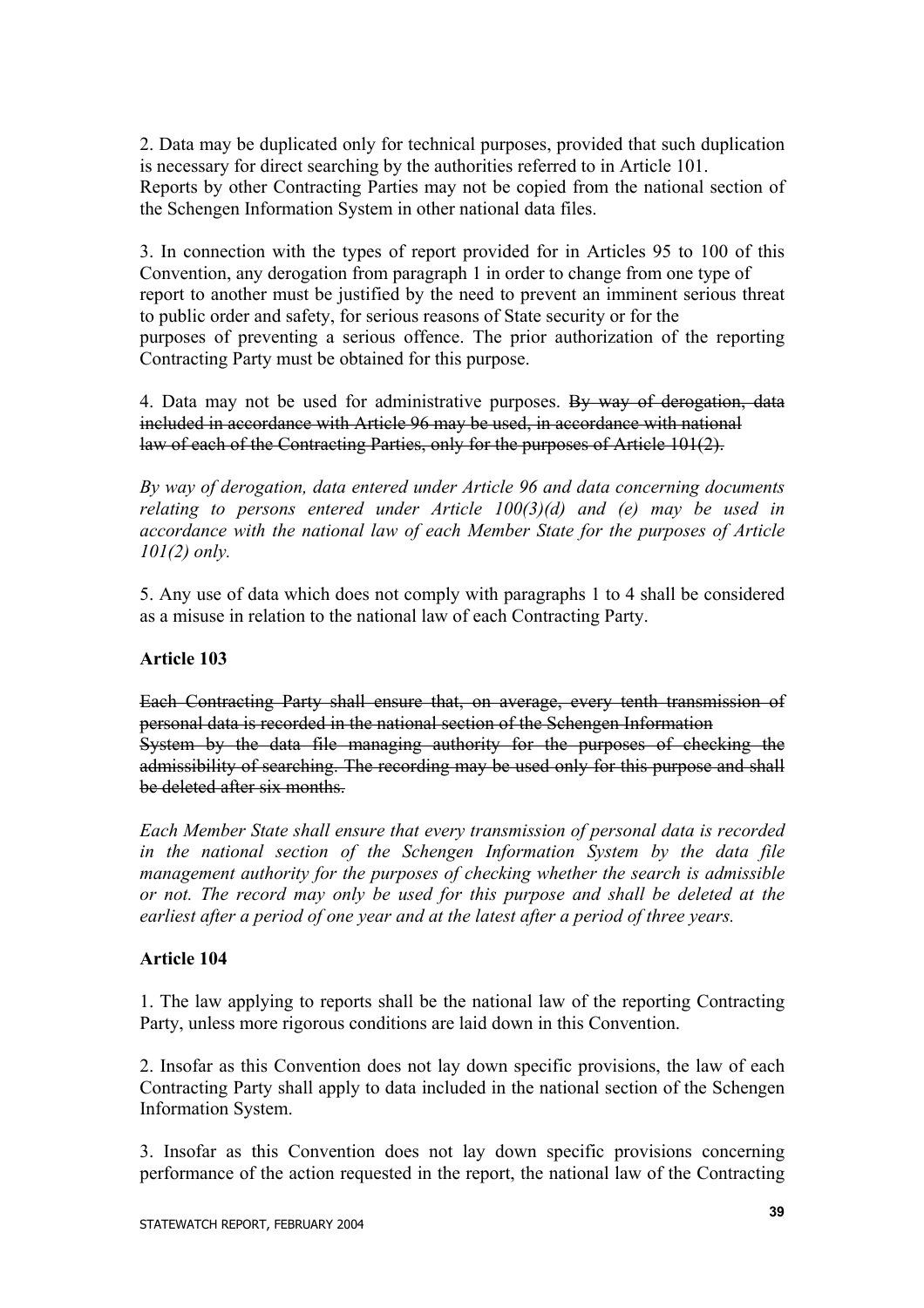Party requested which carries out the action shall apply. Insofar as this Convention lays down specific provisions concerning performance of the action requested in the report, responsibility for the action to be taken shall be governed by the national law of the requested Contracting Party. If the action requested cannot be performed, the requested Contracting Party shall inform the reporting Contracting Party without delay.

## **Article 105**

The reporting Contracting Party shall be responsible for the accuracy, up-to-dateness and lawfulness of the inclusion of data in the Schengen Information System.

## **Article 106**

1. Only the reporting Contracting Party shall be authorized to amend, supplement, correct or delete data which it has introduced.

2. If one of the Contracting Parties which has not made the report has evidence to suggest that an item of data is legally or factually inaccurate, it shall advise the reporting Contracting Party thereof as soon as possible; the latter must check the communication and, if necessary, correct or delete the item in question without delay.

3. If the Contracting Parties are unable to reach agreement, the Contracting Party which did not generate the report shall submit the case to the joint supervisory authority referred to in Article 115(1) for its opinion.

#### **Article 107**

Where a person has already been the subject of a report in the Schengen Information System, a Contracting Party which introduces a further report shall come to an agreement on the inclusion of the reports with the Contracting Party which introduced the first report. The Contracting Parties may also adopt general provisions to this end.

#### **Article 108**

1. Each of the Contracting Parties shall designate an authority which shall have central responsibility for the national section of the Schengen Information System.

2. Each of the Contracting Parties shall make its reports via that authority.

3. The said authority shall be responsible for the correct operation of the national section of the Schengen Information System and shall take the measures necessary to ensure compliance with the provisions of this Convention.

4. The Contracting Parties shall inform one another, via the Depositary, of the authority referred to in paragraph 1.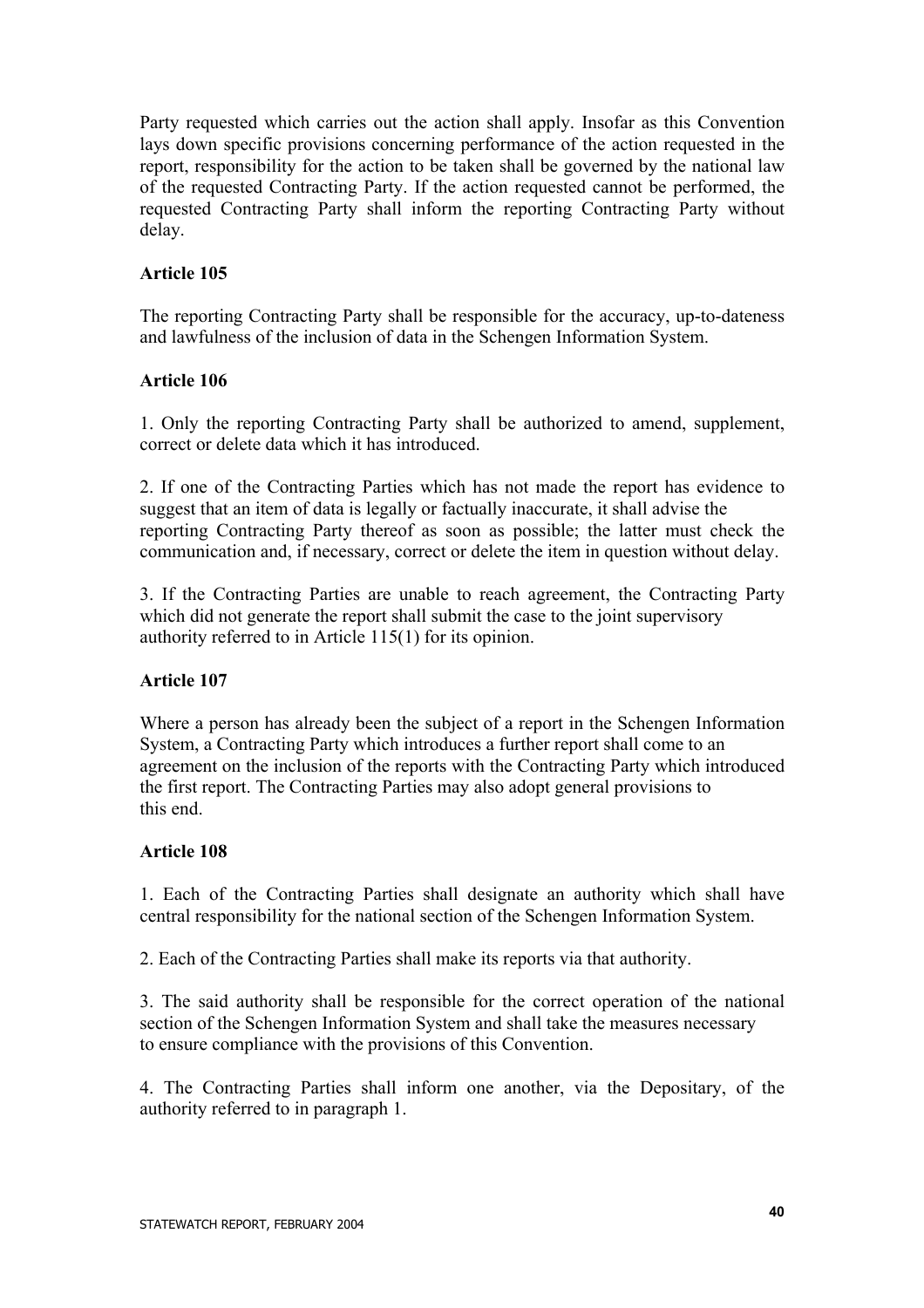# **Article 109**

1. The right of any person to have access to data relating to him which are included in the Schengen Information System shall be exercised in accordance with the law of the Contracting Party before which it invokes that right. If the national law so provides, the national supervisory authority provided for in Article 114(1) shall decide whether information shall be communicated and by what procedures. A Contracting Party which has not made the report may communicate information concerning such data only if it has previously given the reporting Contracting Party an opportunity to state its position.

2. Communication of information to the person concerned shall be refused if it may undermine the performance of the legal task specified in the report, or in order to protect the rights and freedoms of others. It shall be refused in any event during the period of reporting for the purposes of discreet surveillance.

## **Article 110**

Any person may have factually inaccurate data relating to him corrected or have legally Inaccurate data relating to him deleted.

## **Article 111**

1. Any person may, in the territory of each Contracting Party, bring before the courts or the authority competent under national law an action to correct, delete or provide information or obtain compensation in connection with a report concerning him.

2. The Contracting Parties shall undertake amongst themselves to execute final decisions taken by the courts or authorities referred to in paragraph 1, without prejudice to the provisions of Article 116.

# **Article 112**

1. Personal data included in the Schengen Information System for the purposes of locating persons shall be kept only for the time required to achieve the purposes for which they were supplied. No later than three years after their inclusion, the need for their retention must be reviewed by the reporting Contracting Party. This period shall be one year in the case of reports referred to in Article 99.

2. Each of the Contracting Parties shall, where appropriate, set shorter review periods in accordance with its national law.

3. The technical support function of the Schengen Information System shall automatically inform the Contracting Parties of a scheduled deletion of data from the system, giving one month's notice.

4. The reporting Contracting Party may, within the review period, decide to retain the report if its retention is necessary for the purposes for which the report was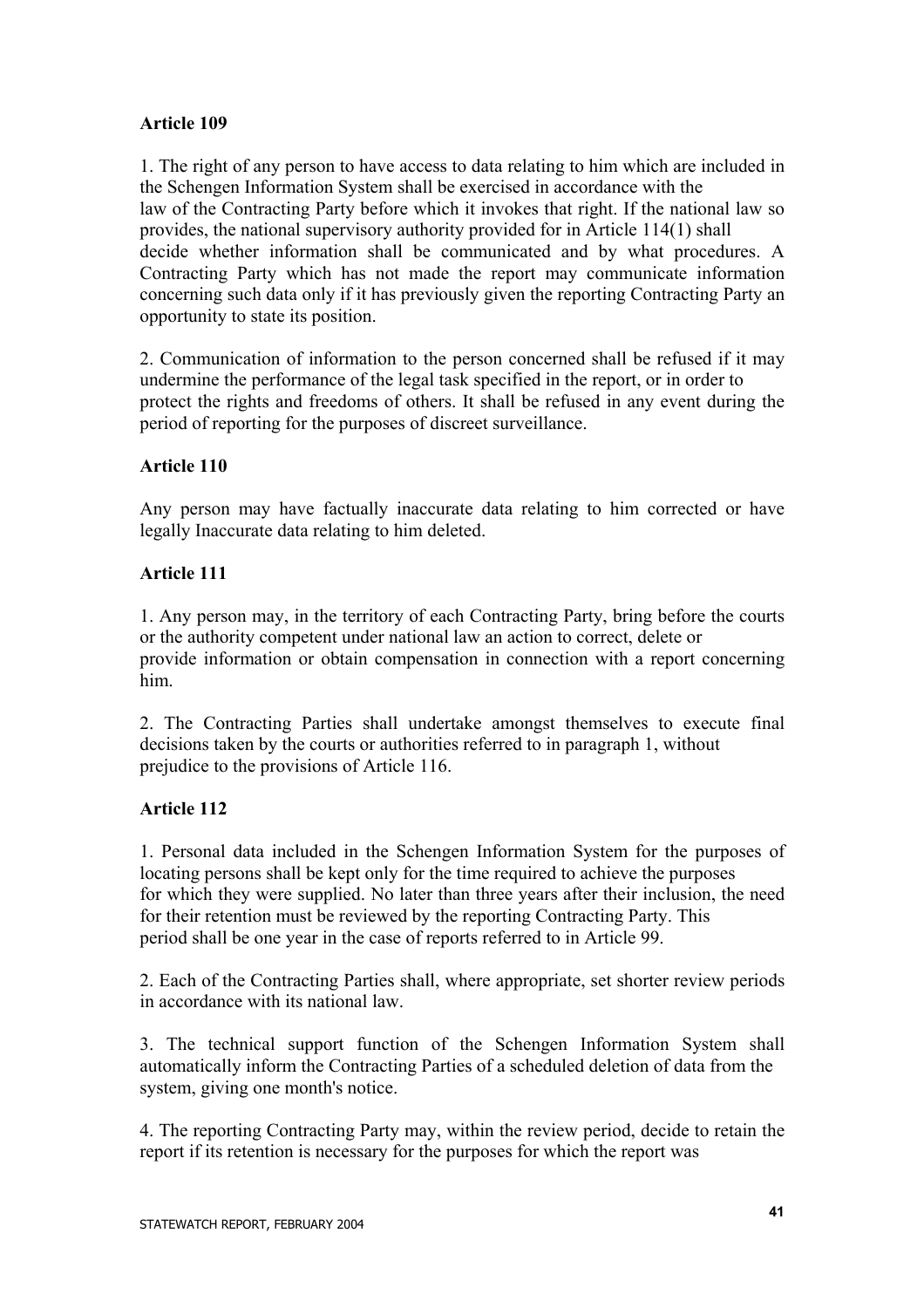made. Any extension of the report must be communicated to the technical support function. The provisions of paragraph 1 shall apply to report extension.

# *Article 112A*

*1. Personal data held in files by the authorities referred to in Article 92(4) as a result of information exchange pursuant to that paragraph, shall be kept only for such time as may be required to achieve the purposes for which they were supplied. They shall in any event be deleted at the latest one year after the alert or alerts concerning the person or object concerned have been deleted from the Schengen Information System.* 

*2. Paragraph 1 shall not prejudice the right of a Member State to keep in national files data relating to a particular alert which that Member State has issued or to an alert in connection with which action has been taken on its territory. The period of time for which such data may be held in such files shall be governed by national law.* 

# **Article 113**

1. Data other than those referred to in Article 112 shall be retained for a maximum of ten years, data relating to identity documents issued and to registered bank notes for a maximum of five years and those relating to motor vehicles, trailers and caravans for a maximum of three years.

*1. Data other than that referred to in Article 112 shall be kept for a maximum of 10 years and data on objects referred to in Article 99(1) for a maximum of five years.* 

2. Data deleted shall continue to be retained for one year in the technical support function. During that period they may be consulted only for the purposes of subsequently checking their accuracy and the lawfulness of their inclusion. Afterwards they must be destroyed.

# *Article 113A*

*1. Data other than personal data held in files by the authorities referred to in Article 92(4) as a result of information exchange pursuant to that paragraph, shall be kept only for such time as may be required to achieve the purposes for which they were supplied. They shall in any event be deleted at the latest one year after the alert or alerts concerning the person or object concerned have been deleted from the Schengen Information System.* 

*2. Paragraph 1 shall not prejudice the right of a Member State to keep in national files data relating to a particular alert which that Member State has issued or to an alert in connection with which action has been taken on its territory. The period of time for which such data may be held in such files shall be governed by national law.*

# **Article 114**

1. Each Contracting Party shall designate a supervisory authority responsible,. in compliance with national law, for carrying out independent supervision of the data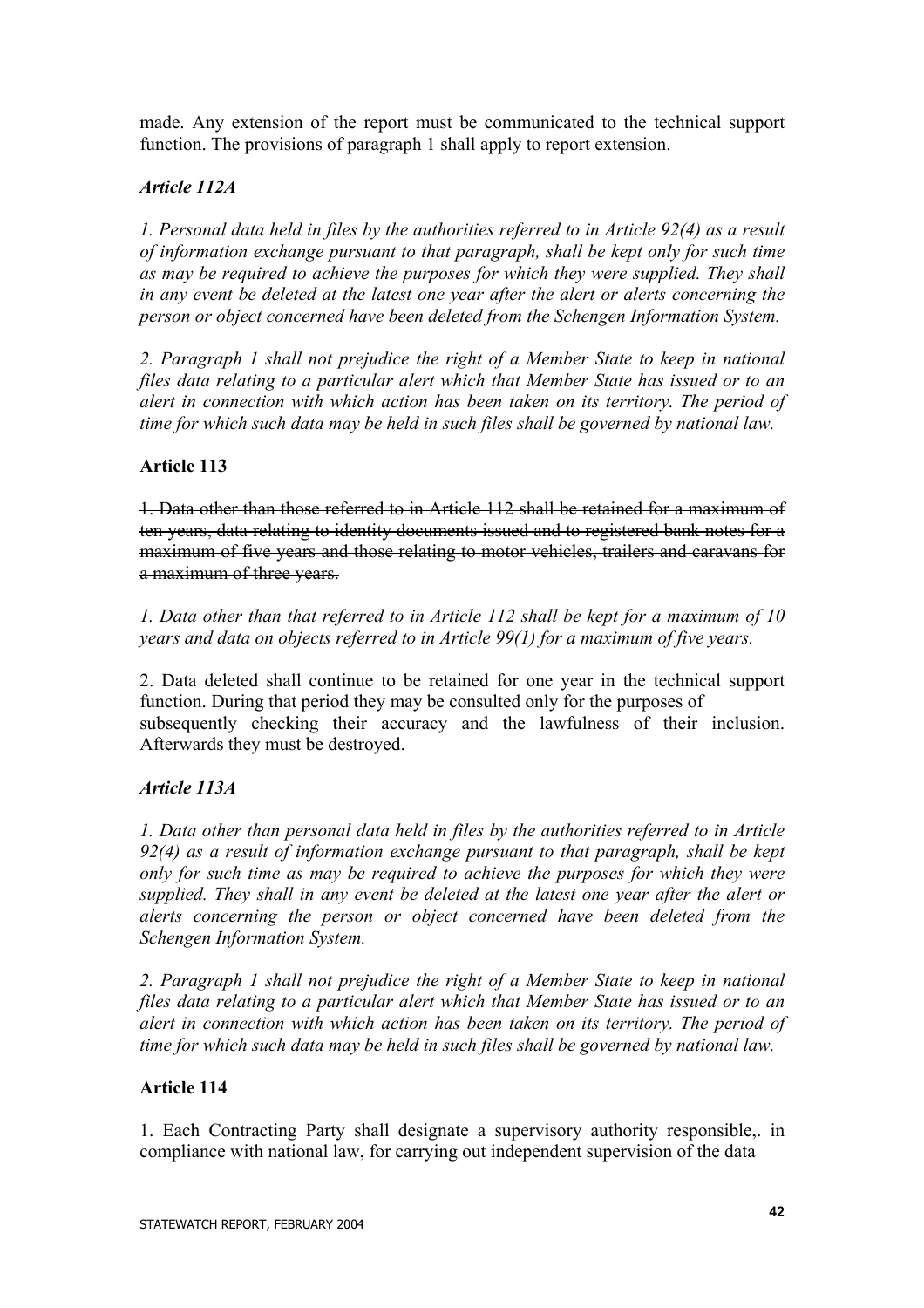file of the national section of the Schengen Information System and for checking that the processing and utilization of data included in the Schengen Information System are not in violation of the rights of the person concerned. For this purpose the supervisory authority shall have access to the data file of the national section of the Schengen Information System. 2. Any person shall have the right to ask the supervisory authorities to check the data concerning him which are included in the Schengen Information System, and the use which is made of such data. That right shall be governed by the national law of the Contracting Party to which the request is made. If the data have been included by another Contracting Party, the check shall be carried out in close coordination with that Contracting Party's supervisory authority.

## **Article 115**

1. A joint supervisory authority shall be set up, with responsibility for supervising the technical support function of the Schengen Information System. This authority shall consist of two representatives of each national supervisory authority. Each Contracting Party shall have one vote. Supervision shall be carried out in accordance with the provisions of this Convention, of the Council of Europe Convention of 28 January 1981 for the Protection of Individuals with regard to the Automatic Processing of Personal Data, taking into account Recommendation R (87) 15 of 17 September 1987 of the Committee of Ministers of the Council of Europe regulating the use of personal data in the police sector, and in accordance with the national law of the Contracting Party responsible for the technical support function.

2. As regards the technical support function of the Schengen Information System, the joint supervisory authority shall have the task of checking that the provisions of this Convention are properly implemented. For this purpose it shall have access to the technical support function.

3. The joint supervisory authority shall also be competent to examine any difficulties of application or interpretation which may arise during the operation of the Schengen Information System, to study problems which may arise with the exercise of independent supervision by the national supervisory authorities of the Contracting Parties or in the exercise of the right of access to the system, and to draw up harmonized proposals for the purpose of finding joint solutions to problems.

4. Reports drawn up by the joint supervisory authority shall be forwarded to the authorities to which the national supervisory authorities submit their reports.

# **Article 116**

1. Each Contracting Party shall be responsible, in accordance with its national law, for any injury caused to a person through the use of the national data file of the Schengen Information System. This shall also be the case where the injury was caused by the reporting Contracting Party, where the latter included legally or factually inaccurate data.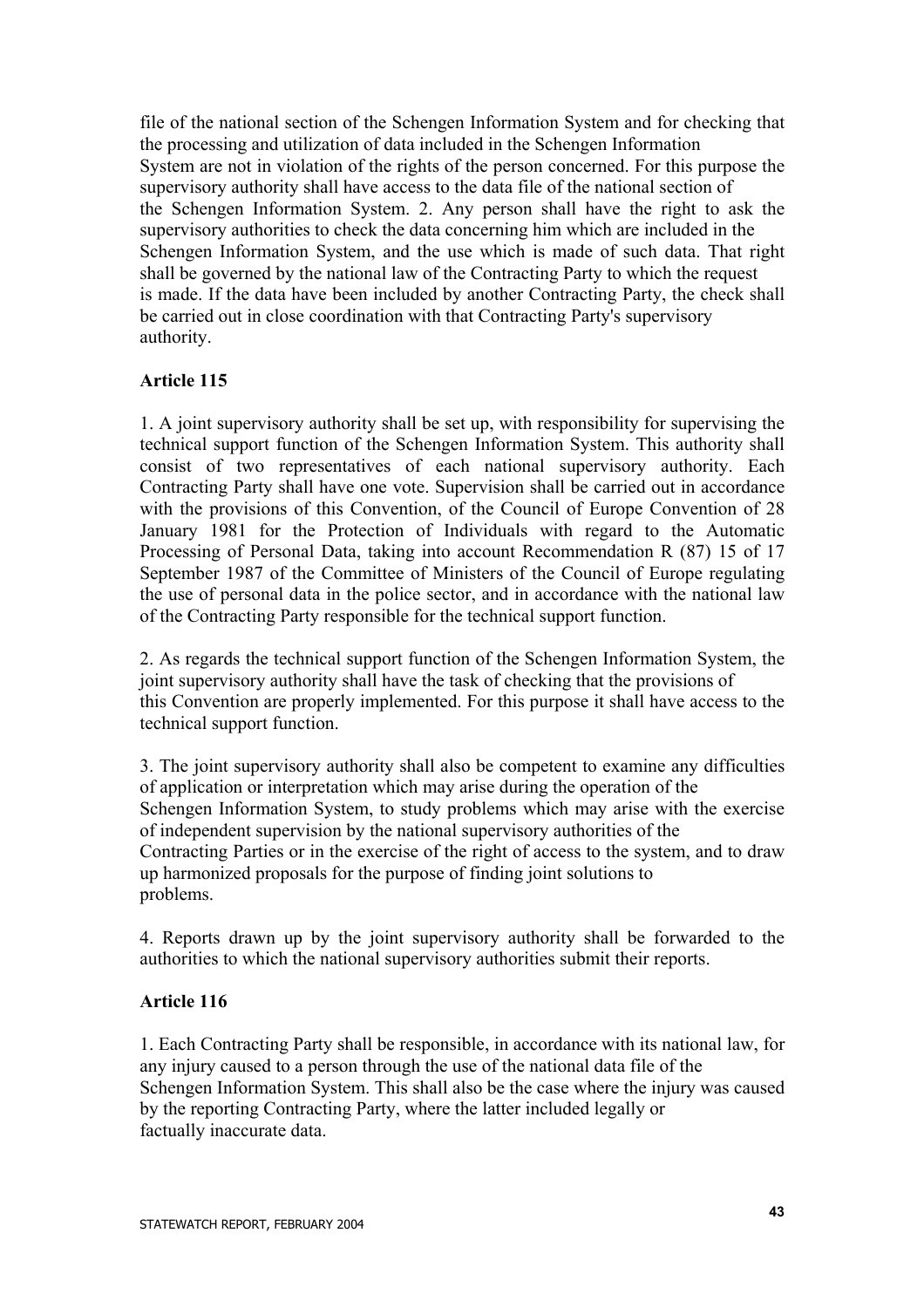2. If the Contracting Party against which an action is brought is not the reporting Contracting Party, the latter shall be required to reimburse, on request, sums paid out as compensation, unless the data were used by the requested Contracting Party in contravention of this Convention.

# **Article 117**

1. With regard to the automatic processing of personal data which are transmitted pursuant to this Title, each Contracting Party shall, not later than when this Convention enters into force, make the national arrangements necessary to achieve a level of protection of personal data at least equal to that resulting from the principles of the Council of Europe Convention of 28 January 1981 for the Protection of Individuals with regard to the Automatic Processing of Personal Data, and in compliance with Recommendation R (87) 15 of 17 September 1987 of the Committee of Ministers of the Council of Europe regulating the use of personal data in the police sector.

2. The transmission of personal data provided for in this Title may take place only where the arrangements for the protection of personal data provided for in paragraph 1 have entered into force in the territory of the Contracting Parties concerned by the transmission.

## **Article 118**

1. Each of the Contracting Parties shall undertake, in respect of the national section of the Schengen Information System, to take the measures necessary to:

(a) prevent any unauthorized person from having access to installations used for the processing of personal data (checks at the entrance to installations);

(b) prevent data media from being read, copied, modified or removed by unauthorized persons (control of data media):

(c) prevent the unauthorized entry of data into the file and any unauthorized consultation, modification or deletion of personal data included in the file (control of data entry):

(d) prevent automated data processing systems from being used by unauthorized persons by means of data transmission equipment (control of utilization);

(e) guarantee that, with respect to the use of an automated data processing system, authorized persons have access only to data for which they are responsible (control of access);

(f) guarantee that it is possible to check and establish to which authorities personal data may be transmitted by data transmission equipment (control of transmission):

(g) guarantee that it is possible to check and establish a posteriori what personal data has been introduced into automated data processing systems, when and by whom (control of data introduction);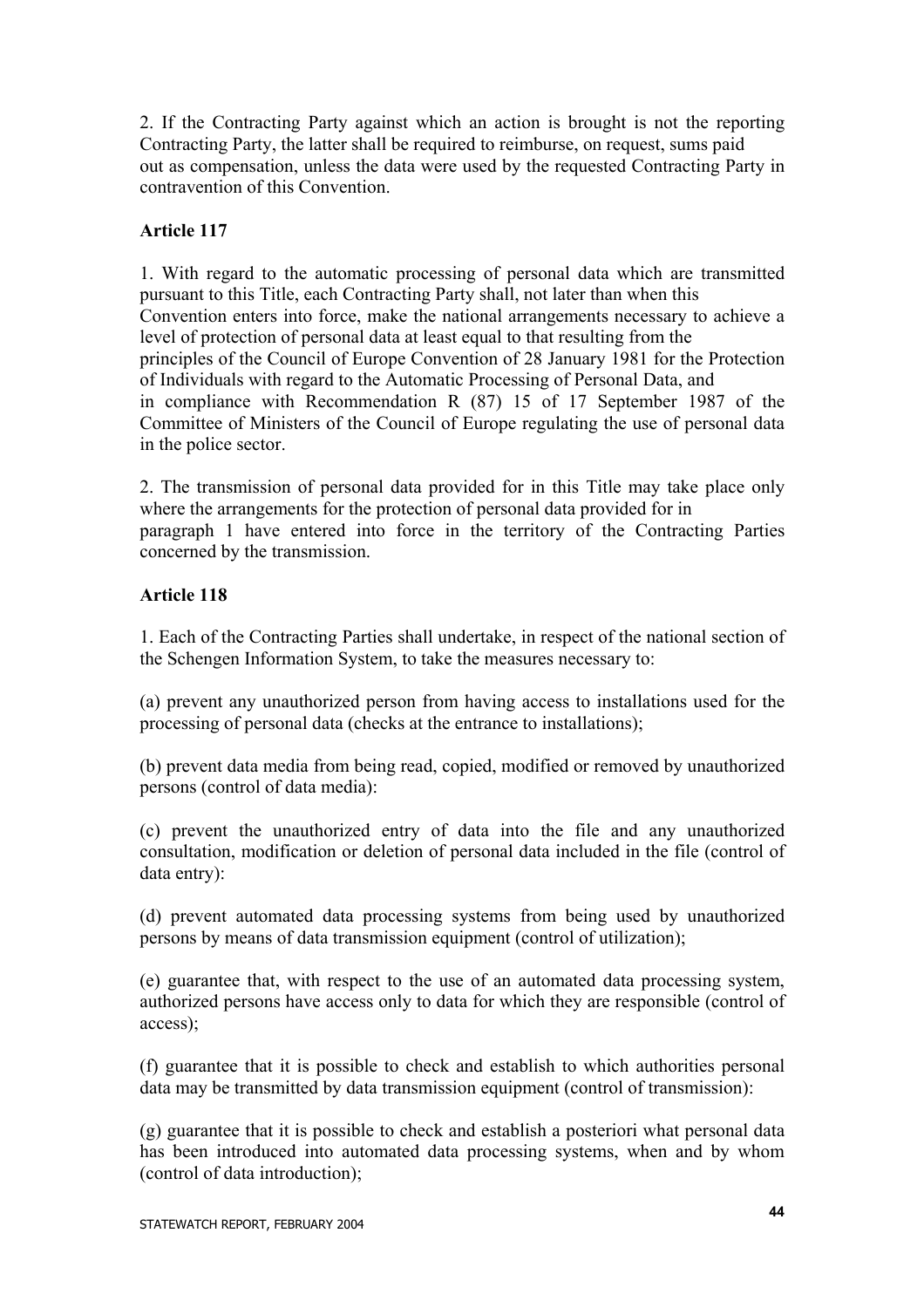(h) prevent the unauthorized reading, copying, modification or deletion of personal data during the transmission of data and the transport of data media (control of transport).

2. Each Contracting Party must take special measures to ensure the security of data when it is being transmitted to services located outside the territories of the Contracting Parties. Such measures must be communicated to the joint supervisory authority.

3. Each Contracting Party may designate for the processing of data in its national section of the Schengen Information System only specially qualified persons subject to security checks.

4. The Contracting Party responsible for the technical support function of the Schengen Information System shall take the measures laid down in paragraphs 1 to 3 in respect of the latter.

## **CHAPTER 4**

## **Apportionment of the costs of the Schengen Information System**

#### **Article 119**

1. The costs of setting up and using the technical support function referred to in Article 92(3), including the cost of cabling for connecting the national sections of the Schengen Information System to the technical support function, shall be defrayed jointly by the Contracting Parties. Each Contracting Party's share shall be determined on the basis of the rate for each Contracting Party applied to the uniform basis of assessment of value-added tax within the meaning of Article 2(l)(c) of the Decision of the Council of the European Communities of 24 June 1988 on the system of the Communities' own resources.

2. The costs of setting up and using the national section of the Schengen Information System shall be borne by each Contracting Party individually.